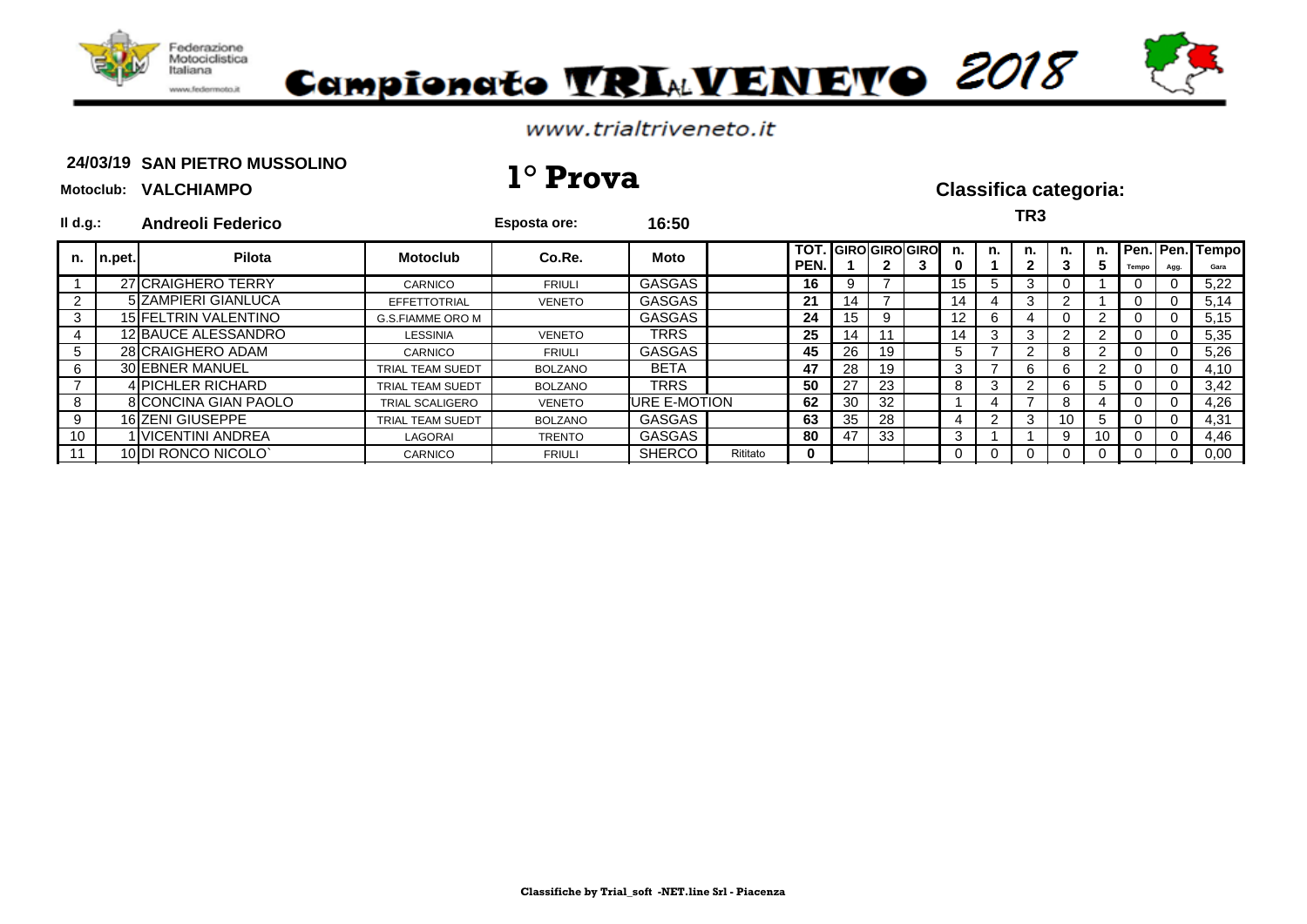

**Motoclub: VALCHIAMPO**

# Campionato VRIAVENEVO 2018

### www.trialtriveneto.it

### 24/03/19 SAN PIETRO MUSSOLINO **24/03/19 1° Prova Classifica categoria:**

| $I\mathsf{Id}.g$ : |                | <b>Andreoli Federico</b> |                         | <b>Esposta ore:</b> | 16:50          |          |      |                            |              |   |                 |    | TR4      |    |          |          |                |                                 |
|--------------------|----------------|--------------------------|-------------------------|---------------------|----------------|----------|------|----------------------------|--------------|---|-----------------|----|----------|----|----------|----------|----------------|---------------------------------|
| n.                 | $\vert$ n.pet. | Pilota                   | <b>Motoclub</b>         | Co.Re.              | Moto           |          | PEN. | <b>TOT. GIRO GIRO GIRO</b> | $\mathbf{2}$ | 3 | n.<br>0         | n. | n.<br>2  | n. | n.       | Tempo    | Agg.           | <b>TPen. Pen. Tempo</b><br>Gara |
|                    |                | 93 ANTOLINI ALBERTO      | <b>LESSINIA</b>         | VENETO              | <b>BETA</b>    |          |      |                            |              |   | 22              |    | 0        | 0  |          |          |                | 4,01                            |
|                    |                | 258 DE NARDI LUCA        | <b>ARDITI DEL PIAVE</b> | <b>VENETO</b>       | GASGAS         |          | 8    | 6                          |              |   | 16              | 8  | 0        | 0  |          |          | 0              | 3,04                            |
| 3                  |                | 81 BEVILACQUA LEONARDO   | IL GRIFO                | <b>VENETO</b>       | <b>BETA</b>    |          | 12   | 8.                         | 4            |   | 16              | :5 | っ        |    |          |          |                | 3,37                            |
| 4                  |                | 85 CIRESA KÖHL PATRICK   | TRIAL TEAM SUEDT        | <b>BOLZANO</b>      | <b>SHERCO</b>  |          | 18   | 9                          | 9            |   | 10              |    | 2        |    |          |          | $\Omega$       | 4,09                            |
| 5                  |                | 34 PARIS DANIELE         | LAGORAI                 | <b>TRENTO</b>       | <b>MONTESA</b> |          | 20   | 13                         |              |   | 12 <sub>1</sub> | 6  | 4        | 2  | $\Omega$ | $\Omega$ | $\overline{0}$ | 3,36                            |
| 6                  |                | 263 VILLANI RICCARDO     | <b>TRIAL VALCHIAMPO</b> | <b>VENETO</b>       | <b>BETA</b>    |          | 20   | 12                         | 8            |   |                 |    | 5        |    |          |          | $\Omega$       | 3,41                            |
|                    |                | 86 ABERHAM FLORIAN       | TRIAL TEAM SUEDT        | <b>BOLZANO</b>      | <b>SHERCO</b>  |          | 26   | 16                         | 10           |   | 10              |    | 2        | 5  |          |          | $\Omega$       | 4,10                            |
| 8                  |                | 53 PFATTNER FABIAN       | <b>TRIAL TEAM SUEDT</b> | BOLZANO             | <b>SHERCO</b>  |          | 32   | 23                         | 9            |   |                 |    |          | 2  |          | $\Omega$ | $\Omega$       | 4,38                            |
| 9                  |                | 259 ALESCI PAOLO         | <b>TRIAL SCALIGERO</b>  | VENETO              | <b>VERTIGO</b> |          | 33   | 20                         | 13           |   | 9               | 3  | 8        | 3  |          | 0        | $\Omega$       | 4,11                            |
| 10                 |                | 223 HERBST ALEX          | TRIAL TEAM SUEDT        | <b>BOLZANO</b>      | GASGAS         |          | 44   | 25                         | 19           |   |                 | G. | 3        | 6  | 3        |          | $\Omega$       | 4,16                            |
| 11                 |                | 96 LUNGER CHRISTIAN      | <b>TRIAL TEAM SUEDT</b> | <b>BOLZANO</b>      | <b>GASGAS</b>  | Rititato | 0    |                            |              |   |                 |    | $\Omega$ | 0  |          |          | $\overline{0}$ | 0,00                            |
| 12                 |                | 225 STUPPNER SIMON       | <b>TRIAL TEAM SUEDT</b> | <b>BOLZANO</b>      | TRRS           | Rititato | 19   | 19                         |              |   | 3               | 4  | 0        | 5  |          | 0        | $\Omega$       | 0,00                            |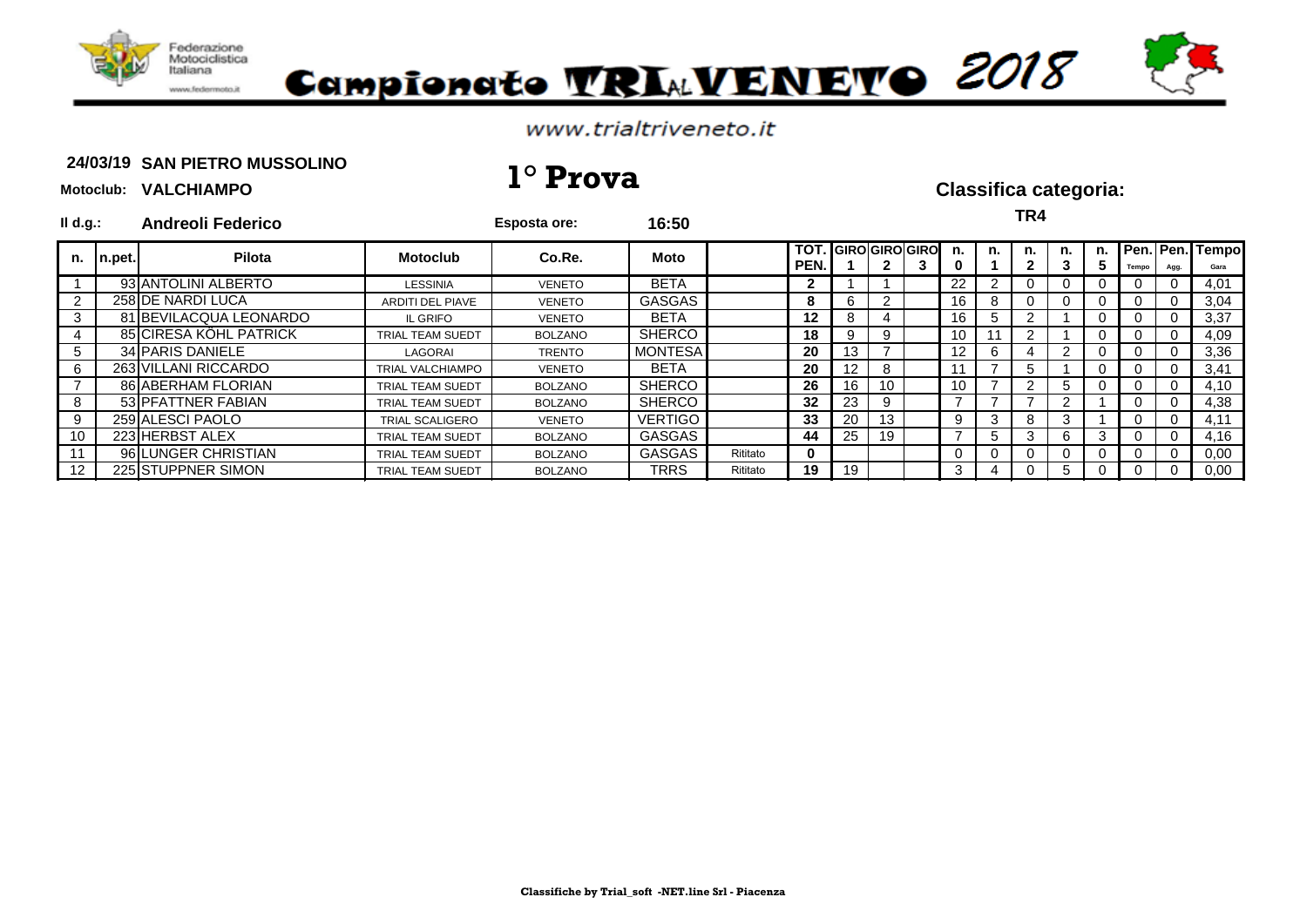

# Campionato VRIAVENEVO 2018

### www.trialtriveneto.it

### 24/03/19 SAN PIETRO MUSSOLINO **24/03/19 1° Prova Classifica categoria:**

| $II$ d.g.:     |        | <b>Andreoli Federico</b>       |                         | <b>Esposta ore:</b> | 16:50          |          |                          |    |                |                            |         |    | <b>TR4 OV40</b>    |                |                |          |      |                         |
|----------------|--------|--------------------------------|-------------------------|---------------------|----------------|----------|--------------------------|----|----------------|----------------------------|---------|----|--------------------|----------------|----------------|----------|------|-------------------------|
| n.             | n.pet. | <b>Pilota</b>                  | <b>Motoclub</b>         | Co.Re.              | <b>Moto</b>    |          | TOT.<br>PEN.             |    | $\mathbf{2}$   | <b>GIRO GIRO GIRO</b><br>3 | n.<br>0 | n. | n.<br>$\mathbf{2}$ | n.<br>3        | n.<br>5        | Tempo    | Agg. | Pen. Pen. Tempo<br>Gara |
|                |        | 262 FERRARI ALBERTO MARCO DINO | VALPOLICELLA            | <b>VENETO</b>       | <b>GASGAS</b>  |          | 3                        |    | $\overline{2}$ |                            | 21      | 3  |                    | 0              | 0              |          |      | 4,02                    |
| $\overline{2}$ |        | 78 VIERO MARCO                 | <b>TRIAL VALCHIAMPO</b> | <b>VENETO</b>       | <b>VERTIGO</b> |          | Δ                        |    | 3              |                            | 21      |    |                    | 0              | 0              |          |      | 3,08                    |
| 3              |        | 65 GELAI GIAMPIETRO            | <b>TRIAL VALCHIAMPO</b> | <b>VENETO</b>       | <b>BETA</b>    |          | $\overline{\phantom{a}}$ | 6  |                |                            | 19      |    |                    |                | 0              |          |      | 3,59                    |
| $\overline{4}$ |        | 229 CANDUSSI DANIELE           | CARNICO                 | <b>FRIULI</b>       | <b>GASGAS</b>  |          | 9                        | 3  | 6              |                            | 19      | 2  | 2                  |                | $\Omega$       |          |      | 3,59                    |
| $\sqrt{5}$     |        | 76 CONOTTER MIRKO              | VALLE DEI LAGHI         | <b>TRENTO</b>       | <b>MONTESA</b> |          | 10                       | 3  |                |                            | 17      | 5  |                    |                | 0              |          |      | 4,10                    |
| 6              |        | 55 DOSSI SIMONE                | <b>VALPOLICELLA</b>     | <b>VENETO</b>       | <b>TRRS</b>    |          | 10                       |    | 6              |                            | 16      |    |                    |                | 0              |          |      | 4,10                    |
| $\overline{7}$ |        | 56 NADALINI ALBERTO            | <b>EGNA NEUMARKT</b>    | <b>BOLZANO</b>      | <b>BETA</b>    |          | 16                       | 8  | 8              |                            | 13      | 6  | 5                  | 0              | 0              |          |      | 4,16                    |
| 8              |        | 91 FERRARI ALESSANDRO          | <b>VALPOLICELLA</b>     | <b>VENETO</b>       | <b>TRRS</b>    |          | 18                       | 8  | 10             |                            | 14      | 6  | $\overline{2}$     |                |                | 0        | ∩    | 4,03                    |
| 9              |        | 80 RONCONI FRANCO              | <b>VALPOLICELLA</b>     | <b>VENETO</b>       | <b>FANTIC</b>  |          | 18                       | 10 | 8              |                            | 11      | 8  | 5                  | 0              | 0              |          |      | 4,13                    |
| 10             |        | 62 PASQUALI FABIO              | <b>TRIAL SCALIGERO</b>  | <b>VENETO</b>       | <b>VERTIGO</b> |          | 21                       |    | 10             |                            | 11      |    |                    | 2              | 0              |          |      | 4,07                    |
| 11             |        | 230 DALLA TORRE MIRKO          | <b>TRIAL TEAM SUEDT</b> | <b>BOLZANO</b>      | <b>GASGAS</b>  |          | 21                       | 13 | 8              |                            | 9       |    | $\mathcal{P}$      | $\overline{2}$ | $\Omega$       |          |      | 4,01                    |
| 12             |        | 260 ZAMPIERI MARIO             | <b>TRIAL SCALIGERO</b>  | <b>VENETO</b>       | <b>TRRS</b>    |          | 26                       | 10 | 16             |                            | 11      | 6  | 3                  | 3              |                | $\Omega$ | ∩    | 4,01                    |
| 13             |        | 256 METTI NICOLA               | ARDITI DEL PIAVE        | <b>VENETO</b>       | <b>MONTESA</b> |          | 27                       | 16 | 11             |                            | 10      |    |                    | 3              | 0              |          |      | 3,28                    |
| 14             |        | 257 SIMONI PAOLO               | <b>ARDITI DEL PIAVE</b> | <b>VENETO</b>       | <b>GASGAS</b>  |          | 27                       | 15 | 12             |                            | 9       | 8  | $\mathcal{P}$      | 5              | 0              | 0        | ∩    | 3,28                    |
| 15             |        | 63 MENEGOLLI CESARE            | <b>TRIAL SCALIGERO</b>  | <b>VENETO</b>       | <b>GASGAS</b>  |          | 28                       | 15 | 13             |                            | 11      | 5  | 3                  |                |                |          |      | 4,08                    |
| 16             |        | 255 GANTIOLER MICHAEL          | TRIAL TEAM SUEDT        | <b>BOLZANO</b>      | <b>MONTESA</b> |          | 31                       | 16 | 15             |                            | 10      |    | 3                  |                | $\Omega$       |          |      | 5,13                    |
| 17             |        | 69 FRANCESCONI VITTORIO        | <b>ARDITI DEL PIAVE</b> | <b>VENETO</b>       | <b>BETA</b>    |          | 31                       | 20 | 11             |                            | 9       |    | 2                  | 5              |                |          |      | 4,11                    |
| 18             |        | 228 ZANELLA ALESSIO            | <b>CLES VAL NOCE</b>    | <b>TRENTO</b>       | <b>TRRS</b>    |          | 34                       | 17 | 17             |                            | 11      | 3  | 3                  | 5              | $\overline{2}$ |          |      | 4,05                    |
| 19             |        | 61 CORRADI MARCO               | <b>TRIAL SCALIGERO</b>  | <b>VENETO</b>       | <b>VERTIGO</b> |          | 38                       | 20 | 18             |                            | 8       | 3  |                    | 9              | 0              |          |      | 4,09                    |
| 20             |        | 261 SCHWEIGKOFLER ERICH        | <b>TRIAL TEAM SUEDT</b> | <b>BOLZANO</b>      | <b>GASGAS</b>  |          | 40                       | 20 | 20             |                            | 6       | 6  | 2                  | 10             | 0              |          |      | 4,36                    |
| 21             |        | 71 DE TONI GUIDO               | <b>TRIAL VALCHIAMPO</b> | <b>VENETO</b>       | <b>GASGAS</b>  | Rititato | $\mathbf{0}$             |    |                |                            | 0       |    |                    | 0              | 0              |          |      | 0,00                    |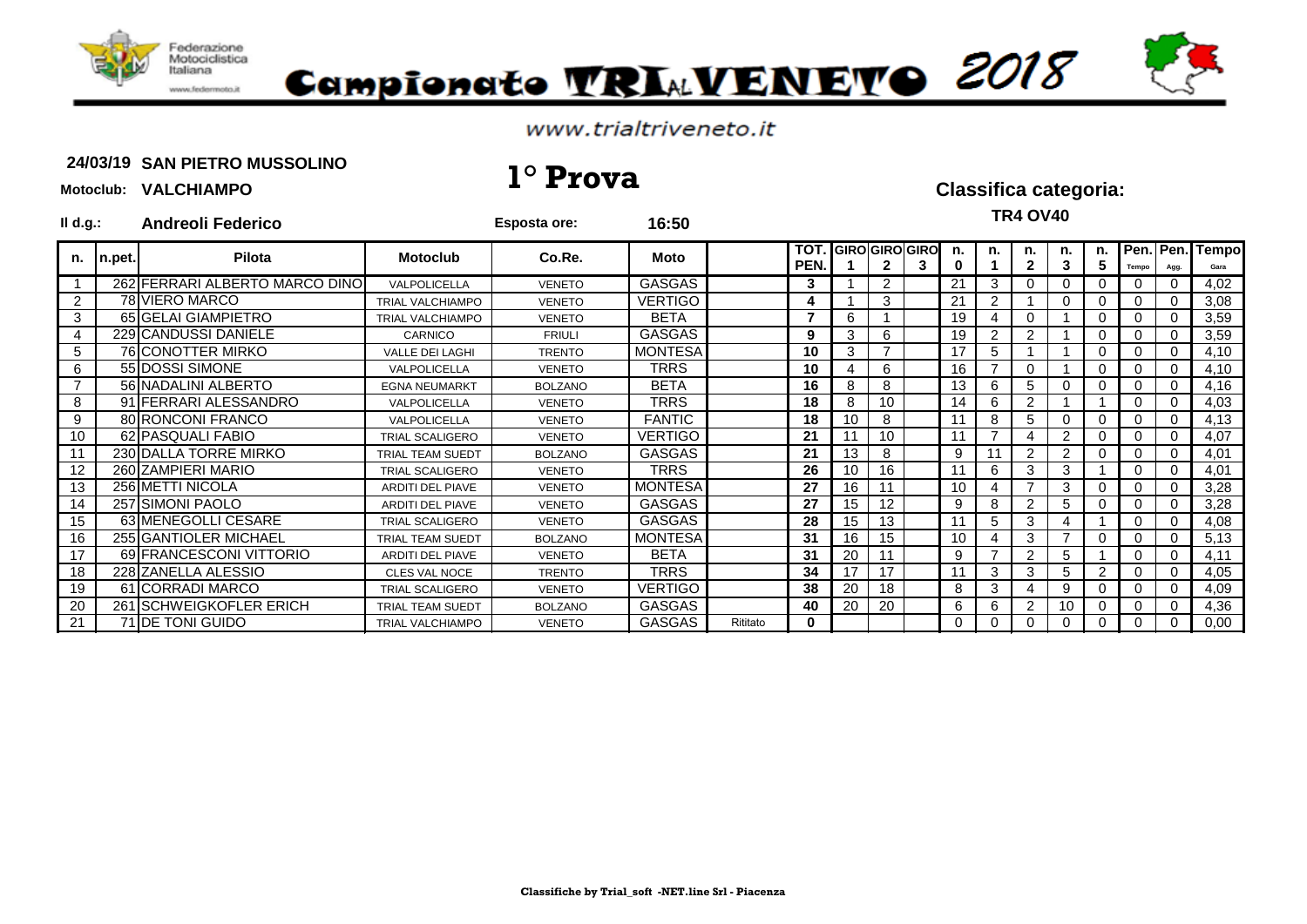

### www.trialtriveneto.it

### 24/03/19 SAN PIETRO MUSSOLINO **24/03/19 1° Prova Classifica categoria:**

**Motoclub: VALCHIAMPO**

**Il d.g.: Andreoli Federico Esposta ore: 16:50 TOT. GIRO GIRO GIRO n. n. n. n. n. Pen. Pen. Tempo PEN. 1 2 3 0 1 2 3 5 Tempo Agg. Gara** 1 174 ZENI FRANCESCO VALPOLICELLA VENETO BETA **3** 0 3 21 3 0 0 0 0 0 3,33 236 MATTIVI CRISTIAN **TRIAL TEAM SUEDT BOLZANO** GASGAS 19 3 6 19 4 0 0 1 1 0 0 3,11 3 239 CAILE MIRCO TRIAL VALCHIAMPO VENETO GASGAS **17** 9 8 16 5 1 0 2 0 0 2,17 4 287 RONCHER ROBERTO VALLE DEI LAGHI TRENTO SHERCO **22** 11 11 11 7 3 3 0 0 0 3,35 **TR5 n. n.pet. Pilota Motoclub Co.Re. Moto**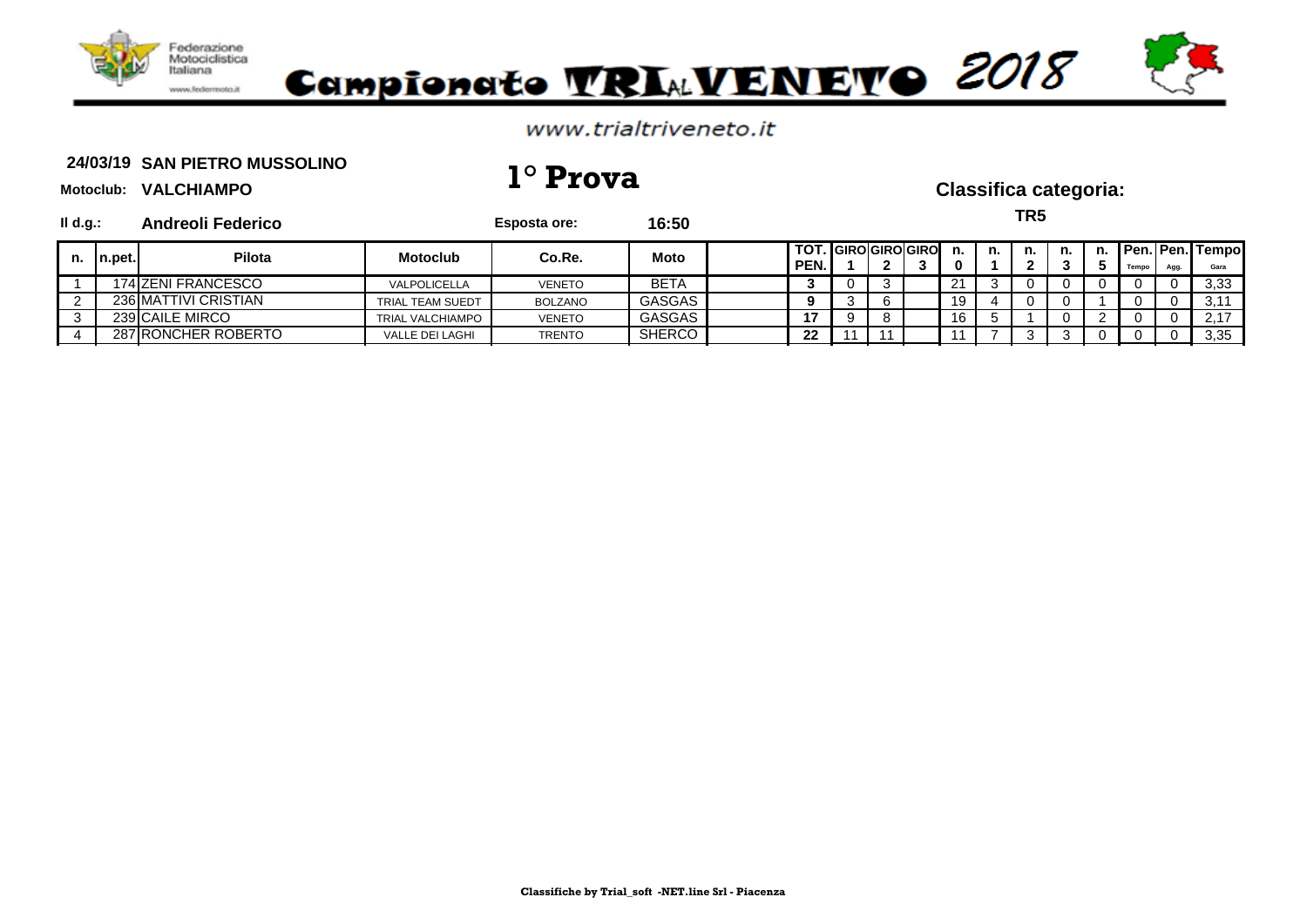

# Campionato VRIAVENEVO 2018

### www.trialtriveneto.it

### 24/03/19 SAN PIETRO MUSSOLINO **24/03/19 1° Prova Classifica categoria:**

**Motoclub: VALCHIAMPO**

| $II$ d.g.:     |        | <b>Andreoli Federico</b>  |                         | <b>Esposta ore:</b> | 16:50          |              |    |    |                           |    |    | <b>TR5 OV40</b> |    |                |      |                         |
|----------------|--------|---------------------------|-------------------------|---------------------|----------------|--------------|----|----|---------------------------|----|----|-----------------|----|----------------|------|-------------------------|
| n.             | n.pet. | Pilota                    | <b>Motoclub</b>         | Co.Re.              | Moto           | TOT.<br>PEN. |    |    | . <b>I</b> GIRO GIRO GIRO | n. | n. | n.              | n. | Tempo          | Agg. | Pen. Pen. Tempo<br>Gara |
|                |        | 175 MURARO CLAUDIO        | <b>EGNA NEUMARKT</b>    | <b>BOLZANO</b>      | GASGAS         |              |    | U  |                           | 22 |    |                 |    | $\Omega$       |      | ,58                     |
| $\overline{2}$ |        | 139 OBERBURGER ROBERTO    | <b>VALLE DEI LAGHI</b>  | <b>TRENTO</b>       | <b>BETA</b>    | 4            |    | 3  |                           | 21 | 2  |                 |    | 0              | 0    | 3,32                    |
| $\mathbf{3}$   |        | 154 IPAVEZ ROBERTO        | <b>MORENA - UDINE</b>   | <b>FRIULI</b>       | <b>BETA</b>    | 5.           |    | 3  |                           | 21 | 2  |                 |    | 0              | 0    | 3,21                    |
| $\overline{4}$ |        | 132 GIRELLI TIZIANO       | <b>TRIAL SCALIGERO</b>  | <b>VENETO</b>       | <b>VERTIGO</b> | 6            | 6  | 0  |                           | 22 |    | U               |    | 0              | -0   | 3,00                    |
| 5              |        | 178 ESPEN PAOLO           | <b>TRIAL SCALIGERO</b>  | <b>VENETO</b>       | <b>MONTESA</b> |              |    | 3  |                           | 19 | 3  |                 |    | 0              | -0   | 2,27                    |
| 6              |        | 133 VIGNOLA VINCENZO      | <b>TRIAL SCALIGERO</b>  | <b>VENETO</b>       | <b>MONTESA</b> | 11           | 3  | 8  |                           | 18 |    |                 |    | 0              |      | 3,02                    |
|                |        | 238 MODENA GIULIANO       | <b>VALLE DEI LAGHI</b>  | <b>TRENTO</b>       | GASGAS         | 11           | 3  | 8  |                           | 18 |    |                 |    | $\Omega$       | 0    | 3,53                    |
| 8              |        | 112 DALLA VECCHIA GIORGIO | <b>EGNA NEUMARKT</b>    | <b>BOLZANO</b>      | <b>TRRS</b>    | 14           | 5  | 9  |                           |    | 4  |                 |    | $\overline{0}$ | -0   | 2,34                    |
| - 9            |        | 118 FORADORI GIULIO       | LAGORAI                 | <b>TRENTO</b>       | <b>MONTESA</b> | 18           |    | 11 |                           | Ι3 |    |                 |    | 0              |      | 3,56                    |
| 10             |        | 104 GEISER FRANZ          | <b>TRIAL TEAM SUEDT</b> | <b>BOLZANO</b>      | <b>SHERCO</b>  | 31           | 21 | 10 |                           | 10 | 6  |                 |    | 0              |      | 3.59                    |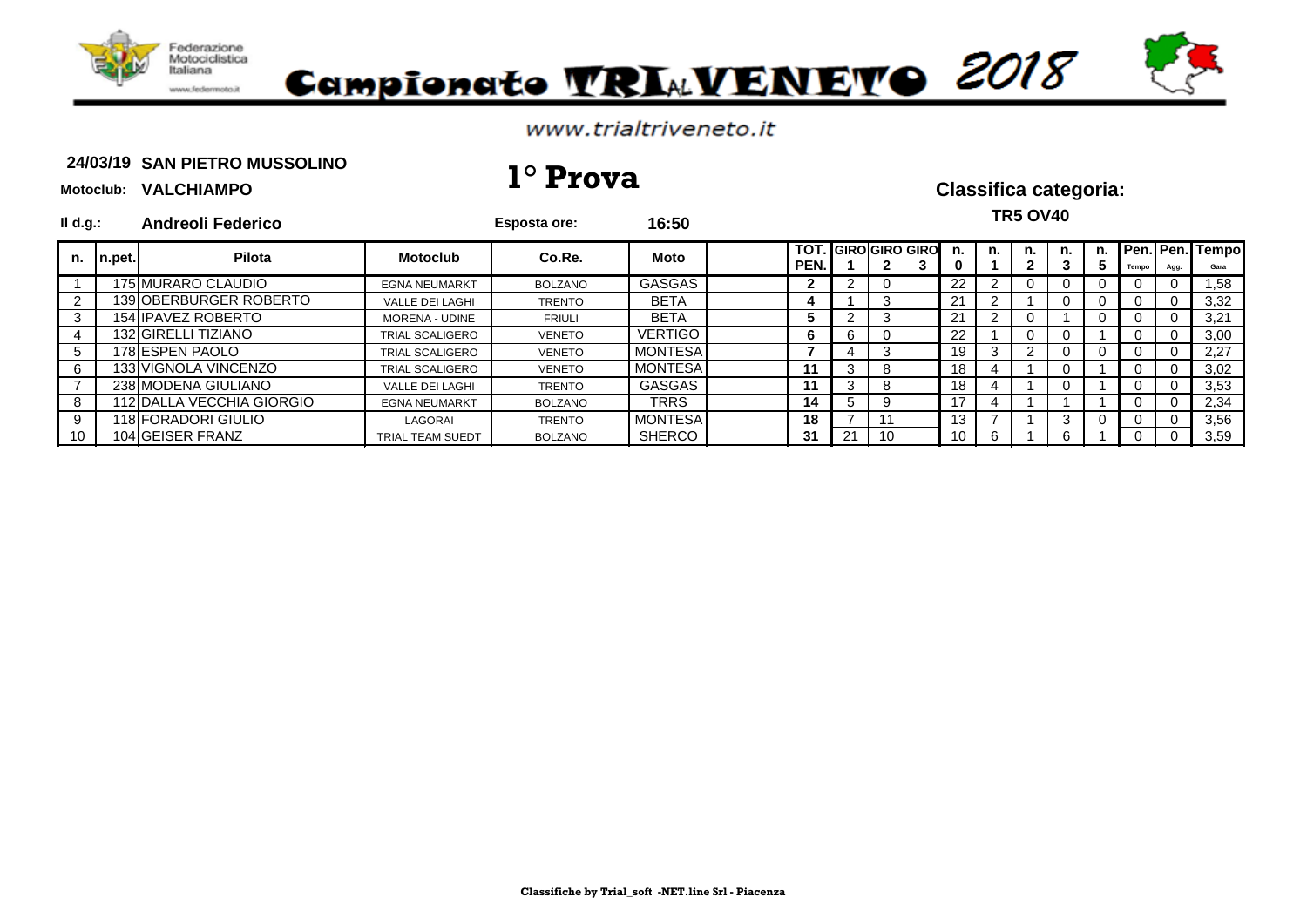

# Campionato VRIAVENEVO 2018

### www.trialtriveneto.it

### 24/03/19 SAN PIETRO MUSSOLINO **24/03/19 1° Prova Classifica categoria:**

| $II$ d.g.: |                  | <b>Andreoli Federico</b> |                             | <b>Esposta ore:</b> | 16:50                |                    |                  |                                    |   |         |    | <b>TR3 OPEN</b>    |          |         |       |      |                         |
|------------|------------------|--------------------------|-----------------------------|---------------------|----------------------|--------------------|------------------|------------------------------------|---|---------|----|--------------------|----------|---------|-------|------|-------------------------|
| n.         | $\lfloor$ n.pet. | Pilota                   | <b>Motoclub</b>             | Co.Re.              | Moto                 | TOT.<br><b>PEN</b> |                  | . IGIROIGIROIGIROI<br>$\mathbf{2}$ | 3 | n.<br>0 | n. | n.<br>$\mathbf{2}$ | n.       | n.<br>5 | Tempo | Agg. | Pen. Pen. Tempo<br>Gara |
|            |                  | 217 FELTRINELLI VALTER   | MC DEL GARDA EZI            | <b>TRENTO</b>       | <b>MONTESA</b>       | 7                  | 3                |                                    |   | 18      | 5. |                    | $\Omega$ |         |       |      | 4,55                    |
|            |                  | 197 RIGHETTO DIEGO       | <b>TRIAL SCALIGERO</b>      | <b>VENETO</b>       | <b>MONTESA</b>       | 15                 | 5                | 10                                 |   | 16      |    |                    | 3        |         |       |      | 3,15                    |
|            |                  | 204 BOSETTI MARCO        | <b>VALLE DEI LAGHI</b>      | <b>TRENTO</b>       | <b>GASGAS</b>        | 21                 |                  | 10                                 |   | 12      |    | 3                  | 3        |         |       |      | 3,42                    |
|            |                  | 203 PALLISCO RAUL        | <b>LESSINIA</b>             | <b>VENETO</b>       | <b>BETA</b>          | 26                 |                  | 15                                 |   | 14      |    | $\Omega$           |          | 2       |       |      | 4,17                    |
|            |                  | 192 TAMBURLIN PIERO      | <b>EFFETTOTRIAL</b>         | <b>VENETO</b>       | <b>BETA</b>          | 26                 | 15               |                                    |   | 12      |    | 2                  | 6        |         |       |      | 4,39                    |
| 6          |                  | 185 BERGER GUENTHER      | <b>TRIAL TEAM SUEDT</b>     | <b>BOLZANO</b>      | <b>TRRS</b>          | 26                 | 15 <sub>15</sub> |                                    |   | 11      |    |                    | 4        |         |       |      | 4,10                    |
|            |                  | 181 VERDARI EDOARDO      | <b>TRIAL SCALIGERO</b>      | <b>VENETO</b>       | <b>IURE E-MOTION</b> | 28                 | 14               | 14                                 |   | 10      | 6  |                    | 3        |         |       |      | 3,45                    |
|            |                  | 182 NORI PIETRO          | <b>TRIAL VALCHIAMPO</b>     | <b>VENETO</b>       | <b>BETA</b>          | 31                 | 15 <sub>1</sub>  | 16                                 |   | 10      | 6  |                    | 6        |         |       |      | 4,15                    |
| 9          |                  | 220 TRAVAGLIA ALESSIO    | MC DEL GARDA EZI            | <b>TRENTO</b>       | <b>GASGAS</b>        | 32                 | $\overline{7}$   | 15                                 |   | 10      |    | 2                  |          |         |       |      | 4,53                    |
| 10         |                  | 210 DAMOLI NICOLO        | LESSINIA                    | <b>VENETO</b>       | <b>BETA</b>          | 33                 | 20               | 13                                 |   | 11      | 5. |                    | 6        |         |       |      | 4,25                    |
| 11         |                  | 212 NIEDERSTÄTTER MANUEL | <b>TRIAL TEAM SUEDT</b>     | <b>BOLZANO</b>      | <b>GASGAS</b>        | 34                 | l 4              | 20                                 |   | 8       |    | 2                  | 6        |         |       |      | 4,03                    |
| 12         |                  | 188 SQUARANTI CARLO      | <b>TRIAL SCALIGERO</b>      | <b>VENETO</b>       | <b>GASGAS</b>        | 36                 | 20               | 16                                 |   |         |    |                    | 9        |         |       |      | 4,06                    |
| 13         |                  | 214 FÄCKL MANUEL         | <b>TRIAL TEAM SUEDT</b>     | <b>BOLZANO</b>      | <b>BETA</b>          | 40                 | 16               | 24                                 |   | 9       | 3  | 3                  |          | 2       |       |      | 3,53                    |
| 14         |                  | 194 VALENTINI NICOLA     | <b>RENDENA TRIAL CLUB A</b> | <b>TRENTO</b>       | <b>GASGAS</b>        | 40                 | 26               | 14                                 |   |         | 6  | 3                  | 6        | 2       |       |      | 4,14                    |
| 15         |                  | 186 TAFERNER SIMON       | <b>TRIAL TEAM SUEDT</b>     | <b>BOLZANO</b>      | <b>GASGAS</b>        | 40                 | 22               | 18                                 |   | 5       | 9  | 3                  | 5        |         |       |      | 4,09                    |
| 16         |                  | 218 TACCONI FILIPPO      | <b>TRIAL SCALIGERO</b>      | <b>VENETO</b>       | <b>MONTESA</b>       | 45                 | 27               | 18                                 |   | 6       |    | 3                  | 10       |         |       |      | 3,35                    |
| 17         |                  | 201 SCHENK ELIAS         | <b>TRIAL TEAM SUEDT</b>     | <b>BOLZANO</b>      | <b>GASGAS</b>        | 45                 | 24               | 21                                 |   | 6       |    | 3                  | 10       |         |       |      | 4,03                    |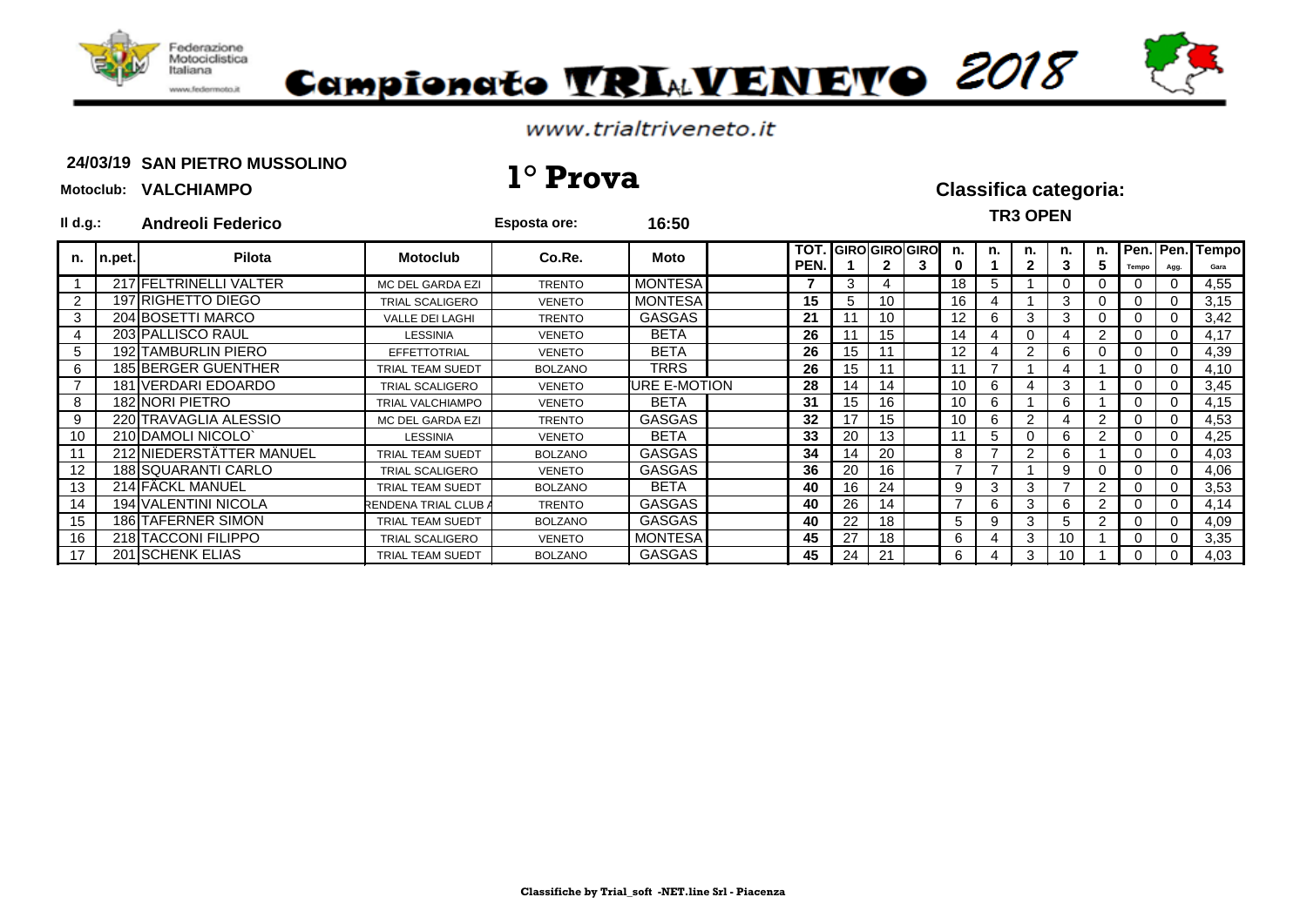

### www.trialtriveneto.it

### 24/03/19 SAN PIETRO MUSSOLINO **24/03/19 1° Prova Classifica categoria:**

**Il Esposta ore: 16:50** 

**MINIT B**

| ll d.g.: | <b>Andreoli Federico</b> |
|----------|--------------------------|
|          |                          |

| $In.$ pet. | Pilota                 | Motoclub            | Co.Re.        | <b>Moto</b> | TOT.<br>PEN. | ◠  | <b>. I</b> GIROIGIROIGIRO | n. | n. | n. | n.       | n.<br>w | Tempo | Agg. | <b>Pen. Pen. Tempo</b><br>Gara |
|------------|------------------------|---------------------|---------------|-------------|--------------|----|---------------------------|----|----|----|----------|---------|-------|------|--------------------------------|
|            | 269 AGOSTINIS GABRIELE | <b>CARNICO</b>      | <b>FRIULI</b> | VERTIGO     | 13           |    |                           |    |    |    | <u>_</u> | . .     |       |      | 2,49                           |
|            | 79 ZANDONA`.<br>ALEX   | <b>LESSINIA</b>     | VENETO        | <b>BETA</b> | 23           | 18 |                           |    |    |    |          |         |       |      | 2,22                           |
|            | 268 CAO FILIPPO        | <b>EFFETTOTRIAL</b> | <b>VENETO</b> | <b>BETA</b> | 32           | 15 |                           |    |    |    |          |         |       |      | 2,40                           |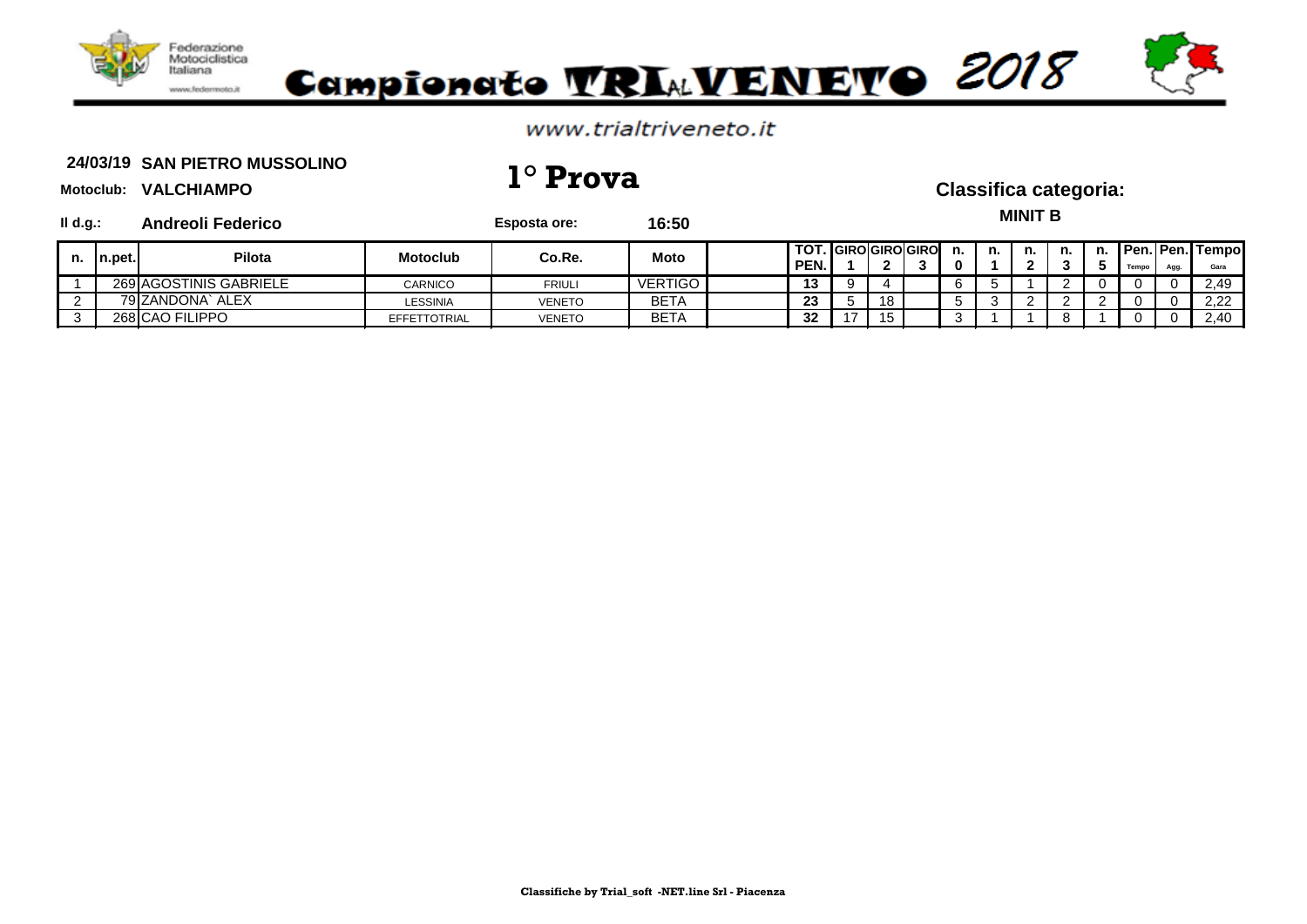

### www.trialtriveneto.it

### 24/03/19 SAN PIETRO MUSSOLINO **24/03/19 1° Prova Classifica categoria:**

**MINIT A**

**Il d.g.: Andreoli Federico Esposta ore: 16:50**

| n. | n.pet. | Pilota                          | Motoclub | Co.Re.              | <b>Moto</b> | $\mathbf{r}$<br><b>PEN.</b> | יטאו          | <b>ICIDOLODOLODO</b><br><b>GIRUIGIRU</b> | п. | n. | n. | n. | n. | UPen.⊾<br>----- | <b>⊡Pen.</b> ⊾<br>$\mathbf{A}$ | I Tempo<br>Gara                              |
|----|--------|---------------------------------|----------|---------------------|-------------|-----------------------------|---------------|------------------------------------------|----|----|----|----|----|-----------------|--------------------------------|----------------------------------------------|
|    |        | $\sim$<br>219 CRAIGHERO<br>∟UCA | CARNICO  | <b>CDU</b><br>ושטח־ | <b>TRRS</b> | ne.<br>ZD.                  | $\rightarrow$ |                                          |    |    |    |    |    |                 | 0                              | $\overline{\phantom{0}}$<br>2.5 <sup>2</sup> |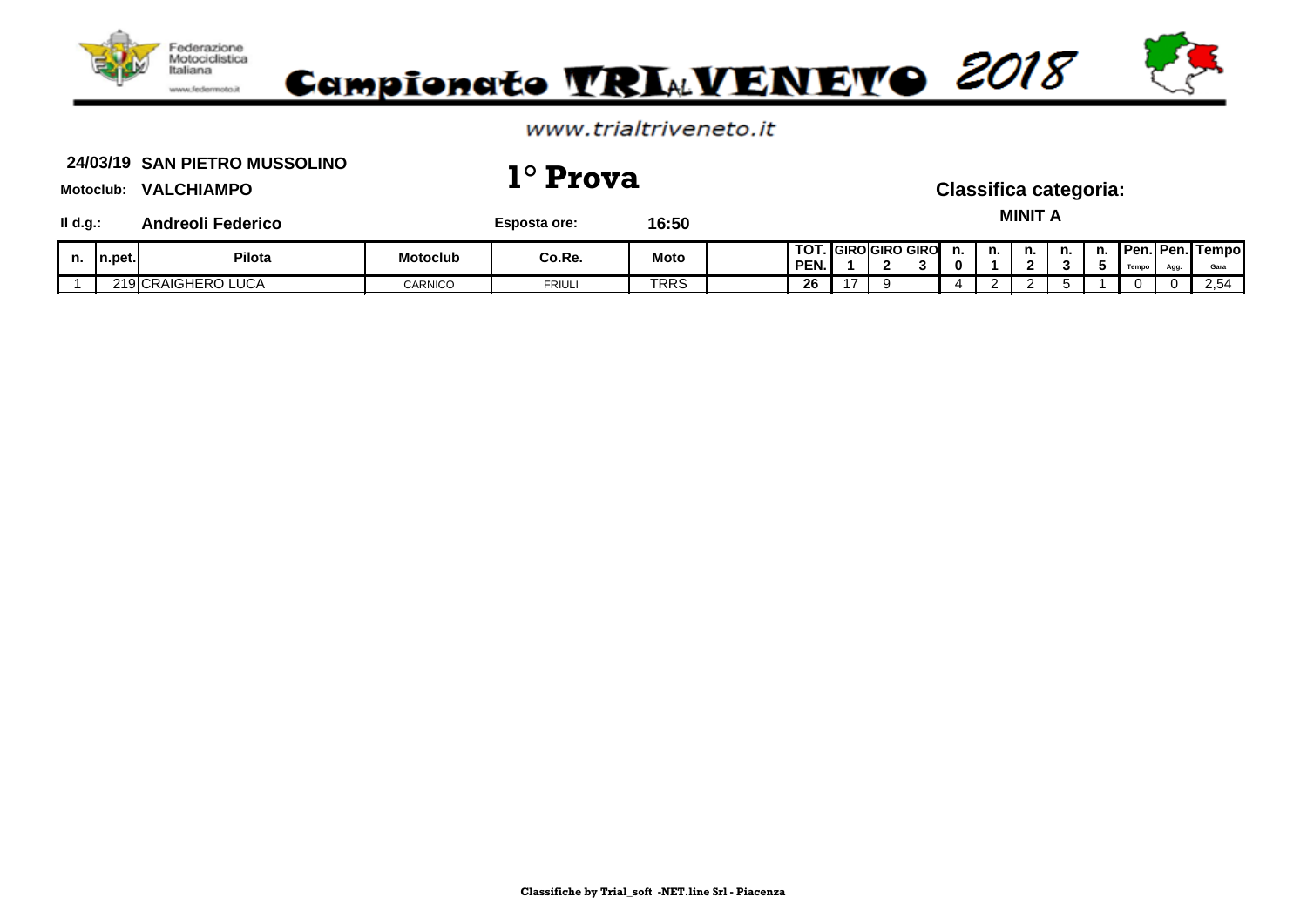

# Campionato TRIAVENETO 2018

### www.trialtriveneto.it

### 24/03/19 SAN PIETRO MUSSOLINO **24/03/19 1° Prova Classifica categoria:**

### **Motoclub: VALCHIAMPO**

### **Il d.g.: Andreoli Federico Esposta ore: 16:50 TOT. GIRO GIRO GIRO n. n. n. n. n. Pen. Pen. Tempo PEN. 1 2 3 0 1 2 3 5 Tempo Agg. Gara** 1 158 TURCO MARCO G.S.FIAMME ORO M VENETO GASGAS **2** 2 0 12 2 0 0 0 0 0 2,34 2 | 166 SEMBENINI PIETRO | MC DEL GARDA EZI | TRENTO | BETA | | 3 | 3 | 0 | | 1 | 1 | 1 | 0 | 0 | 0 | 0 | 2,32 3 234 FRUSCALZO GIULIO **ARDITI DEL PIAVE RETA IN BETA IN SETA IN SETA I** 6 1 1 5 1 9 4 1 1 0 0 0 0 0 1,59 4 294 MESSNER MARIAN TRIAL TEAM SUEDT BOLZANO GASGAS **8** 4 4 9 2 3 0 0 0 0 2,41 5 293 GEISER FABIAN TRIAL TEAM SUEDT BOLZANO GASGAS **8** 3 5 7 6 1 0 0 0 0 1,41 6 240 TREU GIULIETTA CARNICO FRIULI GASGAS **11** 7 4 8 3 1 2 0 0 0 2,49 7 292 RAUCH ALEX TRIAL TEAM SUEDT BOLZANO GASGAS **13** 5 8 9 1 2 1 1 0 0 1,59 8 282 HERBST JÖRG TRIAL TEAM SUEDT BOLZANO GASGAS **14** 8 6 8 1 2 3 0 0 0 2,17 9 290 HERBST THEO TRIAL TEAM SUEDT BOLZANO GASGAS **17** 9 8 3 7 2 2 0 0 0 2,18 10 297 GOMMA DIEGO G.S.FIAMME ORO M BETA **18** 7 11 8 2 0 2 2 0 0 3,46 11 237 LAIMER MARC TRIAL TEAM SUEDT BOLZANO BETA **22** 11 11 6 2 2 2 2 0 0 2,08 12 296 MAZZUCCO TOMMASO EFFETTOTRIAL VENETO BETA **22** 14 8 4 3 2 5 0 0 0 2,31 281 KERSCHBAUMER GREGOR TRIAL TEAM SUEDT BOLZANO SHERCO **25 15 15 10 4 1 3 6 0 0 0 2**,52 **MINIT C n. n.pet. Pilota Motoclub Co.Re. Moto**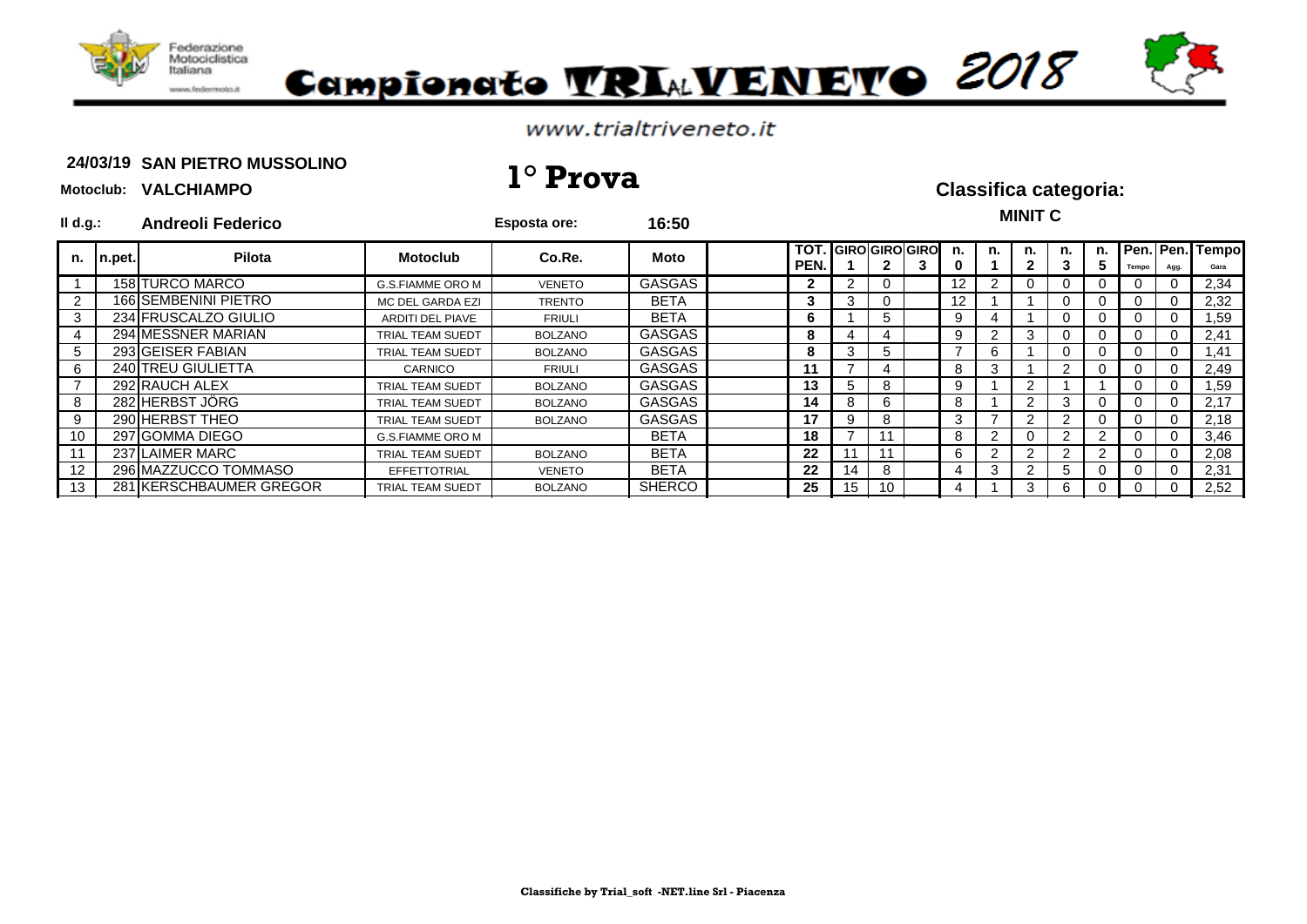

### www.trialtriveneto.it

### 24/03/19 SAN PIETRO MUSSOLINO **24/03/19 1° Prova Classifica categoria:**

**MINIT D**

**Il d.g.: Andreoli Federico Esposta ore: 16:50**

| n. | In.pet. | Pilota                       | Motoclub            | Co.Re.         | <b>Moto</b> | 1.70<br>ו טווטוויטו<br>PEN. |     | <b>I</b> GIROIGIROIGIRO | n.      | n. | n. | n. | n.<br>. . | <b>IPen.</b><br>Temp | <b>⊥Pen.I</b><br>$\Delta$ caca | l Tempo<br>Gara          |
|----|---------|------------------------------|---------------------|----------------|-------------|-----------------------------|-----|-------------------------|---------|----|----|----|-----------|----------------------|--------------------------------|--------------------------|
|    | 250 PIC | ⊥ER ⊺<br>╮.<br>: LAIA<br>ושו | TEAM SUEDT<br>TRIAL | <b>BOLZANO</b> | OSET        | . .                         | . . |                         | $\cdot$ |    |    |    |           |                      | 0                              | $\overline{\phantom{a}}$ |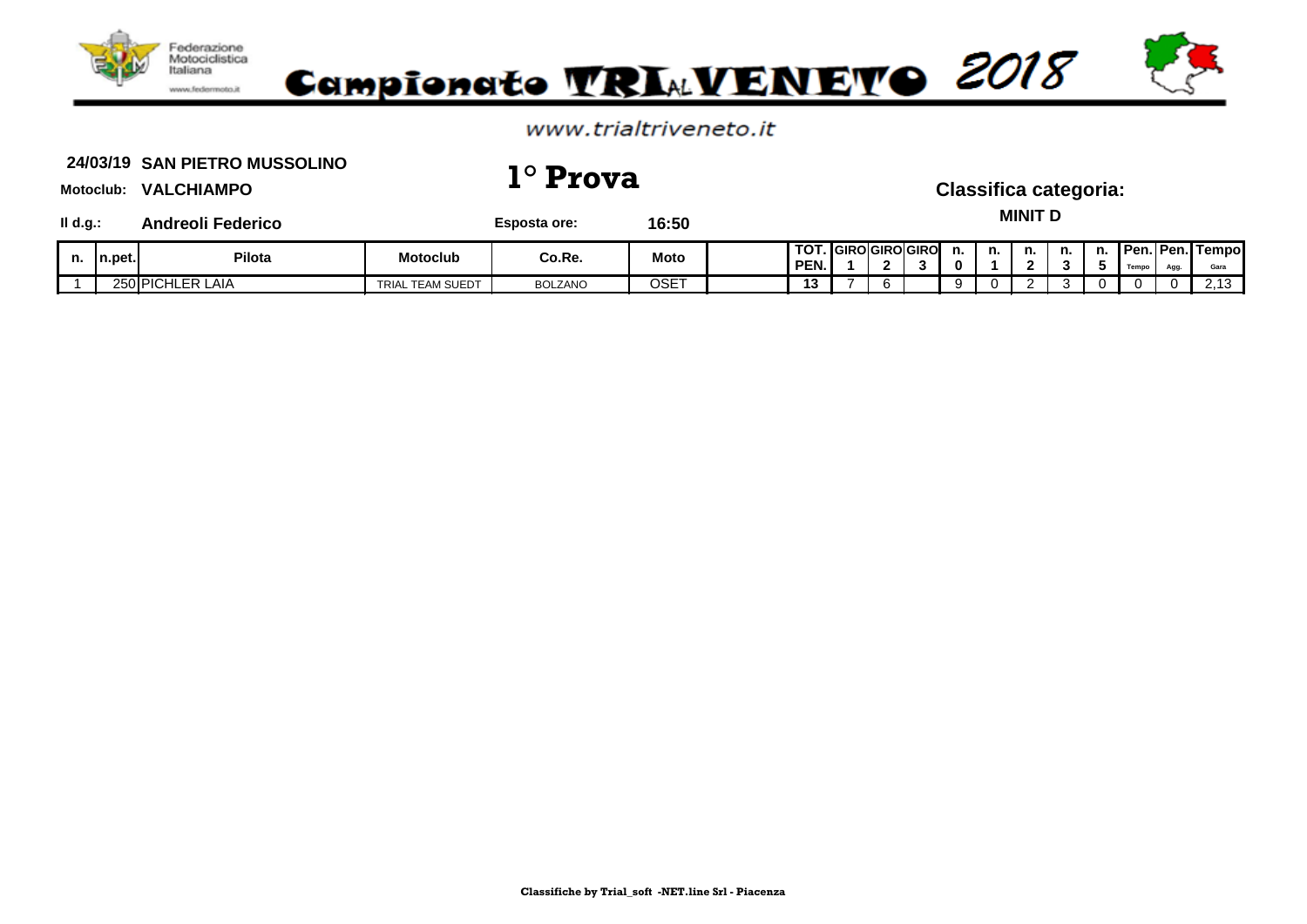

### www.trialtriveneto.it

### 24/03/19 SAN PIETRO MUSSOLINO **24/03/19 1° Prova Classifica categoria:**

| $II$ d.g.: |         | <b>Andreoli Federico</b> |                         | Esposta ore:   | 16:50         |                                    |    |  |         |    | <b>MINIT OPEN</b> |  |       |      |                            |
|------------|---------|--------------------------|-------------------------|----------------|---------------|------------------------------------|----|--|---------|----|-------------------|--|-------|------|----------------------------|
| n.         | ∪n.pet. | <b>Pilota</b>            | <b>Motoclub</b>         | Co.Re.         | <b>Moto</b>   | <b>TOT. GIRO GIRO GIRO</b><br>PEN. |    |  | n.<br>0 | n. | n.                |  | Tempo | Agg. | n. Pen. Pen. Tempo<br>Gara |
|            |         | 254 COLORIO LUCA         | <b>GAERNE</b>           | <b>VENETO</b>  | <b>BETA</b>   |                                    |    |  |         |    |                   |  |       |      | 2.11                       |
|            |         | 243 RIGO MATTEO          | <b>LESSINIA</b>         | <b>VENETO</b>  | <b>BETA</b>   |                                    |    |  | 10      | 3  |                   |  |       |      | 1,55                       |
|            |         | 246 STEFANI TOMMY        | <b>TRIAL VALCHIAMPO</b> | <b>VENETO</b>  | <b>BETA</b>   | 12                                 | 6  |  |         |    |                   |  |       |      | 3.13                       |
|            |         | 253 MARCHETTO RICCARDO   | <b>TRIAL VALCHIAMPO</b> | <b>VENETO</b>  | <b>BETA</b>   | 23                                 | 12 |  |         |    |                   |  |       |      | 3,27                       |
|            |         | 249 BASSI PATRICK        | TRIAL TEAM SUEDT        | <b>BOLZANO</b> | <b>GASGAS</b> | 43                                 | 32 |  |         |    |                   |  |       | 20   | 2,19                       |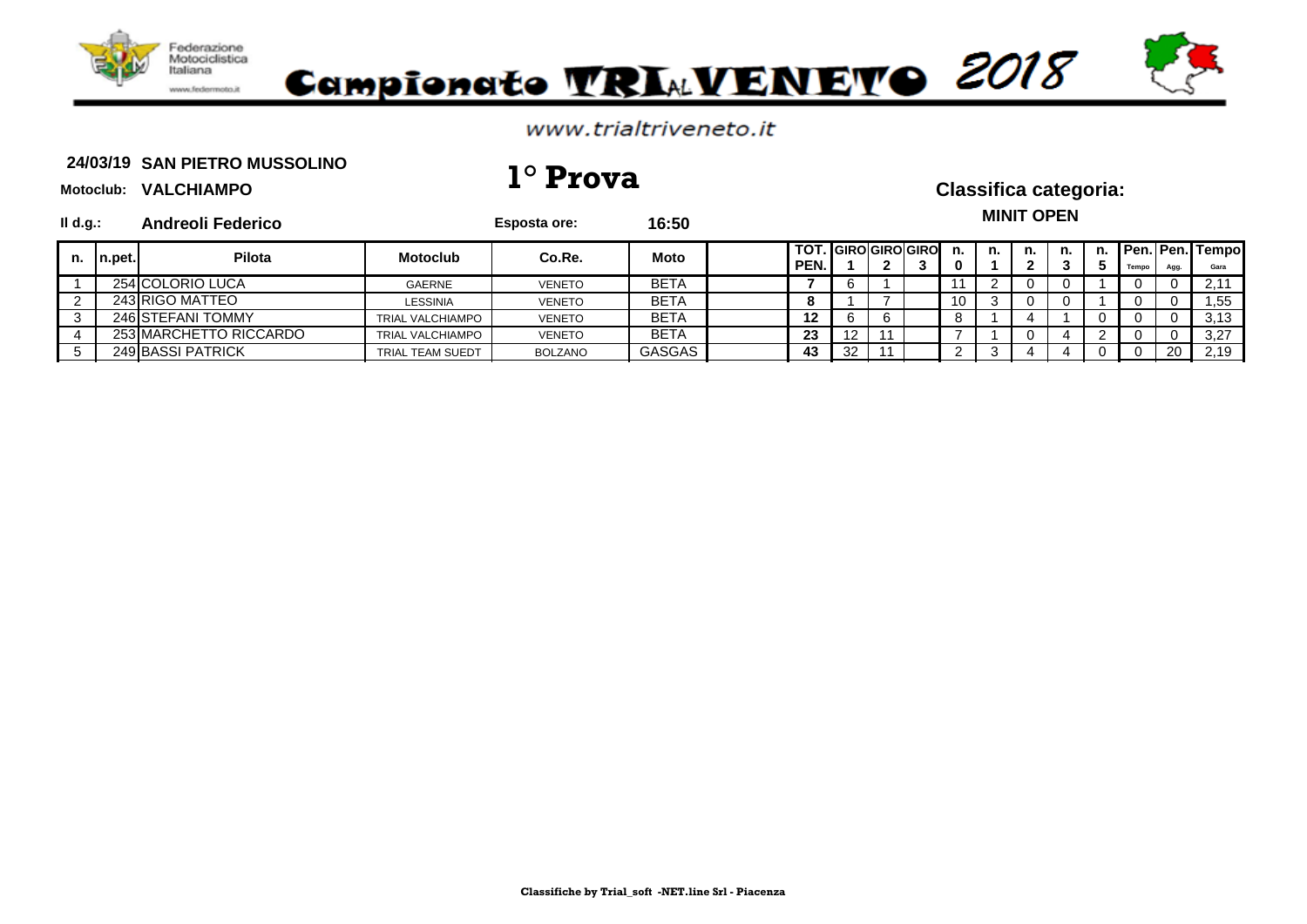

**Motoclub: VALCHIAMPO**

# Campionato VRIAVENEVO 2018

### www.trialtriveneto.it

### 24/03/19 SAN PIETRO MUSSOLINO **24/03/19 1° Prova Classifica categoria:**

| $II$ d.g.:     |        | <b>Andreoli Federico</b>    |                         | <b>Esposta ore:</b> | 16:50          |                    |     |             |                       |         |    | <b>VINTAGE</b> |                |         |       |                   |                      |
|----------------|--------|-----------------------------|-------------------------|---------------------|----------------|--------------------|-----|-------------|-----------------------|---------|----|----------------|----------------|---------|-------|-------------------|----------------------|
| n.             | n.pet. | Pilota                      | <b>Motoclub</b>         | Co.Re.              | Moto           | <b>TOT</b><br>PEN. |     |             | <b>GIRO GIRO GIRO</b> | n.<br>0 | n. | n.             | n.<br>3        | n.<br>G | Tempo | Pen. Pen.<br>Agg. | <b>Tempo</b><br>Gara |
|                |        | 331 ALBERTI UGO             | <b>EGNA NEUMARKT</b>    | <b>BOLZANO</b>      | <b>SWM</b>     | 3                  |     | 3           |                       | 21      | 3  | 0              | 0              | U       |       |                   | 4,26                 |
| $\overline{2}$ |        | 332 FONTANOT MARINO         | <b>TRIESTE</b>          | <b>VENETO</b>       | <b>BETA</b>    | 6                  |     | 3           |                       | 19      |    |                | $\Omega$       | 0       |       |                   | 2,42                 |
| 3              |        | 338 ZAMBARDA MATTIA         | <b>VALLE DEI LAGHI</b>  | <b>TRENTO</b>       | <b>SWM</b>     | 9                  |     | $5^{\circ}$ |                       | 19      | 4  | 0              | $\Omega$       |         |       |                   | 3,37                 |
|                |        | 336 ANASTASI VAVVESSI FABIO | <b>EGNA NEUMARKT</b>    | <b>BOLZANO</b>      | <b>GARELLI</b> | 17                 | 13. |             |                       | 15      | 5  | 2              |                |         |       |                   | 2,41                 |
| 5              |        | 335 DOTTI PAOLO             | <b>EGNA NEUMARKT</b>    | <b>BOLZANO</b>      | <b>GARELLI</b> | 20                 | 14  | 6           |                       | 13      |    |                | $\overline{2}$ |         | U     |                   | 4,07                 |
| 6              |        | 363 AINI MARIO GIOVANNI     | RACING IMOLESE #96      | EM.ROM.             | <b>HONDA</b>   | 21                 | 9   | 12          |                       | 13      | 6. | 2              | 2              |         |       |                   | 3,30                 |
|                |        | 334 CIGALOTTI ALAN          | <b>EGNA NEUMARKT</b>    | <b>BOLZANO</b>      | <b>FANTIC</b>  | 26                 | 14  | 12          |                       | 13      |    | 5.             | 5              |         |       |                   | 4,09                 |
| 8              |        | 362 GIACOBAZZI ALBERTO      | RACING IMOLESE #96      | EM.ROM.             | <b>HONDA</b>   | 34                 | 20  | 14          |                       | 11      | 3  | 3              | 5              |         | U     |                   | 3,30                 |
| 9              |        | 337 ZERBATO ALESSANDRO      | <b>TRIAL VALCHIAMPO</b> | <b>VENETO</b>       | <b>FANTIC</b>  | 37                 | 20  | 17          |                       | 8       | b. | 3              |                |         |       |                   | 3,28                 |
| 10             |        | 333 GIORDANO GIORGIO        | <b>EGNA NEUMARKT</b>    | <b>BOLZANO</b>      | <b>FANTIC</b>  | 39                 |     | 18          |                       | 5       |    | 4              | 8              |         |       |                   | 4,13                 |
|                |        | 340 GUERMANDI EURO          | RACING IMOLESE #96      |                     |                | 42                 | 23  | 19          |                       | 10      |    | 2              | 5              |         |       |                   | 3,30                 |
| 12             |        | 339 ZULIANI LUIGI           | <b>HARD TRACKS</b>      | <b>FRIULI</b>       | <b>SWM</b>     | 97                 | 44  | 53          |                       | 2       |    |                | 3              | 17      |       |                   | 4,09                 |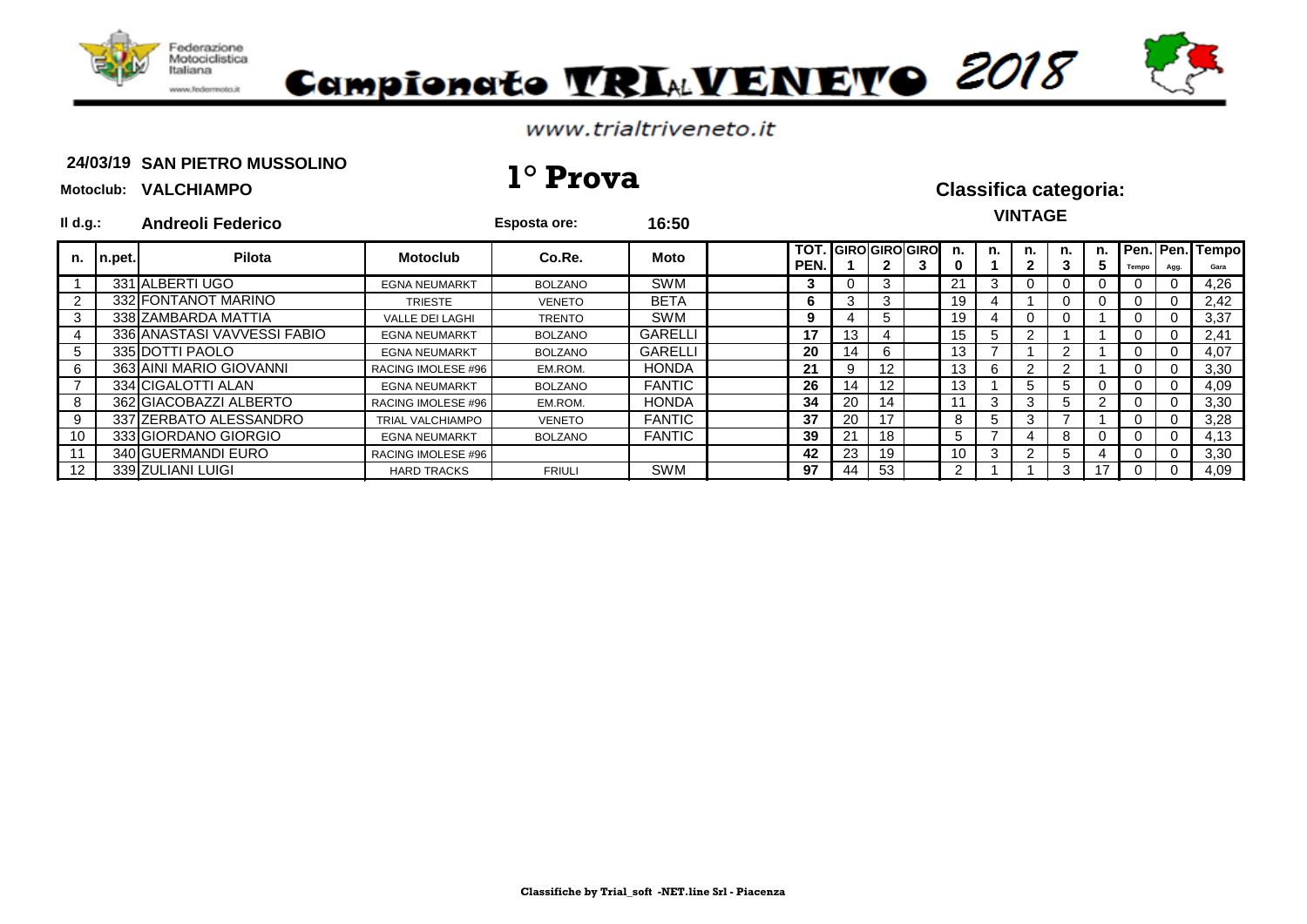

# Campionato VRIAVENEVO 2018

### www.trialtriveneto.it

### 24/03/19 SAN PIETRO MUSSOLINO **24/03/19 1° Prova Classifica categoria:**

| $II$ d.g.: |        | <b>Andreoli Federico</b> |                         | <b>Esposta ore:</b> | 16:50          |                    |                       |                 |   |         |                | <b>TR5 EXP</b>     |                |          |       |          |                         |
|------------|--------|--------------------------|-------------------------|---------------------|----------------|--------------------|-----------------------|-----------------|---|---------|----------------|--------------------|----------------|----------|-------|----------|-------------------------|
| n.         | n.pet. | Pilota                   | <b>Motoclub</b>         | Co.Re.              | Moto           | <b>TOT</b><br>PEN. | <b>GIRO</b> GIRO GIRO |                 | 3 | n.<br>0 | n.             | n.<br>$\mathbf{2}$ | n.<br>3        | n.<br>5  | Tempo | Agg.     | Pen. Pen. Tempo<br>Gara |
|            |        | 358 BORTOLI GILBERTO     | MC DEL GARDA EZI        | <b>TRENTO</b>       | <b>MONTESA</b> | 6                  | 2                     |                 |   | 21      |                |                    |                |          |       |          | 3,46                    |
| 2          |        | 348 TORMENA GIACOMO      | <b>ARDITI DEL PIAVE</b> | <b>VENETO</b>       | <b>BETA</b>    | 6                  |                       | $\overline{2}$  |   | 20      | 3              |                    |                | 0        |       |          | 3,38                    |
| 3          |        | 357 RIGHETTO GIUSEPPE    | <b>TRIAL SCALIGERO</b>  | <b>VENETO</b>       | <b>BETA</b>    | 6                  | 6                     | 0               |   | 20      | $\overline{2}$ | 2                  | 0              | 0        |       |          | 2,17                    |
|            |        | 350 MAMBRINI FABIO       | TRIAL SCALIGERO         | <b>VENETO</b>       | <b>BETA</b>    | 8                  | 5                     | 3               |   | 18      |                | 2                  | 0              | 0        |       |          | 3,13                    |
| 5          |        | 343 THALER FABIAN        | <b>TRIAL TEAM SUEDT</b> | <b>BOLZANO</b>      | <b>GASGAS</b>  | 10                 | 5                     | 5               |   | 18      |                |                    | $\overline{2}$ | 0        |       |          | 3,55                    |
| 6          |        | 349 BEDIN PAOLO          | ARDITI DEL PIAVE        | <b>VENETO</b>       | <b>SHERCO</b>  | 10                 | 5                     | 5.              |   | 18      | $\overline{2}$ |                    | $\Omega$       | 0        |       |          | 2,32                    |
|            |        | 354 FERRARI STEFANO      | VALPOLICELLA            | <b>VENETO</b>       | <b>TRRS</b>    | 10                 | 3                     |                 |   | 15      | 8              |                    | $\Omega$       | 0        |       |          | 3,55                    |
| 8          |        | 355 MOSCON FABIO         | <b>EGNA NEUMARKT</b>    | <b>BOLZANO</b>      | <b>GASGAS</b>  | 10                 | 6                     |                 |   | 14      | 10             |                    | 0              | 0        |       |          | 2,20                    |
| 9          |        | 351 ZANETTI ANGELO       | <b>ARDITI DEL PIAVE</b> | <b>VENETO</b>       | <b>BETA</b>    | 11                 | 9                     | $\overline{2}$  |   | 17      |                | $\overline{2}$     |                | 0        |       |          | 3,44                    |
| 10         |        | 356 ECCHER GIORGIO       | <b>EGNA NEUMARKT</b>    | <b>BOLZANO</b>      | <b>GASGAS</b>  | 12                 | 10                    | $\overline{2}$  |   | 19      | $\overline{2}$ |                    |                |          |       | $\Omega$ | 4,08                    |
| 11         |        | 353 SALVETTI ALESSANDRO  | VALPOLICELLA            | <b>VENETO</b>       | <b>GASGAS</b>  | 18                 | 6                     | 12 <sub>2</sub> |   | 14      | 6              |                    | $\overline{4}$ | 0        |       |          | 4,11                    |
| 12         |        | 352 SACCANI PIETRO       | VALPOLICELLA            | <b>VENETO</b>       | <b>MONTESA</b> | 19                 | 12                    |                 |   | 13      | 6              | 2                  | 3              | 0        |       |          | 4,04                    |
| 13         |        | 346 VISINTAINER ALESSIO  | LAGORAI                 | <b>TRENTO</b>       | <b>MONTESA</b> | 21                 | 13                    | 8               |   | 13      |                |                    | 3              | 0        |       |          | 4,08                    |
| 14         |        | 342 FRANZELIN FELIX      | <b>TRIAL TEAM SUEDT</b> | <b>BOLZANO</b>      | <b>SHERCO</b>  | 24                 | 15                    | 9               |   | 14      | $\overline{2}$ | 2                  | 6              | $\Omega$ |       |          | 4,08                    |
| 15         |        | 344 THALER HERMANN       | TRIAL TEAM SUEDT        | <b>BOLZANO</b>      | <b>SHERCO</b>  | 25                 | 14                    | 11              |   | 13      | $\overline{2}$ | 6                  | 2              |          |       |          | 3,54                    |
| 16         |        | 347 RAVAZZOLO UMBERTO    | <b>ARDITI DEL PIAVE</b> | <b>VENETO</b>       | <b>GASGAS</b>  | 27                 | 13                    | 14              |   | 11      | 6              | $\overline{2}$     | 4              |          |       |          | 3,33                    |
| 17         |        | 359 COMAI CRISTIAN       | MC DEL GARDA EZI        | <b>TRENTO</b>       | <b>BETA</b>    | 30                 | 14                    | 16              |   | 10      | 6              | 2                  | 5              |          |       |          | 3,46                    |
| 18         |        | 341 NADALINI EMILY       | <b>EGNA NEUMARKT</b>    | <b>BOLZANO</b>      | <b>BETA</b>    | 31                 | 15                    | 16              |   | 8       | 8              | 3                  | 4              |          |       |          | 4,15                    |
| 19         |        | 360 DAUM JOHANNES        | <b>TRIAL TEAM SUEDT</b> | <b>BOLZANO</b>      | <b>GASGAS</b>  | 35                 | 18                    | 17              |   | 10      |                | 3                  | 5              | 2        |       |          | 4,10                    |
| 20         |        | 361 PERON STEFANO        | <b>TRIAL VALCHIAMPO</b> | <b>VENETO</b>       | <b>MONTESA</b> | 44                 | 19                    | 25              |   | 6       |                | $\overline{2}$     | 6              | 3        |       |          | 5,09                    |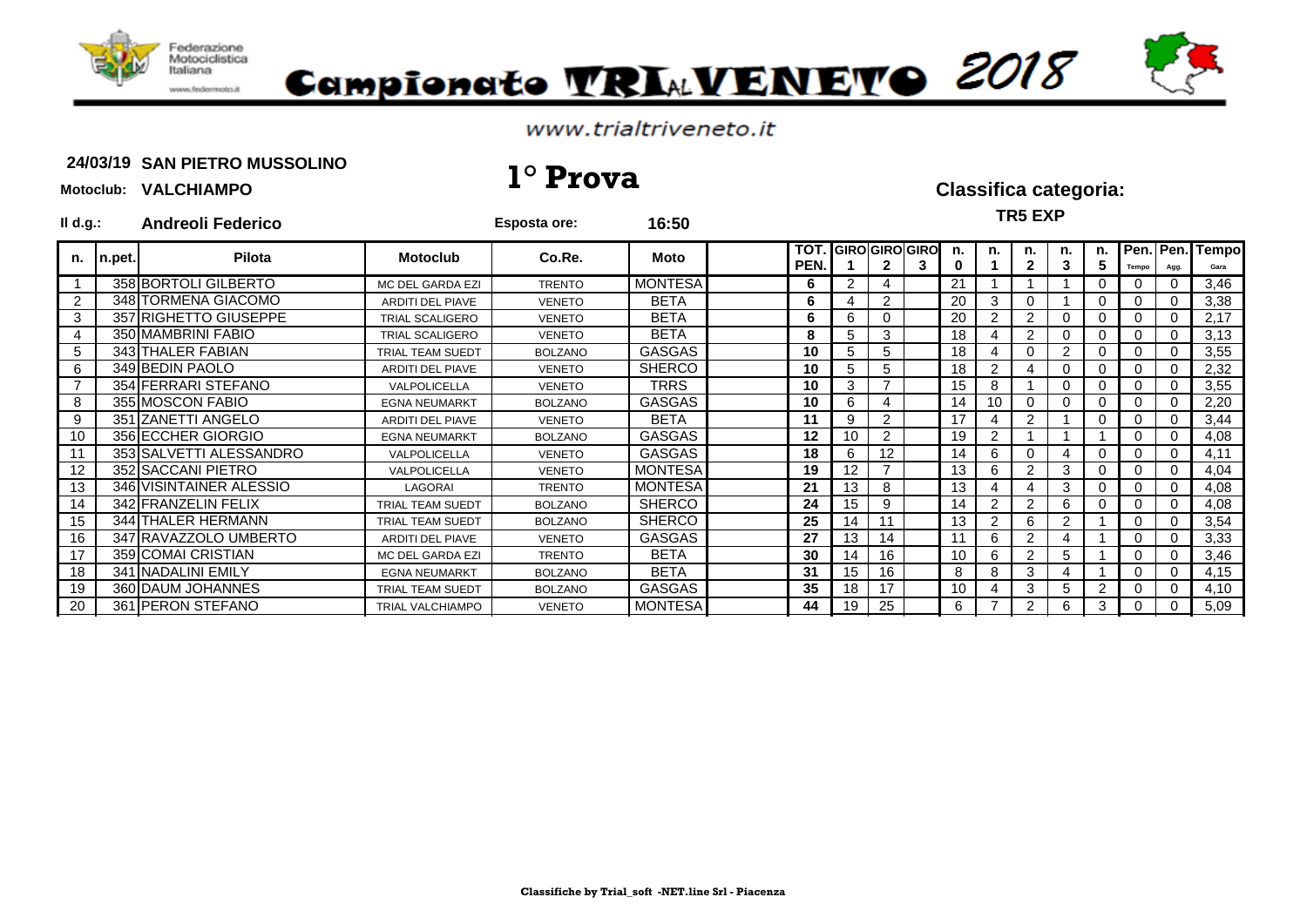| 16:50<br><b>Andreoli Federico</b><br>media diff. zone:<br>2,03<br>1,68<br>0,25<br>0,50<br>0,18<br>1,93<br>0,28<br>0,18<br>0,68<br>1,15<br>0,13<br><b>TOT</b><br><b>TOT</b><br>Rit.<br>P<br>P<br>n.<br>n.<br>n.<br>n.<br>n.<br>z <sub>2</sub><br>z4<br>z5<br>z9<br>z10<br>z12<br>z3<br>z6<br>z7<br>z8<br>z11<br><b>z1</b><br>Pilota<br>PEN.<br>$\overline{\mathbf{5}}$<br>${\sf PC}$<br>$\mathbf 0$<br>$\mathbf{2}$<br>$\mathbf{3}$<br>giro<br>$\mathbf 1$<br>n.pet.<br>$\mathbf{T}$<br>A<br>n.<br><b>BORTOLI GILBERTO</b><br>$\mathbf 0$<br>$2^{\circ}$<br>$\mathbf 0$<br>2<br>21<br>0<br>0<br>$\mathbf 0$<br>$\mathbf{0}$<br>$\Omega$<br>0<br>$\mathbf 0$<br>$\overline{0}$<br>1<br>0<br>$\Omega$ | $0,13$ ##### #####<br>##### |
|----------------------------------------------------------------------------------------------------------------------------------------------------------------------------------------------------------------------------------------------------------------------------------------------------------------------------------------------------------------------------------------------------------------------------------------------------------------------------------------------------------------------------------------------------------------------------------------------------------------------------------------------------------------------------------------------------|-----------------------------|
|                                                                                                                                                                                                                                                                                                                                                                                                                                                                                                                                                                                                                                                                                                    |                             |
|                                                                                                                                                                                                                                                                                                                                                                                                                                                                                                                                                                                                                                                                                                    | z15<br>z13<br>z14           |
|                                                                                                                                                                                                                                                                                                                                                                                                                                                                                                                                                                                                                                                                                                    |                             |
| 6<br>$\mathbf 0$<br>0<br>MC DEL GARDA EZI<br>$\overline{4}$<br>$\Omega$<br>$\mathbf 0$<br>3<br>$\mathbf 0$<br>$\overline{0}$<br>$\mathbf 0$<br>358<br>$\mathbf 0$<br>$\Omega$<br>$\mathbf{0}$<br>$\overline{1}$<br>$\Omega$<br>$\mathbf 0$<br>0,2500<br>media:<br><b>MONTESA</b><br>$\mathbf 0$                                                                                                                                                                                                                                                                                                                                                                                                    |                             |
| $\mathbf 0$<br><b>TORMENA GIACOMO</b><br>3<br>$\mathbf{0}$<br>3<br>0<br>0<br>0<br>20<br>$\Omega$<br>0<br>$\mathbf 0$<br>0<br>0<br>4<br>0<br>0                                                                                                                                                                                                                                                                                                                                                                                                                                                                                                                                                      |                             |
| 6<br>$\mathbf 0$<br>0<br>$\sqrt{2}$<br>348<br><b>ARDITI DEL PIAVE</b><br>$\overline{0}$<br>$\mathbf 0$<br>$\mathbf 0$<br>2<br>$\Omega$<br>$\Omega$<br>$\mathbf 0$<br>$\mathbf 0$<br>0<br>- 1<br>$\Omega$<br>$\Omega$<br>0,2500<br>media:                                                                                                                                                                                                                                                                                                                                                                                                                                                           |                             |
| <b>BETA</b><br>$\Omega$<br><b>RIGHETTO GIUSEPPE</b><br>$\overline{2}$<br>6<br>20<br>$\overline{2}$<br>$\mathbf{2}$<br>$\mathbf 0$<br>$\mathbf 0$<br>2<br>$\Omega$<br>0<br>$\mathbf{0}$<br>0<br>0<br>$\Omega$<br>0<br>0                                                                                                                                                                                                                                                                                                                                                                                                                                                                             |                             |
| 6<br>$\bf{0}$<br>$\mathbf 0$<br>357<br><b>TRIAL SCALIGERO</b><br>$\mathbf 0$<br>$\Omega$<br>$\mathbf 0$<br>3<br>$\mathbf{0}$<br>$\Omega$<br>$\Omega$<br>$\mathbf 0$<br>$\Omega$<br>$\mathbf 0$<br>$\mathbf{0}$<br>$\Omega$<br>$\Omega$<br>$\Omega$<br>0,2500<br>media:                                                                                                                                                                                                                                                                                                                                                                                                                             |                             |
| <b>BETA</b><br>$\mathbf 0$                                                                                                                                                                                                                                                                                                                                                                                                                                                                                                                                                                                                                                                                         |                             |
| <b>MAMBRINI FABIO</b><br>$\mathbf{2}$<br>$\mathbf 0$<br>$\mathbf 0$<br>$\overline{2}$<br>5<br>18<br>2<br>$\mathbf 0$<br>0<br>$\mathbf 0$<br>4<br>$\Omega$<br>0<br>0<br>0<br>0<br>0<br>8<br>$\mathbf 0$<br>$\bf{0}$<br>3<br><b>TRIAL SCALIGERO</b><br>350<br>$\Omega$<br>$\mathbf 0$<br>$\mathbf 0$<br>$\mathbf 0$<br>$\mathbf{0}$<br>$\mathbf 0$<br>$\Omega$<br>4<br>- 1<br>$\overline{\mathbf{1}}$<br>$\Omega$<br>$\Omega$<br>0,3333<br>media:                                                                                                                                                                                                                                                    |                             |
| <b>BETA</b><br>$\Omega$                                                                                                                                                                                                                                                                                                                                                                                                                                                                                                                                                                                                                                                                            |                             |
| $\mathbf{2}$<br>$\mathbf 0$<br><b>THALER FABIAN</b><br>$\mathbf 0$<br>3<br>$5\phantom{.0}$<br>18<br>$\mathbf 0$<br>$\mathbf 0$<br>$\Omega$<br>$\mathbf 0$<br>$\mathbf{0}$<br>$\mathbf{0}$<br>$\mathbf 0$<br>-1<br>0<br>4<br>0<br>10<br>$\mathbf 0$<br>0<br>$5\phantom{.0}$<br>5<br><b>TRIAL TEAM SUEDT</b><br>$\mathbf{0}$<br>343<br>$\Omega$<br>$\mathbf 0$<br>$\overline{0}$<br>$\mathbf 0$<br>3<br>$\Omega$<br>$\mathbf{0}$<br>$\Omega$<br>$\mathbf{0}$<br>- 1                                                                                                                                                                                                                                  |                             |
| 0,4167<br>media:<br><b>GASGAS</b><br>$\Omega$                                                                                                                                                                                                                                                                                                                                                                                                                                                                                                                                                                                                                                                      |                             |
| <b>BEDIN PAOLO</b><br>$\mathbf 0$<br>$\overline{2}$<br>$\overline{2}$<br>$5\phantom{.0}$<br>18<br>$\mathbf{2}$<br>$\overline{\mathbf{4}}$<br>$\mathbf 0$<br>0<br>$\mathbf 0$<br>$\mathbf 0$<br>$\mathbf 0$<br>0<br>0<br>0<br>0<br>0<br>10<br>$\mathbf 0$<br>$\bf{0}$<br>$5\phantom{.0}$<br><b>ARDITI DEL PIAVE</b><br>$\overline{2}$<br>349<br>$\overline{0}$<br>$\mathbf 0$<br>2<br>6<br>$\Omega$<br>$\mathbf 0$<br>$\mathbf 0$<br>0<br>$\mathbf 0$<br>0<br>$\Omega$                                                                                                                                                                                                                              |                             |
| 0,4167<br>media:<br><b>SHERCO</b><br>$\Omega$                                                                                                                                                                                                                                                                                                                                                                                                                                                                                                                                                                                                                                                      |                             |
| 3<br><b>FERRARI STEFANO</b><br>15 <sub>15</sub><br>$\mathbf 0$<br>$\mathbf 0$<br>8<br>$\mathbf{0}$<br>0<br>0<br>0<br>0<br>$\Omega$<br>0<br>0<br>0<br>10<br>$\mathbf 0$<br>$\bf{0}$<br>$\overline{7}$<br>$\overline{7}$<br>-1                                                                                                                                                                                                                                                                                                                                                                                                                                                                       |                             |
| $\overline{2}$<br>354<br>VALPOLICELLA<br>$\Omega$<br>$\mathbf 0$<br>$\mathbf 0$<br>$\Omega$<br>$\mathbf 0$<br>-1<br>$\Omega$<br>-1<br>0,4167<br>media:<br><b>TRRS</b><br>$\mathbf 0$                                                                                                                                                                                                                                                                                                                                                                                                                                                                                                               |                             |
| $\mathbf 0$<br><b>MOSCON FABIO</b><br>6<br>14<br>10<br>$\mathbf 0$<br>$\mathbf 0$<br>$\mathbf 0$<br>$\mathbf 0$<br>0<br>$\Omega$<br>0<br>-1<br>-1<br>0<br>-1                                                                                                                                                                                                                                                                                                                                                                                                                                                                                                                                       |                             |
| 10<br>$\mathbf 0$<br>$\bf{0}$<br>$\overline{4}$<br>355<br><b>EGNA NEUMARKT</b><br>$\mathbf 0$<br>$\mathbf 0$<br>8<br>$\mathbf{0}$<br>$\mathbf{0}$<br>$\Omega$<br>$\Omega$<br>$\Omega$<br>- 1<br>-1<br>$\Omega$<br>-1<br>0,4167<br>media:<br><b>GASGAS</b><br>$\mathbf{0}$                                                                                                                                                                                                                                                                                                                                                                                                                          |                             |
| <b>ZANETTI ANGELO</b><br>$\overline{2}$<br>9<br>17 <sub>2</sub><br>$\mathbf{0}$<br>3<br>$\overline{2}$<br>$\mathbf 0$<br>$\mathbf{2}$<br>$\mathbf 0$<br>0<br>0<br>0<br>4<br>0<br>0                                                                                                                                                                                                                                                                                                                                                                                                                                                                                                                 |                             |
| 11<br>$\mathbf 0$<br>$\boldsymbol{0}$<br>2<br>351<br>$\overline{0}$<br>9<br><b>ARDITI DEL PIAVE</b><br>$\Omega$<br>$\Omega$<br>$\Omega$<br>$\mathbf{0}$<br>$\Omega$<br>$\Omega$<br>$\Omega$<br>$\Omega$<br>$\Omega$<br>-1<br>-1<br>media:<br>0,4583<br><b>BETA</b><br>$\Omega$                                                                                                                                                                                                                                                                                                                                                                                                                     |                             |
| 2<br><b>ECCHER GIORGIO</b><br>19<br>3<br>10<br>$\mathbf{2}$<br>$\overline{1}$<br>5<br>$\mathbf{0}$<br>$\Omega$<br>0<br>$\mathbf 0$<br>$\mathbf{0}$<br>$\Omega$<br>$\Omega$<br>$\Omega$<br>0                                                                                                                                                                                                                                                                                                                                                                                                                                                                                                        |                             |
| 12<br>$\mathbf 0$<br>0<br>2<br><b>EGNA NEUMARKT</b><br>$\Omega$<br>356<br>$\Omega$<br>$\Omega$<br>$\Omega$<br>$\mathbf 0$<br>0<br>10<br>$\Omega$<br>$\Omega$<br>$\Omega$<br>$\Omega$<br>-1<br>0,5000<br>media:<br><b>GASGAS</b><br>$\mathbf{0}$                                                                                                                                                                                                                                                                                                                                                                                                                                                    |                             |
| <b>SALVETTI ALESSANDRO</b><br>6<br>$\mathbf 0$<br>3<br>14<br>6<br>$\mathbf 0$<br>$\Omega$<br>$\Omega$<br>$\mathbf 0$<br>0<br>0<br>$\mathbf{0}$<br>4<br>∩<br>0                                                                                                                                                                                                                                                                                                                                                                                                                                                                                                                                      |                             |
| 18<br>$\mathbf 0$<br>$\bf{0}$<br>12<br>VALPOLICELLA<br>3<br>11<br>353<br>$\Omega$<br>$\Omega$<br>3<br>3<br>$\Omega$<br>$\Omega$<br>$\Omega$<br>$\Omega$<br>-1<br>0,7500<br>media:                                                                                                                                                                                                                                                                                                                                                                                                                                                                                                                  |                             |
| <b>GASGAS</b><br>$\Omega$<br>$\mathbf{3}$<br><b>SACCANI PIETRO</b><br>$\Omega$<br>$\Omega$<br>-1<br>-1                                                                                                                                                                                                                                                                                                                                                                                                                                                                                                                                                                                             |                             |
| 13<br>$\mathbf{2}$<br>$\mathbf 0$<br>$\overline{2}$<br>3<br>3<br>12<br>6<br>$\mathbf 0$<br>$\overline{0}$<br>0<br>19<br>$\mathbf 0$<br>$\bf{0}$<br>$\overline{7}$<br>352<br>VALPOLICELLA<br>$\overline{2}$<br>3<br>12<br>$\Omega$<br>$\Omega$<br>$\mathbf{0}$<br>$\mathbf{0}$<br>$\Omega$<br>$\Omega$<br>$\Omega$<br>$\mathbf{0}$<br>0,7917<br>media:                                                                                                                                                                                                                                                                                                                                              |                             |
| <b>MONTESA</b><br>$\Omega$                                                                                                                                                                                                                                                                                                                                                                                                                                                                                                                                                                                                                                                                         |                             |
| <b>VISINTAINER ALESSIO</b><br>$\mathbf{3}$<br>$\mathbf 0$<br>$\overline{2}$<br>3<br>2<br>13<br>3<br>$\mathbf 0$<br>13<br>4<br>$\Omega$<br>$\Omega$<br>4<br>$\Omega$<br>$\Omega$<br>21<br>$\bf{0}$<br>0<br><b>LAGORAI</b><br>8<br>$\Omega$<br>$\Omega$<br>$\overline{2}$<br>2<br>$\mathbf 0$<br>13<br>346<br>3<br>$\Omega$<br>$\Omega$<br>$\Omega$<br>$\Omega$<br>$\Omega$<br>0,8750<br>media:                                                                                                                                                                                                                                                                                                      |                             |
| <b>MONTESA</b><br>$\overline{0}$                                                                                                                                                                                                                                                                                                                                                                                                                                                                                                                                                                                                                                                                   |                             |
| 6<br>$\mathbf 0$<br><b>FRANZELIN FELIX</b><br>3<br>3<br>15<br>14<br>$\mathbf{2}$<br>$\mathbf{2}$<br>2<br>3<br>3<br>0<br>$\mathbf 0$<br>$\mathbf{0}$<br>0<br>$\mathbf{0}$<br>0<br>24<br>$\bf{0}$<br>0<br><b>TRIAL TEAM SUEDT</b><br>9<br>$\Omega$<br>3<br>3<br>$\overline{2}$<br>342<br>$\Omega$<br>$\Omega$<br>$\mathbf 0$<br>14<br>$\Omega$<br>$\Omega$<br>$\Omega$<br>$\Omega$                                                                                                                                                                                                                                                                                                                   |                             |
| 1,0000<br>media:<br><b>SHERCO</b><br>$\mathbf 0$                                                                                                                                                                                                                                                                                                                                                                                                                                                                                                                                                                                                                                                   |                             |
| $\mathbf{2}$<br><b>THALER HERMANN</b><br>13<br>$\mathbf{2}$<br>6<br>2<br>3<br>$\mathbf 1$<br>5<br>$\Omega$<br>$\mathbf{0}$<br>2<br>$\mathbf{0}$<br>14<br>$\Omega$<br>$\Omega$<br>0<br>25<br>$\mathbf 0$<br>$\bf{0}$<br>344<br>11<br>$\Omega$<br>$\Omega$<br>3<br>$\overline{2}$<br>2<br>2<br>15<br>TRIAL TEAM SUEDT<br>$\Omega$<br>$\Omega$<br>2<br>$\Omega$<br>$\Omega$<br>$\Omega$                                                                                                                                                                                                                                                                                                               |                             |
| 1,0417<br>media:<br><b>SHERCO</b><br>$\mathbf 0$                                                                                                                                                                                                                                                                                                                                                                                                                                                                                                                                                                                                                                                   |                             |
| RAVAZZOLO UMBERTO<br>3<br>3<br>11<br>6<br>$\mathbf{2}$<br>4<br>$\mathbf{1}$<br>3<br>$\overline{0}$<br>$\mathbf 0$<br>$\mathbf{0}$<br>13<br>$\Omega$<br>0<br>-1<br>27<br>$\bf{0}$<br>0<br><b>ARDITI DEL PIAVE</b><br>14<br>$\overline{2}$<br>347<br>$\Omega$<br>$\Omega$<br>3<br>5<br>$\mathbf{0}$<br>2<br>$\Omega$<br>16<br>$\Omega$                                                                                                                                                                                                                                                                                                                                                               |                             |
| 0<br>1,1250<br>media:<br><b>GASGAS</b><br>$\mathbf{0}$                                                                                                                                                                                                                                                                                                                                                                                                                                                                                                                                                                                                                                             |                             |
| $5\phantom{.0}$<br>$\mathbf{2}$<br>$\blacktriangleleft$<br>3<br><b>COMAI CRISTIAN</b><br>10 <sub>1</sub><br>3<br>0<br>14<br>6<br>$\Omega$<br>3<br>$\mathbf{0}$<br>$\Omega$<br>3<br>$\mathbf{0}$<br>0<br>30<br>$\mathbf 0$<br>0                                                                                                                                                                                                                                                                                                                                                                                                                                                                     |                             |
| MC DEL GARDA EZI<br>16<br>2<br>17<br>359<br>$\Omega$<br>5<br>$\overline{2}$<br>3<br>$\Omega$<br>$\Omega$<br>$\Omega$<br>-1<br>-1<br>1,2500<br>media:<br><b>BETA</b><br>$\overline{0}$                                                                                                                                                                                                                                                                                                                                                                                                                                                                                                              |                             |
| <b>NADALINI EMILY</b><br>$\overline{2}$<br>$\overline{2}$<br>3<br>15<br>8<br>8<br>3<br>4<br>3<br>$\mathbf 1$<br>0<br>0<br>0<br>-1                                                                                                                                                                                                                                                                                                                                                                                                                                                                                                                                                                  |                             |
| 31<br>$\mathbf 0$<br>0<br>341<br>16<br>$5\phantom{.0}$<br><b>EGNA NEUMARKT</b><br>$\Omega$<br>$\mathbf 0$<br>3<br>3<br>2<br>$\mathbf 0$<br>18<br>$\Omega$<br>$\Omega$<br>1,2917<br>media:<br><b>BETA</b><br>$\Omega$                                                                                                                                                                                                                                                                                                                                                                                                                                                                               |                             |
| <b>DAUM JOHANNES</b><br>$5\phantom{.0}$<br>$\overline{2}$<br>18<br>10 <sup>1</sup><br>3<br>5<br>3<br>3<br>2<br>2<br>$\mathbf{0}$<br>0<br>0<br>$\Omega$<br>4                                                                                                                                                                                                                                                                                                                                                                                                                                                                                                                                        |                             |
| 35<br>$\mathbf 0$<br>0<br><b>TRIAL TEAM SUEDT</b><br>17<br>360<br>$\Omega$<br>$\Omega$<br>3<br>3<br>3<br>2<br>5<br>$\Omega$<br>19<br>$\Omega$<br>$\Omega$<br>$\Omega$<br>1,4583<br>media:<br><b>GASGAS</b><br>$\mathbf{0}$                                                                                                                                                                                                                                                                                                                                                                                                                                                                         |                             |
| <b>PERON STEFANO</b><br>$6\overline{6}$<br>$\mathbf{3}$<br>3<br>3<br>3<br>5<br>19<br>$6 -$<br>$\overline{7}$<br>$\mathbf{2}$<br>3<br>0<br>0<br>0<br>0<br>0<br>-1                                                                                                                                                                                                                                                                                                                                                                                                                                                                                                                                   |                             |
| 44<br>$\mathbf 0$<br>$\bf{0}$<br>25<br>361<br>TRIAL VALCHIAMPO<br>$5\phantom{.0}$<br>3<br>3<br>2<br>5<br>$\overline{0}$<br>20<br>2<br>-1<br>1,8333<br>media:<br><b>MONTESA</b><br>$\mathbf 0$                                                                                                                                                                                                                                                                                                                                                                                                                                                                                                      |                             |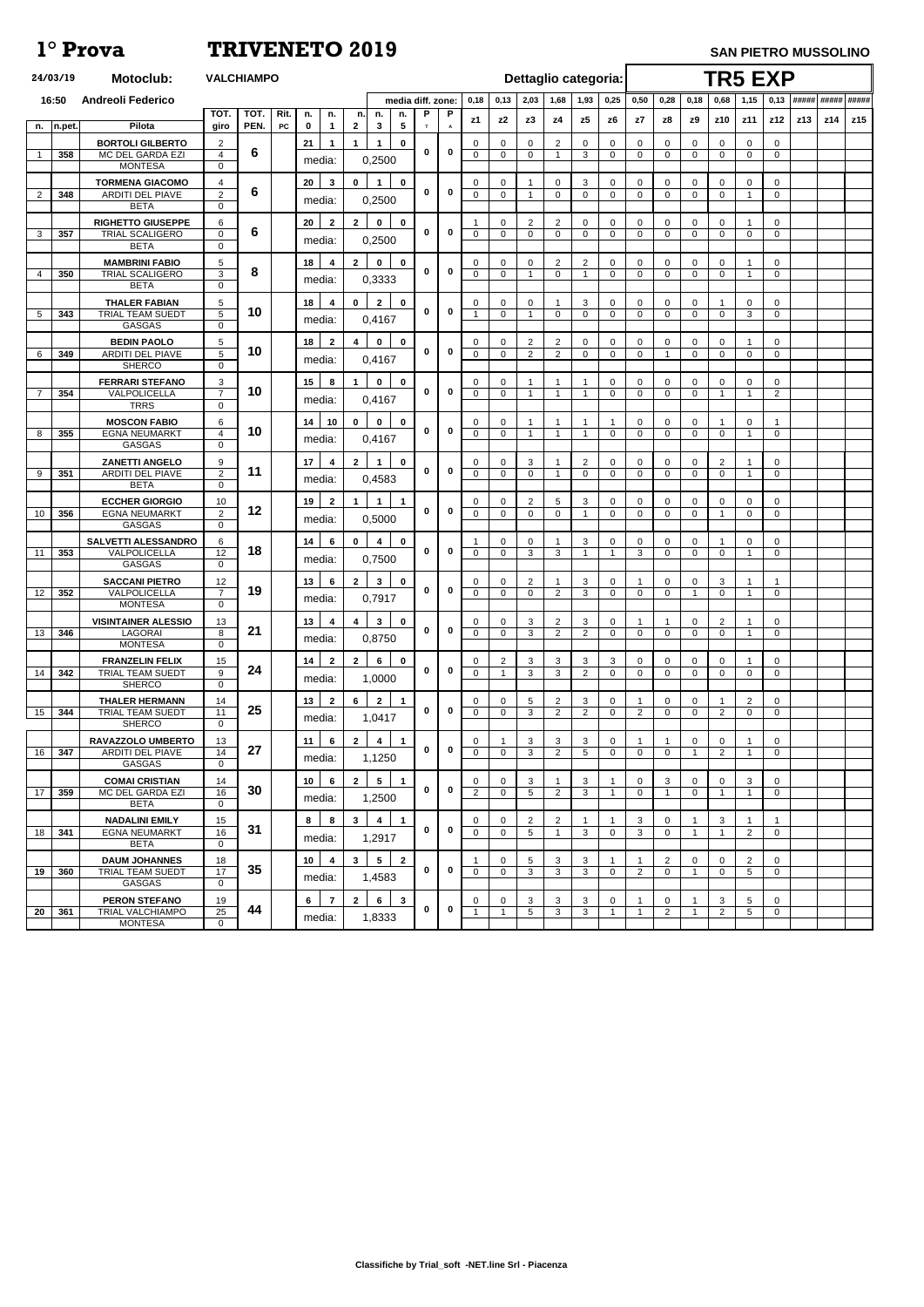|                | 24/03/19 | <b>Motoclub:</b>                                       | <b>VALCHIAMPO</b>                 |              |             |                 |                |                      |                      |                         |      |             |                |                               |                     |                     |                     | Dettaglio categoria:       |                            |                            |                            | <b>VINTAGE</b>                |                      |                              |     |     |     |
|----------------|----------|--------------------------------------------------------|-----------------------------------|--------------|-------------|-----------------|----------------|----------------------|----------------------|-------------------------|------|-------------|----------------|-------------------------------|---------------------|---------------------|---------------------|----------------------------|----------------------------|----------------------------|----------------------------|-------------------------------|----------------------|------------------------------|-----|-----|-----|
|                | 16:50    | <b>Andreoli Federico</b>                               |                                   |              |             |                 |                | media diff. zone:    |                      | 0,71                    | 0,54 | 1,71        | 1,67           | 2,42                          | 1,21                | 1,79                | 0,92                | 0,21                       | 1,29                       | 2,00                       | 0,17                       | ##### ##### #####             |                      |                              |     |     |     |
|                |          |                                                        | TOT.                              | TOT.         | Rit.<br>PC  | n.              | n.             | n.                   | n.                   | n.                      | P    | P           | z1             | z <sub>2</sub>                | z3                  | z4                  | z5                  | z <sub>6</sub>             | z7                         | z8                         | z9                         | z10                           | z11                  | z12                          | z13 | z14 | z15 |
| n.             | n.pet.   | Pilota                                                 | giro                              | PEN.         | $\mathbf 0$ | $\mathbf 1$     | $\mathbf{2}$   | $\mathbf{3}$         | $5\phantom{1}$       | T                       | A    |             |                |                               |                     |                     |                     |                            |                            |                            |                            |                               |                      |                              |     |     |     |
|                | 331      | <b>ALBERTI UGO</b><br><b>EGNA NEUMARKT</b>             | 0<br>3                            | $\mathbf{3}$ |             | 21              | 3              | $\mathbf 0$          | $\bf{0}$             | $\mathbf 0$             | 0    | $\mathbf 0$ | 0              | $\mathbf{0}$<br>$\mathbf 0$   | 0<br>$\mathbf{0}$   | $\mathbf 0$<br>-1   | 0<br>-1             | $\Omega$<br>$\overline{0}$ | $\mathbf 0$<br>$\Omega$    | $\overline{0}$<br>$\Omega$ | $\Omega$<br>$\overline{0}$ | $\overline{0}$<br>$\mathbf 0$ | $\Omega$<br>$\Omega$ | $\mathbf 0$<br>$\Omega$      |     |     |     |
|                |          | SWM                                                    | $\overline{0}$                    |              |             | media:          |                |                      | 0,1250               |                         |      |             |                |                               |                     |                     |                     |                            |                            |                            |                            |                               |                      |                              |     |     |     |
|                |          | <b>FONTANOT MARINO</b>                                 | 3                                 | 6            |             | 19              | 4              |                      | $\mathbf 0$          | $\mathbf 0$             |      |             | 0              | $\mathbf 0$                   | 0                   |                     | $\overline{2}$      | 0                          | 0                          | $\mathbf 0$                | $\Omega$                   | $\mathbf 0$                   | $\Omega$             | 0                            |     |     |     |
| 2              | 332      | <b>TRIESTE</b><br><b>BETA</b>                          | 3<br>$\Omega$                     |              |             | media:          |                |                      | 0,2500               |                         | 0    | $\mathbf 0$ | $\Omega$       | $\mathbf 0$                   | -1                  | -1                  | -1                  | $\overline{0}$             | $\Omega$                   | 0                          | $\Omega$                   | $\mathbf 0$                   | $\Omega$             | $\Omega$                     |     |     |     |
|                |          | <b>ZAMBARDA MATTIA</b>                                 | 4                                 |              |             | 19              | 4              | $\mathbf 0$          | $\mathbf 0$          | $\blacktriangleleft$    |      |             | 0              | 0                             |                     |                     |                     |                            | 0                          | 0                          | 0                          | $\overline{0}$                | 0                    | $\mathbf 0$                  |     |     |     |
| 3              | 338      | <b>VALLE DEI LAGHI</b>                                 | $5\phantom{.0}$                   | 9            |             | media:          |                |                      | 0,3750               |                         | 0    | $\mathbf 0$ | $\Omega$       | $\mathbf 0$                   | 5                   | $\mathbf 0$         | $\mathbf 0$         | $\Omega$                   | $\overline{0}$             | $\overline{0}$             | $\mathbf 0$                | $\overline{0}$                | $\Omega$             | $\mathbf 0$                  |     |     |     |
|                |          | <b>SWM</b>                                             | $\Omega$                          |              |             |                 |                |                      |                      |                         |      |             |                |                               |                     |                     |                     |                            |                            |                            |                            |                               |                      |                              |     |     |     |
| $\overline{4}$ | 336      | <b>ANASTASI VAVVESSI FABIO</b><br><b>EGNA NEUMARKT</b> | 13<br>$\overline{4}$              | 17           |             | 15 <sub>1</sub> | 5              | $\mathbf{2}$         | $\blacktriangleleft$ | $\mathbf 1$             | 0    | $\mathbf 0$ | 0<br>0         | $\mathbf 0$<br>$\overline{1}$ | $\mathbf 0$         | -1                  | 2<br>$\overline{2}$ | 3<br>$\overline{0}$        | $\mathbf 0$<br>$\mathbf 0$ | 5<br>$\mathbf 0$           | $\Omega$<br>$\overline{0}$ | $\Omega$<br>$\mathbf 0$       | $\Omega$             | $\mathbf{0}$<br>$\mathbf{0}$ |     |     |     |
|                |          | <b>GARELLI</b>                                         | $\Omega$                          |              |             | media:          |                |                      | 0,7083               |                         |      |             |                |                               |                     |                     |                     |                            |                            |                            |                            |                               |                      |                              |     |     |     |
|                |          | <b>DOTTI PAOLO</b>                                     | 14                                |              |             | 13              | $\overline{7}$ | $\blacktriangleleft$ | $\mathbf{2}$         | $\mathbf 1$             |      |             | 3              | $\mathbf{0}$                  |                     |                     | 3                   | 0                          | $\overline{0}$             | $\mathbf 0$                | $\mathbf{0}$               |                               | 5                    | $\overline{0}$               |     |     |     |
| 5              | 335      | <b>EGNA NEUMARKT</b><br><b>GARELLI</b>                 | $6\phantom{1}$<br>$\Omega$        | 20           |             | media:          |                |                      | 0,8333               |                         | 0    | $\mathbf 0$ | $\Omega$       | $\mathbf 0$                   | $\overline{2}$      | -1                  | -1                  | $\Omega$                   | $\Omega$                   | $\overline{0}$             | $\overline{0}$             |                               |                      | $\mathbf 0$                  |     |     |     |
|                |          | <b>AINI MARIO GIOVANNI</b>                             | 9                                 |              |             | 13              | 6              | $\overline{2}$       | $\mathbf{2}$         | $\blacktriangleleft$    |      |             | 0              | 0                             |                     |                     | $\overline{2}$      |                            |                            | $\Omega$                   | 0                          | 0                             | 3                    | 0                            |     |     |     |
| 6              | 363      | RACING IMOLESE #96                                     | 12                                | 21           |             |                 |                |                      |                      |                         | 0    | $\bf{0}$    |                | $\overline{0}$                | $\mathbf{0}$        | 5                   | 3                   | $\overline{c}$             | $\mathbf 0$                | 0                          | $\mathbf 0$                |                               | $\Omega$             | 0                            |     |     |     |
|                |          | <b>HONDA</b>                                           | 0                                 |              |             | media:          |                |                      | 0,8750               |                         |      |             |                |                               |                     |                     |                     |                            |                            |                            |                            |                               |                      |                              |     |     |     |
|                |          | <b>CIGALOTTI ALAN</b>                                  | 14                                | 26           |             | 13              | -1             | 5                    | $5\phantom{.0}$      | $\mathbf 0$             | 0    | $\bf{0}$    | 0              | 2                             | 0                   | 2                   | 3                   | 2                          | $\overline{2}$             | 0                          | 0                          | 0                             | 3                    | $\mathbf 0$                  |     |     |     |
| $\overline{7}$ | 334      | <b>EGNA NEUMARKT</b><br><b>FANTIC</b>                  | $\overline{12}$<br>$\Omega$       |              |             | media:          |                |                      | 1,0833               |                         |      |             | $\Omega$       | $\mathbf 0$                   | 3                   | $\overline{0}$      | 3                   | $\Omega$                   | $\mathbf 0$                | $\Omega$                   | $\mathbf{0}$               | 2                             | 3                    | $\mathbf 1$                  |     |     |     |
|                |          | <b>GIACOBAZZI ALBERTO</b>                              | 20                                |              |             | 11              | $\mathbf{3}$   | 3                    | $5\phantom{.0}$      | $\mathbf{2}$            |      |             | 0              | $\mathbf 0$                   | 3                   | 2                   | 3                   | 3                          | 5                          | $\Omega$                   | 0                          |                               | 3                    | 0                            |     |     |     |
| 8              | 362      | <b>RACING IMOLESE #96</b>                              | 14                                | 34           |             | media:          |                |                      | 1,4167               |                         | 0    | $\mathbf 0$ | 0              | $\overline{0}$                | -1                  | $\overline{2}$      | 3                   | $\overline{0}$             | 5                          | 0                          | $\Omega$                   |                               | 2                    | $\mathbf{0}$                 |     |     |     |
|                |          | <b>HONDA</b>                                           | $\Omega$                          |              |             |                 |                |                      |                      |                         |      |             |                |                               |                     |                     |                     |                            |                            |                            |                            |                               |                      |                              |     |     |     |
| 9              | 337      | <b>ZERBATO ALESSANDRO</b><br><b>TRIAL VALCHIAMPO</b>   | 20<br>$\overline{17}$             | 37           |             | 8               | 5              | 3                    | $\overline{7}$       | $\mathbf 1$             | 0    | $\bf{0}$    | 0              | -1<br>0                       | $\overline{2}$<br>3 | 3<br>$\overline{2}$ | 3<br>3              | 0<br>$\overline{0}$        | 3<br>$\overline{2}$        | 3                          | 0<br>$\overline{0}$        | 5<br>3                        |                      | $\mathbf 0$<br>$\mathbf 0$   |     |     |     |
|                |          | <b>FANTIC</b>                                          | $\Omega$                          |              |             | media:          |                |                      | 1,5417               |                         |      |             |                |                               |                     |                     |                     |                            |                            |                            |                            |                               |                      |                              |     |     |     |
|                |          | <b>GIORDANO GIORGIO</b>                                | 21                                |              |             | 5 <sub>5</sub>  | $\overline{7}$ | 4                    | 8                    | $\mathbf 0$             |      |             | 2              | $\mathbf 1$                   |                     |                     | 3                   | 3                          | $\mathbf{3}$               |                            | $\mathbf 0$                | 3                             | 3                    | $\overline{0}$               |     |     |     |
| 10             | 333      | <b>EGNA NEUMARKT</b><br><b>FANTIC</b>                  | $\overline{18}$<br>$\overline{0}$ | 39           |             | media:          |                |                      | 1,6250               |                         | 0    | $\mathbf 0$ | $\overline{3}$ | $\mathbf 0$                   | 3                   |                     | $\mathbf{3}$        |                            | $\overline{2}$             |                            | $\mathbf 0$                | 2                             | $\overline{2}$       | $\overline{0}$               |     |     |     |
|                |          | <b>GUERMANDI EURO</b>                                  | 23                                |              |             | 10              | $\mathbf{3}$   | $\mathbf{2}$         | $5\overline{)}$      | $\overline{\mathbf{4}}$ |      |             | 0              | $\mathbf{0}$                  | 3                   | 3                   | 3                   | $\mathbf{2}$               | $5\phantom{.0}$            |                            | 0                          |                               | 5                    | $\mathbf 0$                  |     |     |     |
| 11             | 340      | RACING IMOLESE #96                                     | 19                                | 42           |             |                 |                |                      | 1,7500               |                         | 0    | $\mathbf 0$ | $\Omega$       | $\mathbf 0$                   | $\mathbf 0$         | $\overline{2}$      | 3                   | 1                          | $5\phantom{.0}$            | $\mathbf{0}$               | $\mathbf 0$                | $\mathbf 0$                   | 5                    | 3                            |     |     |     |
|                |          |                                                        | $\Omega$                          |              |             | media:          |                |                      |                      |                         |      |             |                |                               |                     |                     |                     |                            |                            |                            |                            |                               |                      |                              |     |     |     |
|                |          | <b>ZULIANI LUIGI</b>                                   | 44                                | 97           |             | $2^{\circ}$     | $\mathbf 1$    | $\mathbf 1$          | $3\overline{3}$      | 17                      | 0    | $\mathbf 0$ |                | 3                             | 5                   | 3                   | 5                   | 5                          | 5 <sup>5</sup>             | 5                          | $\overline{2}$             | $5\phantom{.0}$               | 5                    | $\overline{0}$               |     |     |     |
| 12             | 339      | <b>HARD TRACKS</b><br>SWM                              | 53<br>$\mathbf 0$                 |              |             | media:          |                |                      | 4,0417               |                         |      |             | 5              | $5\phantom{.0}$               | 5                   | 5                   | 5                   | 5                          | 5                          | 5                          | 3                          | $5\phantom{.0}$               | $5\overline{)}$      | $\overline{0}$               |     |     |     |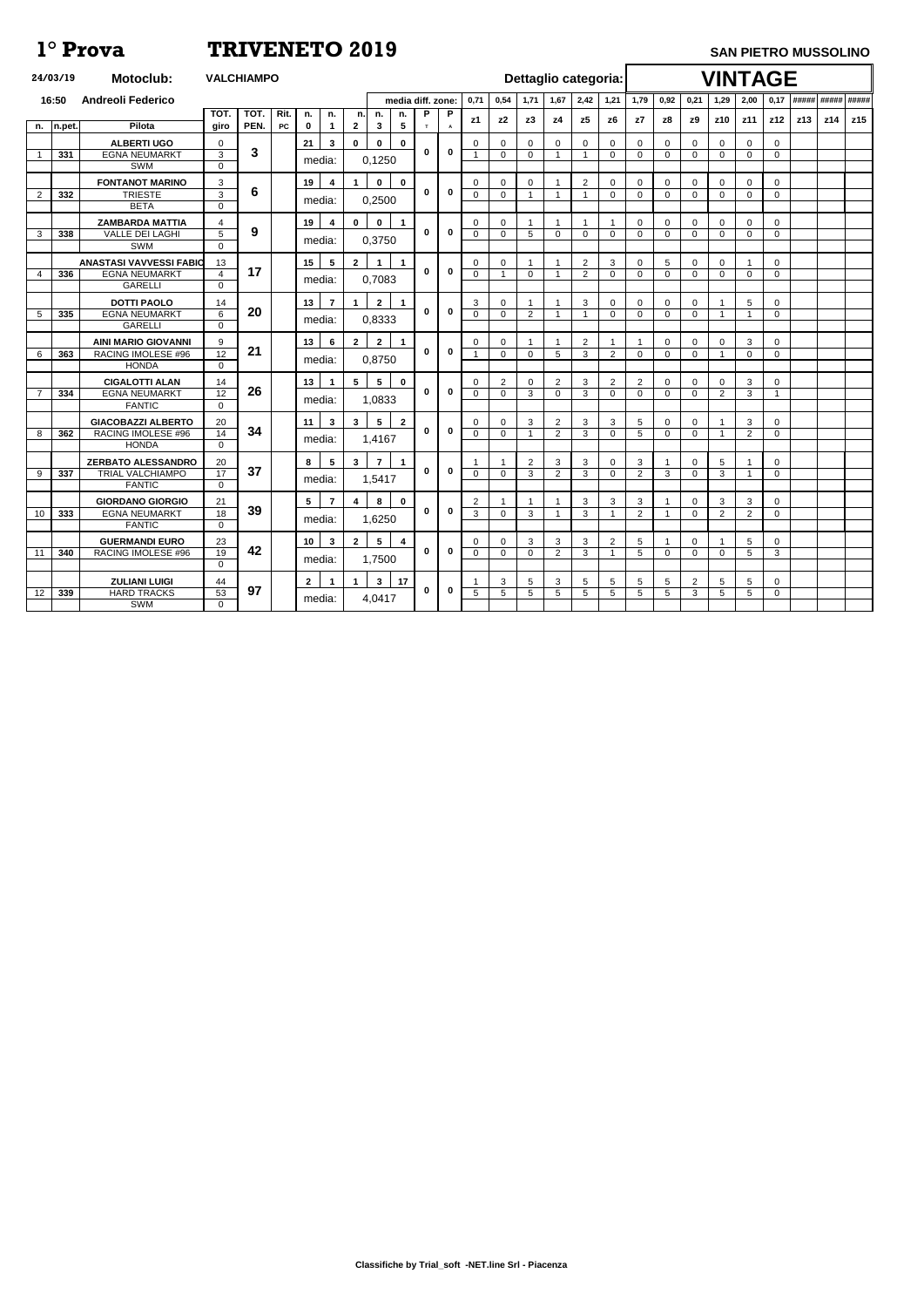**Classifiche by Trial\_soft -NET.line Srl - Piacenza**

|   | 24/03/19      | <b>Motoclub:</b>          |                | <b>VALCHIAMPO</b> |      |                |              |              |                         |                   |   |                |      |                |                |      |          | Dettaglio categoria: |                |    |             |            | <b>MINIT OPEN</b> |     |                                          |     |     |
|---|---------------|---------------------------|----------------|-------------------|------|----------------|--------------|--------------|-------------------------|-------------------|---|----------------|------|----------------|----------------|------|----------|----------------------|----------------|----|-------------|------------|-------------------|-----|------------------------------------------|-----|-----|
|   | 16:50         | <b>Andreoli Federico</b>  |                |                   |      |                |              |              |                         | media diff. zone: |   |                | 1,00 | 0,80           | 1,00           | 1,30 | 2,80     | 2,00                 | 0,40           |    | ##### ##### |            |                   |     | #####  #####  #####  #####  #####  ##### |     |     |
|   |               |                           | тот            | TOT.              | Rit. | n.             | n.           | n.           | n.                      | n.                | P | P              |      | z2             | z3             |      | z5       |                      | z7             |    |             |            |                   |     |                                          | z14 | z15 |
|   | $n.$   n.pet. | Pilota                    | giro           | PEN.              | PC   | 0              |              | $\mathbf{2}$ | 3                       | 5                 | T | $\overline{A}$ | z1   |                |                | z4   |          | z6                   |                | z8 | z9          | <b>z10</b> | z11               | z12 | z13                                      |     |     |
|   |               | <b>COLORIO LUCA</b>       | 6              |                   |      | 11             | $\mathbf{2}$ | $\mathbf 0$  | $\bf{0}$                |                   |   |                |      | $\Omega$       |                |      | 5        | $\Omega$             | $\Omega$       |    |             |            |                   |     |                                          |     |     |
|   | 254           | <b>GAERNE</b>             |                | 7                 |      |                |              |              | 0,5000                  |                   | 0 | $\bf{0}$       |      | 0              | -0             |      |          | 0                    | 0              |    |             |            |                   |     |                                          |     |     |
|   |               | <b>BETA</b>               | $\mathbf 0$    |                   |      |                | media:       |              |                         |                   |   |                |      |                |                |      |          |                      |                |    |             |            |                   |     |                                          |     |     |
|   |               | <b>RIGO MATTEO</b>        |                |                   |      | 10             | $\mathbf{3}$ | $\mathbf 0$  | $\bf{0}$                |                   |   |                |      | $\Omega$       | 0              |      | $\Omega$ | 0                    | $\Omega$       |    |             |            |                   |     |                                          |     |     |
|   | 243           | LESSINIA                  | $\overline{z}$ | 8                 |      |                |              |              |                         |                   | 0 | $\bf{0}$       |      |                | $\Omega$       |      | 5        | $\Omega$             | $\Omega$       |    |             |            |                   |     |                                          |     |     |
|   |               | <b>BETA</b>               | $\Omega$       |                   |      |                | media:       |              | 0,5714                  |                   |   |                |      |                |                |      |          |                      |                |    |             |            |                   |     |                                          |     |     |
|   |               | <b>STEFANI TOMMY</b>      | 6              |                   |      | 8              |              | 4            | $\mathbf 1$             | $\mathbf 0$       |   |                |      |                | $\mathbf 0$    | 2    | 3        | $\Omega$             | $\Omega$       |    |             |            |                   |     |                                          |     |     |
| 3 | 246           | TRIAL VALCHIAMPO          | 6              | $12 \,$           |      |                | media:       |              | 0,8571                  |                   | 0 | $\mathbf 0$    | 0    | 0              | $\overline{2}$ |      | 2        | 0                    | 2              |    |             |            |                   |     |                                          |     |     |
|   |               | <b>BETA</b>               | 0              |                   |      |                |              |              |                         |                   |   |                |      |                |                |      |          |                      |                |    |             |            |                   |     |                                          |     |     |
|   |               | <b>MARCHETTO RICCARDO</b> | 12             |                   |      | $\overline{7}$ |              | $\mathbf{0}$ | 4                       | $\overline{2}$    |   |                | 5    |                | $\Omega$       | 3    | 3        | 0                    | $\Omega$       |    |             |            |                   |     |                                          |     |     |
|   | 253           | TRIAL VALCHIAMPO          | 11             | 23                |      |                |              |              | 1,6429                  |                   | 0 | $\mathbf 0$    |      | 0              | 3              |      | 3        |                      | $\Omega$       |    |             |            |                   |     |                                          |     |     |
|   |               | <b>BETA</b>               | $\mathbf 0$    |                   |      |                | media:       |              |                         |                   |   |                |      |                |                |      |          |                      |                |    |             |            |                   |     |                                          |     |     |
|   |               | <b>BASSI PATRICK</b>      | 32             |                   |      | $\mathbf{2}$   | 3            | 4            | $\overline{\mathbf{4}}$ | $\mathbf{0}$      |   |                |      | $\overline{2}$ | 3              |      | 3        | 20                   | $\overline{2}$ |    |             |            |                   |     |                                          |     |     |
| 5 | 249           | <b>TRIAL TEAM SUEDT</b>   | 11             | 63                |      |                |              |              |                         |                   | 0 | 20             | 2    | 3              |                | 2    | 3        | 0                    | 0              |    |             |            |                   |     |                                          |     |     |
|   |               | <b>GASGAS</b>             | 0              |                   |      |                | media:       |              | 3,0714                  |                   |   |                |      |                |                |      |          |                      |                |    |             |            |                   |     |                                          |     |     |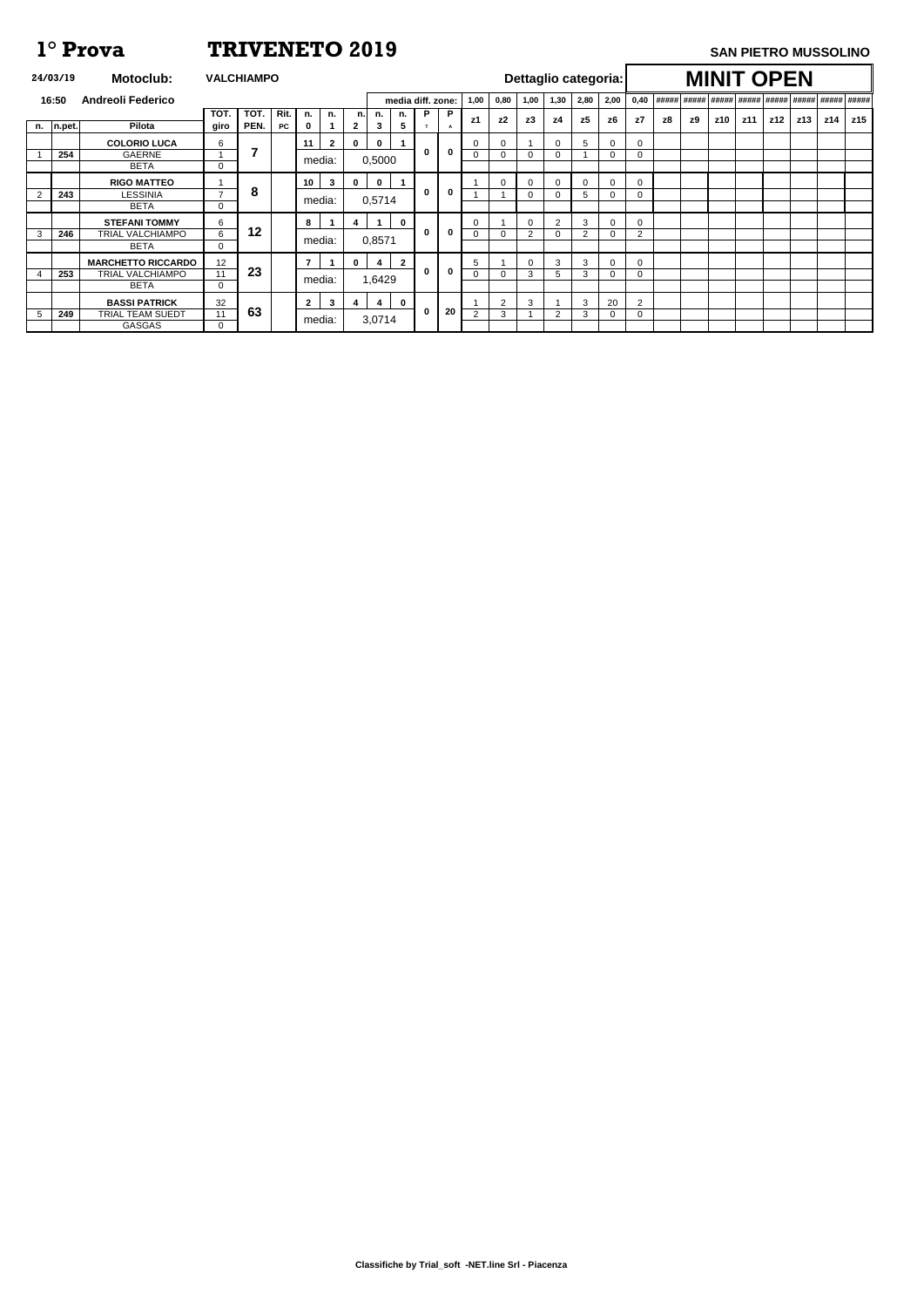**Classifiche by Trial\_soft -NET.line Srl - Piacenza**

| Motoclub:<br>24/03/19<br><b>VALCHIAMPO</b> |                         |      |      |           |        |             |     |        |             |                   |          |           |      |      |      |      | Dettaglio categoria: |    |    |    |     | <b>MINIT</b> |     |     |     |     |
|--------------------------------------------|-------------------------|------|------|-----------|--------|-------------|-----|--------|-------------|-------------------|----------|-----------|------|------|------|------|----------------------|----|----|----|-----|--------------|-----|-----|-----|-----|
| <b>Andreoli Federico</b><br>16:50          |                         |      |      |           |        |             |     |        |             | media diff. zone: |          | 0,00      | 1,00 | 0,00 | 2,50 | 3.00 | 0.00                 |    |    |    |     |              |     |     |     |     |
|                                            |                         | TOT. | TOT. | Rit.      | n.     | n.          | n.l | n.     | n.          | P.                | <b>P</b> | <b>z1</b> | z2   | z3   | - z4 | z5   | z6                   | z7 | z8 | z9 | z10 | z11          | z12 | z13 | z14 | z15 |
| n.  n.pet.                                 | Pilota                  | giro | PEN. | <b>PC</b> | 0      |             |     | 3      |             |                   |          |           |      |      |      |      |                      |    |    |    |     |              |     |     |     |     |
|                                            | <b>PICHLER LAIA</b>     |      |      |           | 9      | $\mathbf 0$ |     |        | $\mathbf 0$ |                   |          |           |      |      |      |      |                      |    |    |    |     |              |     |     |     |     |
| 250                                        | <b>TRIAL TEAM SUEDT</b> |      | 13   |           | media: |             |     | 0,9286 |             |                   |          |           |      |      |      |      |                      |    |    |    |     |              |     |     |     |     |
|                                            | <b>OSET</b>             |      |      |           |        |             |     |        |             |                   |          |           |      |      |      |      |                      |    |    |    |     |              |     |     |     |     |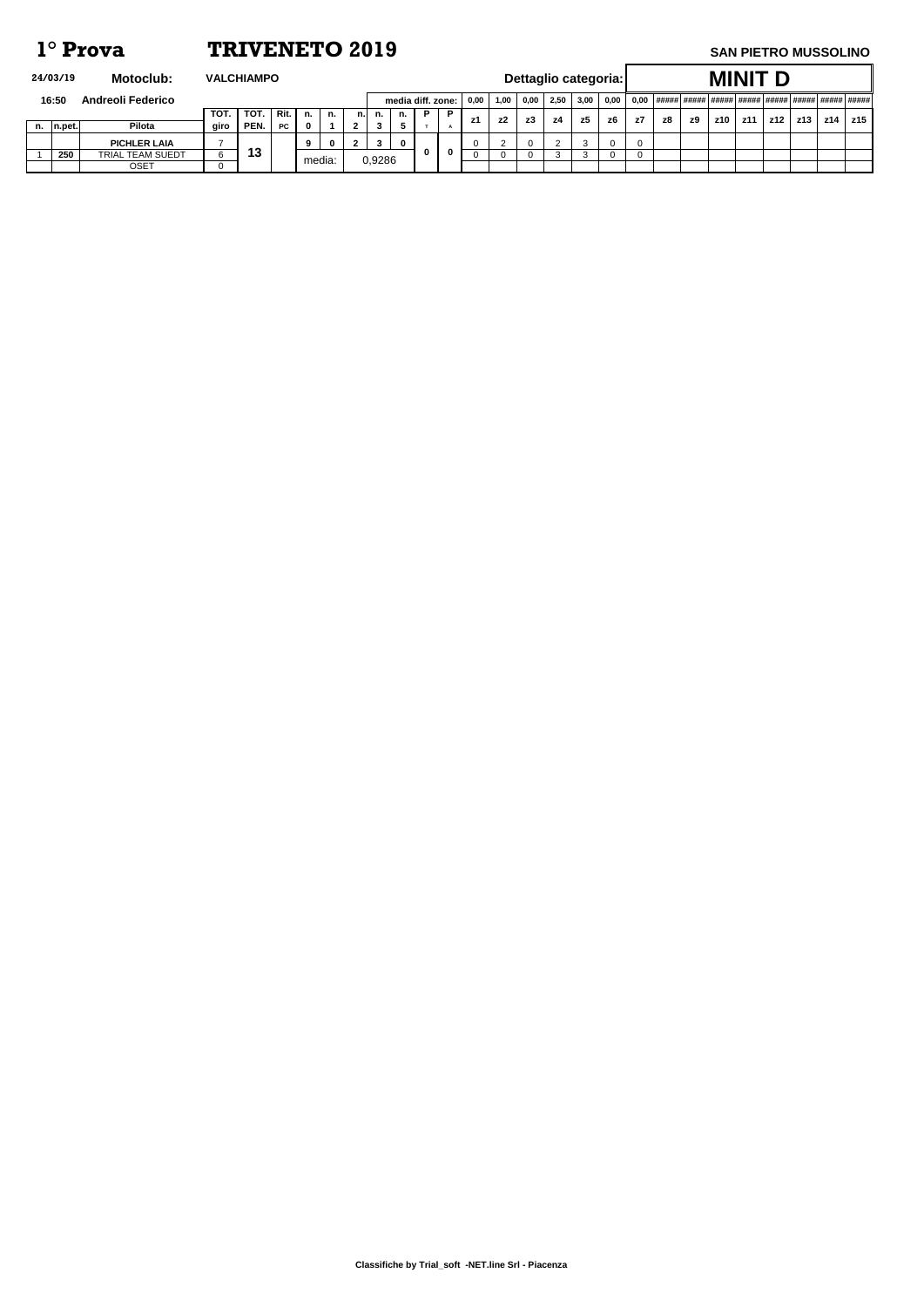|                 | 24/03/19    | <b>Motoclub:</b>                               | <b>VALCHIAMPO</b>             |                  |            |                 |                |                |                 |                              |                |              |                              |                             |                               |                            | Dettaglio categoria: |                               |    |           | <b>MINIT C</b> |     |     |     |     |     |
|-----------------|-------------|------------------------------------------------|-------------------------------|------------------|------------|-----------------|----------------|----------------|-----------------|------------------------------|----------------|--------------|------------------------------|-----------------------------|-------------------------------|----------------------------|----------------------|-------------------------------|----|-----------|----------------|-----|-----|-----|-----|-----|
|                 | 16:50       | <b>Andreoli Federico</b>                       |                               |                  |            |                 |                |                |                 | media diff. zone:            |                | 1,65         | 0,38                         | 1,00                        | 1,38                          | 1,27                       | 0,00                 | 0,81                          |    |           |                |     |     |     |     |     |
|                 |             |                                                | <b>TOT</b>                    | TOT.             | Rit.       | n.              | n.             | n.             | n.              | P<br>n.                      | P              | z1           | z2                           | z3                          | z4                            | z5                         | z6                   | z7                            | z8 | <b>z9</b> | z10            | z11 | z12 | z13 | z14 | z15 |
| n.              | $\ln$ .pet. | Pilota                                         | giro                          | PEN.             | ${\sf PC}$ | $\mathbf 0$     | $\mathbf 1$    | $\mathbf{2}$   | $\mathbf{3}$    | $\overline{\mathbf{5}}$<br>T | $\overline{A}$ |              |                              |                             |                               |                            |                      |                               |    |           |                |     |     |     |     |     |
|                 |             | <b>TURCO MARCO</b><br><b>G.S.FIAMME ORO M</b>  | $\overline{2}$<br>$\mathbf 0$ | $\boldsymbol{2}$ |            | 12              | $\overline{2}$ | $\mathbf 0$    | $\mathbf 0$     | $\mathbf 0$<br>$\bf{0}$      | $\mathbf 0$    | $\Omega$     | $\mathbf{0}$<br>$\mathbf{0}$ | $\mathbf 0$<br>$\mathbf 0$  | $\overline{0}$                | $\mathbf 0$<br>$\mathbf 0$ | $\Omega$<br>$\Omega$ | $\overline{0}$<br>$\mathbf 0$ |    |           |                |     |     |     |     |     |
|                 | 158         | GASGAS                                         | $\mathbf 0$                   |                  |            | media:          |                |                | 0,1429          |                              |                |              |                              |                             |                               |                            |                      |                               |    |           |                |     |     |     |     |     |
|                 |             | <b>SEMBENINI PIETRO</b>                        |                               |                  |            | 12              | -1             |                | $\mathbf 0$     | $\mathbf 0$                  |                |              |                              |                             |                               |                            |                      |                               |    |           |                |     |     |     |     |     |
| 2               | 166         | MC DEL GARDA EZI                               | 3<br>$\mathbf 0$              | 3                |            |                 |                |                |                 | 0                            | $\bf{0}$       | $\Omega$     | 0<br>0                       | $\mathbf 0$<br>$\mathbf{0}$ | $\overline{2}$<br>$\mathbf 0$ | 0<br>$\Omega$              | 0<br>$\Omega$        | $\mathbf 0$<br>0              |    |           |                |     |     |     |     |     |
|                 |             | <b>BETA</b>                                    | $\mathbf 0$                   |                  |            | media:          |                |                | 0,2143          |                              |                |              |                              |                             |                               |                            |                      |                               |    |           |                |     |     |     |     |     |
|                 |             | <b>FRUSCALZO GIULIO</b>                        |                               |                  |            | $9^{\circ}$     | 4              |                | $\mathbf 0$     | $\mathbf 0$                  |                | 0            | 0                            | 0                           | $\mathbf{0}$                  | $\Omega$                   | 0                    |                               |    |           |                |     |     |     |     |     |
| $\mathbf{3}$    | 234         | <b>ARDITI DEL PIAVE</b>                        | $5\phantom{.0}$               | 6                |            |                 |                |                |                 | $\bf{0}$                     | $\bf{0}$       | 2            | $\overline{\mathbf{1}}$      | $\Omega$                    | $\mathbf 0$                   | -1                         | $\Omega$             | 1                             |    |           |                |     |     |     |     |     |
|                 |             | <b>BETA</b>                                    | $\mathbf 0$                   |                  |            | media:          |                |                | 0,4286          |                              |                |              |                              |                             |                               |                            |                      |                               |    |           |                |     |     |     |     |     |
|                 |             | <b>MESSNER MARIAN</b>                          | 4                             |                  |            | $9^{\circ}$     | $\mathbf{2}$   | $3\phantom{a}$ | $\mathbf 0$     | $\mathbf 0$                  |                | 0            |                              | $\mathbf 0$                 |                               | 2                          | 0                    | $\mathbf 0$                   |    |           |                |     |     |     |     |     |
| 4               | 294         | <b>TRIAL TEAM SUEDT</b>                        | $\overline{4}$                | 8                |            |                 |                |                |                 | 0                            | $\mathbf 0$    | $\mathbf 0$  | $\mathbf 0$                  | $\mathbf{0}$                | 2                             | 2                          | $\Omega$             | 0                             |    |           |                |     |     |     |     |     |
|                 |             | GASGAS                                         | $\mathbf 0$                   |                  |            | media:          |                |                | 0,5714          |                              |                |              |                              |                             |                               |                            |                      |                               |    |           |                |     |     |     |     |     |
|                 |             | <b>GEISER FABIAN</b>                           | 3                             |                  |            | $\overline{7}$  | 6              |                | $\mathbf 0$     | $\mathbf 0$                  |                |              | $\mathbf 0$                  | $\mathbf 0$                 |                               | -1                         | 0                    | $\mathbf 0$                   |    |           |                |     |     |     |     |     |
| $5\phantom{.0}$ | 293         | <b>TRIAL TEAM SUEDT</b>                        | 5                             | 8                |            |                 |                |                |                 | $\bf{0}$                     | $\mathbf 0$    | 2            | 1                            | $\mathbf 1$                 | $\overline{0}$                | -1                         | $\Omega$             | $\mathbf 0$                   |    |           |                |     |     |     |     |     |
|                 |             | <b>GASGAS</b>                                  | $\mathbf 0$                   |                  |            | media:          |                |                | 0,5714          |                              |                |              |                              |                             |                               |                            |                      |                               |    |           |                |     |     |     |     |     |
|                 |             | <b>TREU GIULIETTA</b>                          | $\overline{7}$                |                  |            | 8               | $\mathbf{3}$   |                | $\overline{2}$  | $\mathbf 0$                  |                | 3            | 0                            | 3                           | 0                             |                            | 0                    | $\overline{0}$                |    |           |                |     |     |     |     |     |
| 6               | 240         | <b>CARNICO</b>                                 | $\overline{4}$                | 11               |            |                 |                |                | 0,7857          | 0                            | $\mathbf 0$    | 2            | 0                            | $\mathbf 0$                 |                               |                            | $\Omega$             | $\mathbf 0$                   |    |           |                |     |     |     |     |     |
|                 |             | <b>GASGAS</b>                                  | $\mathbf 0$                   |                  |            | media:          |                |                |                 |                              |                |              |                              |                             |                               |                            |                      |                               |    |           |                |     |     |     |     |     |
|                 |             | <b>RAUCH ALEX</b>                              | 5                             |                  |            | 9               | -1             | $\mathbf{2}$   |                 | $\overline{1}$               |                | 3            | 0                            | 0                           | $\overline{2}$                | $\Omega$                   | 0                    | 0                             |    |           |                |     |     |     |     |     |
|                 | 292         | <b>TRIAL TEAM SUEDT</b>                        | 8                             | 13               |            | media:          |                |                | 0,9286          | $\bf{0}$                     | $\mathbf 0$    | 2            | $\mathbf 0$                  | 5                           | $\mathbf 0$                   |                            | $\Omega$             | 0                             |    |           |                |     |     |     |     |     |
|                 |             | <b>GASGAS</b>                                  | $\mathbf 0$                   |                  |            |                 |                |                |                 |                              |                |              |                              |                             |                               |                            |                      |                               |    |           |                |     |     |     |     |     |
|                 |             | <b>HERBST JÖRG</b>                             | 8                             |                  |            | 8               | $\mathbf{1}$   | 2 <sup>1</sup> | $\mathbf{3}$    | $\mathbf 0$                  |                | 3            | 0                            | 0                           | 3                             | $\overline{2}$             | 0                    | $\overline{0}$                |    |           |                |     |     |     |     |     |
| 8               | 282         | <b>TRIAL TEAM SUEDT</b>                        | 6                             | 14               |            | media:          |                |                | 1,0000          | $\bf{0}$                     | $\mathbf 0$    | $\mathbf{0}$ | $\overline{2}$               | $\mathbf{0}$                | -1                            | 3                          | $\Omega$             | 0                             |    |           |                |     |     |     |     |     |
|                 |             | <b>GASGAS</b>                                  | $\Omega$                      |                  |            |                 |                |                |                 |                              |                |              |                              |                             |                               |                            |                      |                               |    |           |                |     |     |     |     |     |
|                 |             | <b>HERBST THEO</b>                             | 9                             |                  |            | 3 <sup>1</sup>  | $\overline{7}$ | $\mathbf{2}$   | $\mathbf{2}$    | $\mathbf 0$                  |                |              |                              |                             | 3                             | 2                          | 0                    |                               |    |           |                |     |     |     |     |     |
| 9               | 290         | <b>TRIAL TEAM SUEDT</b>                        | 8                             | 17               |            |                 | media:         |                | 1,2143          | $\mathbf 0$                  | $\mathbf 0$    | 2            |                              | $\mathbf 0$                 |                               | 3                          | $\Omega$             | $\mathbf{1}$                  |    |           |                |     |     |     |     |     |
|                 |             | GASGAS                                         | $\mathbf 0$                   |                  |            |                 |                |                |                 |                              |                |              |                              |                             |                               |                            |                      |                               |    |           |                |     |     |     |     |     |
|                 |             | <b>GOMMA DIEGO</b>                             | $\overline{7}$                |                  |            | 8               | $\overline{2}$ | $\mathbf 0$    | $\overline{2}$  | $\overline{2}$               |                |              | 0                            | 5                           | $\mathbf{0}$                  |                            | 0                    | $\overline{0}$                |    |           |                |     |     |     |     |     |
| 10              | 297         | <b>G.S.FIAMME ORO M</b>                        | $\overline{11}$               | 18               |            | media:          |                |                | 1,2857          | 0                            | $\mathbf 0$    | 3            | $\Omega$                     | 5                           | 3                             | $\Omega$                   | 0                    | $\overline{0}$                |    |           |                |     |     |     |     |     |
|                 |             | <b>BETA</b>                                    | $\overline{0}$                |                  |            |                 |                |                |                 |                              |                |              |                              |                             |                               |                            |                      |                               |    |           |                |     |     |     |     |     |
|                 |             | <b>LAIMER MARC</b>                             | 11                            |                  |            | $6\overline{6}$ | $\mathbf{2}$   | $\mathbf{2}$   | $\overline{2}$  | $\overline{2}$               |                | 3            | $\mathbf{0}$                 | 0                           | $\overline{2}$                |                            | 0                    | 5                             |    |           |                |     |     |     |     |     |
| 11              | 237         | <b>TRIAL TEAM SUEDT</b>                        | 11                            | 22               |            | media:          |                |                | 1,5714          | $\mathbf 0$                  | $\mathbf 0$    | 3            | $\overline{0}$               | -1                          | $5\phantom{.0}$               | 2                          | 0                    | $\overline{0}$                |    |           |                |     |     |     |     |     |
|                 |             | <b>BETA</b>                                    | $\Omega$                      |                  |            |                 |                |                |                 |                              |                |              |                              |                             |                               |                            |                      |                               |    |           |                |     |     |     |     |     |
|                 |             | <b>MAZZUCCO TOMMASO</b>                        | 14                            | 22               |            | $\overline{4}$  | $\mathbf{3}$   | $\overline{2}$ | $5\overline{)}$ | $\mathbf 0$<br>$\bf{0}$      | $\mathbf 0$    | 3            |                              | 2                           | $\overline{2}$                | 3                          | 0                    | $\mathbf{3}$                  |    |           |                |     |     |     |     |     |
| 12              | 296         | <b>EFFETTOTRIAL</b><br><b>BETA</b>             | 8<br>$\Omega$                 |                  |            | media:          |                |                | 1,5714          |                              |                | 3            | $\Omega$                     | $\mathbf 0$                 | -1                            |                            | $\Omega$             | 3                             |    |           |                |     |     |     |     |     |
|                 |             |                                                |                               |                  |            |                 |                |                |                 |                              |                |              |                              |                             |                               |                            |                      |                               |    |           |                |     |     |     |     |     |
| 13              | 281         | <b>KERSCHBAUMER GREGOR</b><br>TRIAL TEAM SUEDT | 15<br>10                      | 25               |            | 4               | $\mathbf 1$    | $\mathbf{3}$   | $6\phantom{a}$  | $\mathbf 0$<br>$\mathbf 0$   | $\mathbf 0$    | 3<br>-1      | 0<br>$\overline{2}$          | 3<br>$\overline{0}$         | 3<br>$\overline{2}$           | 3<br>$\overline{2}$        | $\Omega$<br>0        | $\mathbf{3}$<br>3             |    |           |                |     |     |     |     |     |
|                 |             | <b>SHERCO</b>                                  | $\mathbf 0$                   |                  |            | media:          |                |                | 1,7857          |                              |                |              |                              |                             |                               |                            |                      |                               |    |           |                |     |     |     |     |     |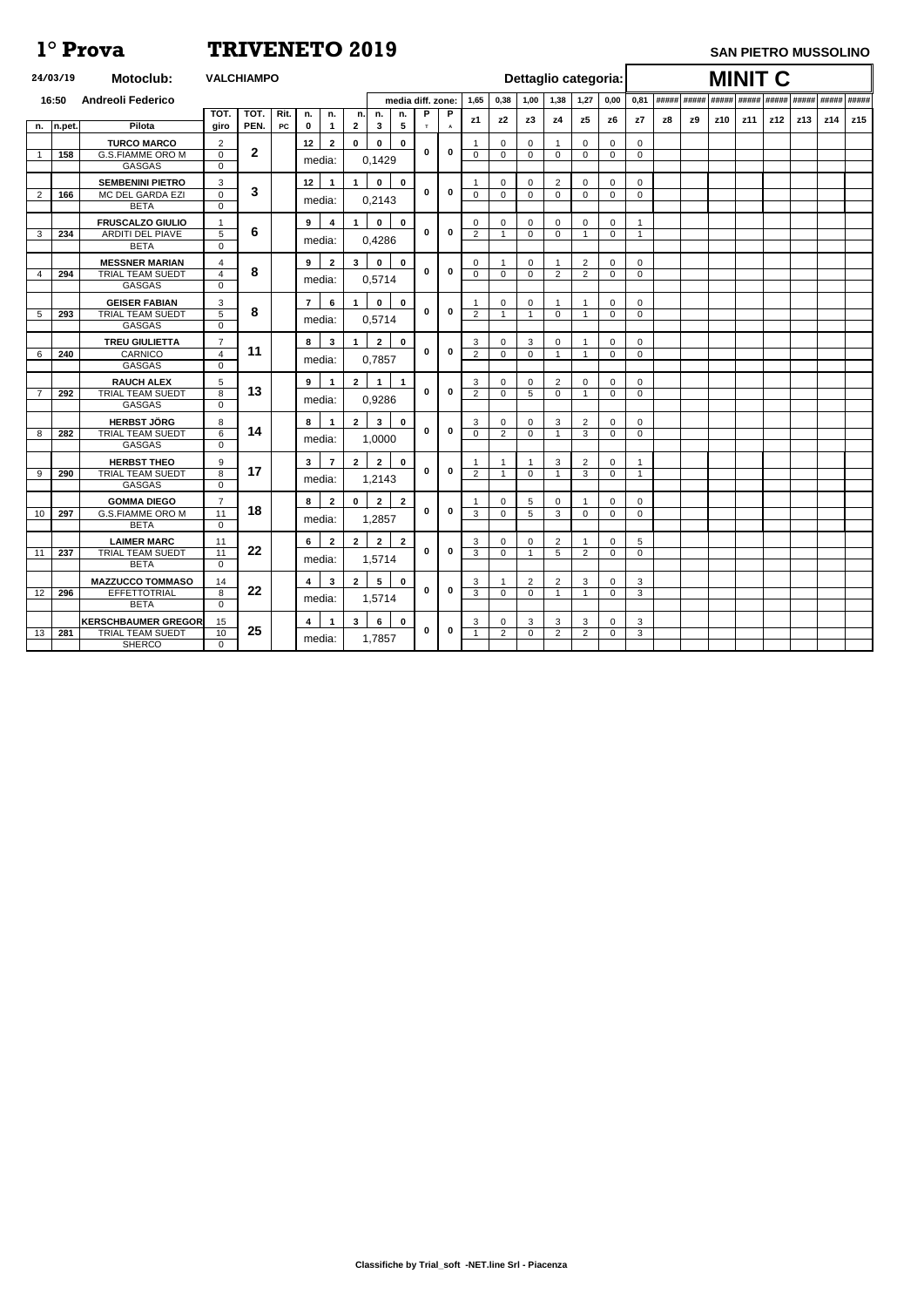**Classifiche by Trial\_soft -NET.line Srl - Piacenza**

| Motoclub:<br>24/03/19<br><b>VALCHIAMPO</b> |            |                          |      |      |           |        |    |     |       |    |                   |          |           |      |      |      | Dettaglio categoria: |      |    |    |    | <b>MINIT</b> |     |     |     |     |     |
|--------------------------------------------|------------|--------------------------|------|------|-----------|--------|----|-----|-------|----|-------------------|----------|-----------|------|------|------|----------------------|------|----|----|----|--------------|-----|-----|-----|-----|-----|
|                                            | 16:50      | <b>Andreoli Federico</b> |      |      |           |        |    |     |       |    | media diff. zone: |          | 2,00      | 2,50 | 3,00 | 0,00 | 3,00                 | 1,00 |    |    |    |              |     |     |     |     |     |
|                                            |            |                          | TOT. | TOT. | Rit.      | ` n.   | n. | n.l | n.    | n. | P.                | <b>P</b> | <b>z1</b> | z2   | z3   | - z4 | z5                   | z6   | z7 | z8 | z9 | z10          | z11 | z12 | z13 | z14 | z15 |
|                                            | n.  n.pet. | Pilota                   | giro | PEN. | <b>PC</b> | 0      |    |     | 3     | Ð. |                   |          |           |      |      |      |                      |      |    |    |    |              |     |     |     |     |     |
|                                            |            | <b>CRAIGHERO LUCA</b>    | 17   |      |           |        |    |     |       |    |                   |          |           |      |      |      |                      |      |    |    |    |              |     |     |     |     |     |
|                                            | 219        | <b>CARNICO</b>           |      | 26   |           | media: |    |     | ,8571 |    |                   |          |           |      |      |      |                      |      |    |    |    |              |     |     |     |     |     |
|                                            |            | <b>TRRS</b>              |      |      |           |        |    |     |       |    |                   |          |           |      |      |      |                      |      |    |    |    |              |     |     |     |     |     |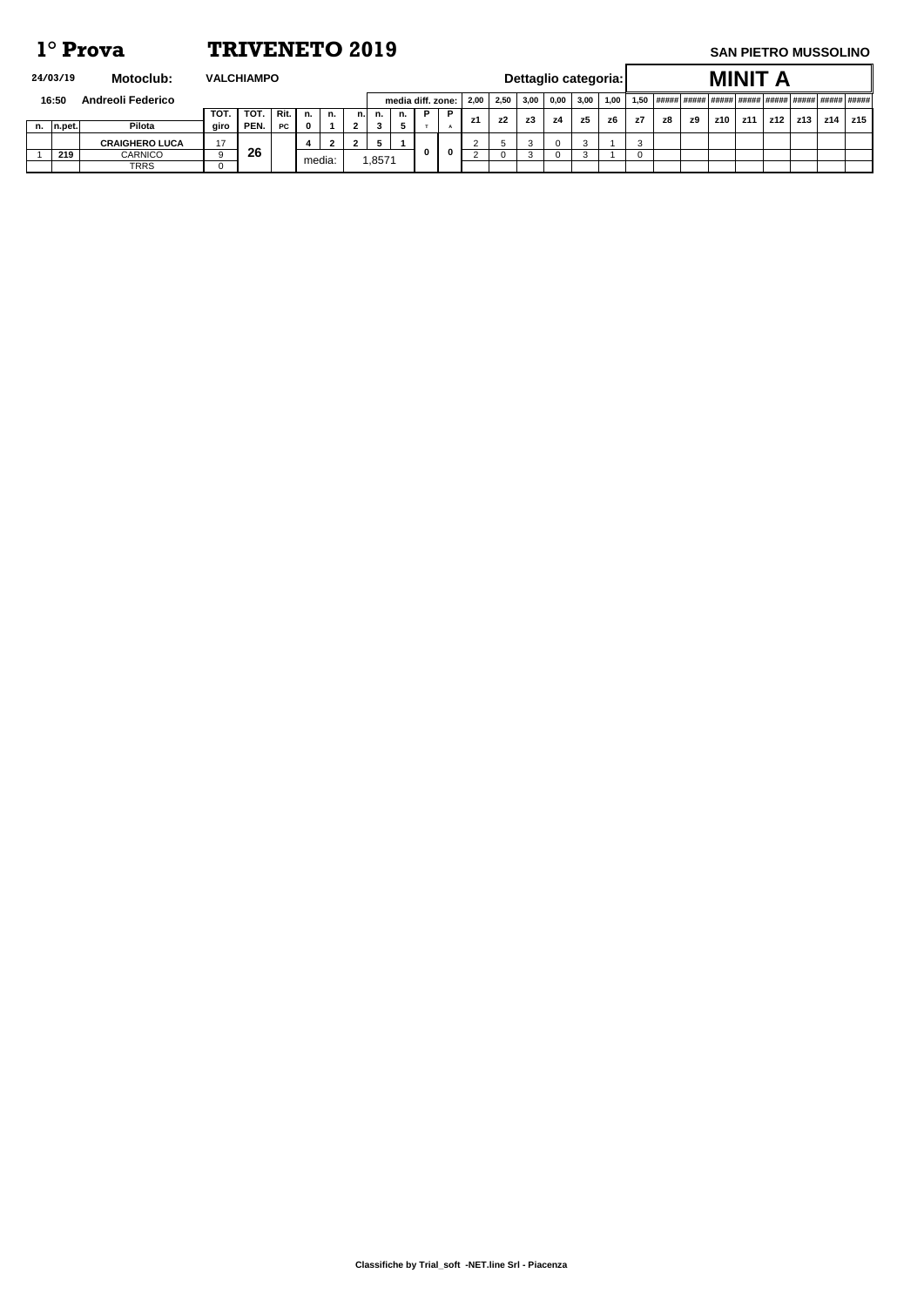**Classifiche by Trial\_soft -NET.line Srl - Piacenza**

| 24/03/19  | <b>Motoclub:</b>          | <b>VALCHIAMPO</b> |      |           |                |   |              |              |                |                   |          |        |                |      |      |                | Dettaglio categoria: |          |    |    |     | <b>MINIT B</b> |     |     |     |     |
|-----------|---------------------------|-------------------|------|-----------|----------------|---|--------------|--------------|----------------|-------------------|----------|--------|----------------|------|------|----------------|----------------------|----------|----|----|-----|----------------|-----|-----|-----|-----|
| 16:50     | <b>Andreoli Federico</b>  |                   |      |           |                |   |              |              |                | media diff. zone: |          | 0,83   | 0,33           | 1,83 | 2,50 | 1,67           | 1,67                 | 2.50     |    |    |     |                |     |     |     |     |
|           |                           | TOT.              | TOT. | Rit.      | n.             |   | n.           | n.           | n.             | P                 | <b>P</b> | z1     | z <sub>2</sub> | z3   | z4   | z <sub>5</sub> | z6                   | z7       | z8 | z9 | z10 | z11            | z12 | z13 | z14 | z15 |
| n. n.pet. | Pilota                    | giro              | PEN. | <b>PC</b> | $\mathbf{0}$   |   | $2^{\circ}$  | 3            | 5              |                   |          |        |                |      |      |                |                      |          |    |    |     |                |     |     |     |     |
|           | <b>AGOSTINIS GABRIELE</b> | 9                 |      |           | 6 <sup>1</sup> | 5 |              | $\mathbf{2}$ | $\bf{0}$       |                   |          | $\sim$ |                |      | 3    | 3              | $\Omega$             | $\Omega$ |    |    |     |                |     |     |     |     |
| 269       | <b>CARNICO</b>            | 4                 | 13   |           | media:         |   |              | 0,9286       |                | $\mathbf 0$       | $\bf{0}$ | 0      |                |      |      | $\Omega$       |                      |          |    |    |     |                |     |     |     |     |
|           | <b>VERTIGO</b>            | $\mathbf 0$       |      |           |                |   |              |              |                |                   |          |        |                |      |      |                |                      |          |    |    |     |                |     |     |     |     |
|           | <b>ZANDONA</b> ALEX       | 5                 |      |           | 5              | 3 | $\mathbf{2}$ | $\mathbf{2}$ | $\overline{2}$ |                   |          | 0      |                | 2    |      | 0              | $\mathcal{P}$        |          |    |    |     |                |     |     |     |     |
| 79        | <b>LESSINIA</b>           | 18                | 23   |           | media:         |   |              | 1,6429       |                | $\bf{0}$          | 0        | 3      |                | 3    | 5    |                |                      | 5.       |    |    |     |                |     |     |     |     |
|           | <b>BETA</b>               | $\mathbf 0$       |      |           |                |   |              |              |                |                   |          |        |                |      |      |                |                      |          |    |    |     |                |     |     |     |     |
|           | <b>CAO FILIPPO</b>        | 17                |      |           | 3              |   |              | 8            |                |                   |          | 0      | $\sim$         | 3    | 3    | 3              | 3                    | 3        |    |    |     |                |     |     |     |     |
| 268       | <b>EFFETTOTRIAL</b>       | 15                | 32   |           | media:         |   |              |              |                | $\mathbf 0$       | 0        | 0      |                |      | 3    | 3              | 3                    | 5.       |    |    |     |                |     |     |     |     |
|           | <b>BETA</b>               | $\Omega$          |      |           |                |   |              | 2,2857       |                |                   |          |        |                |      |      |                |                      |          |    |    |     |                |     |     |     |     |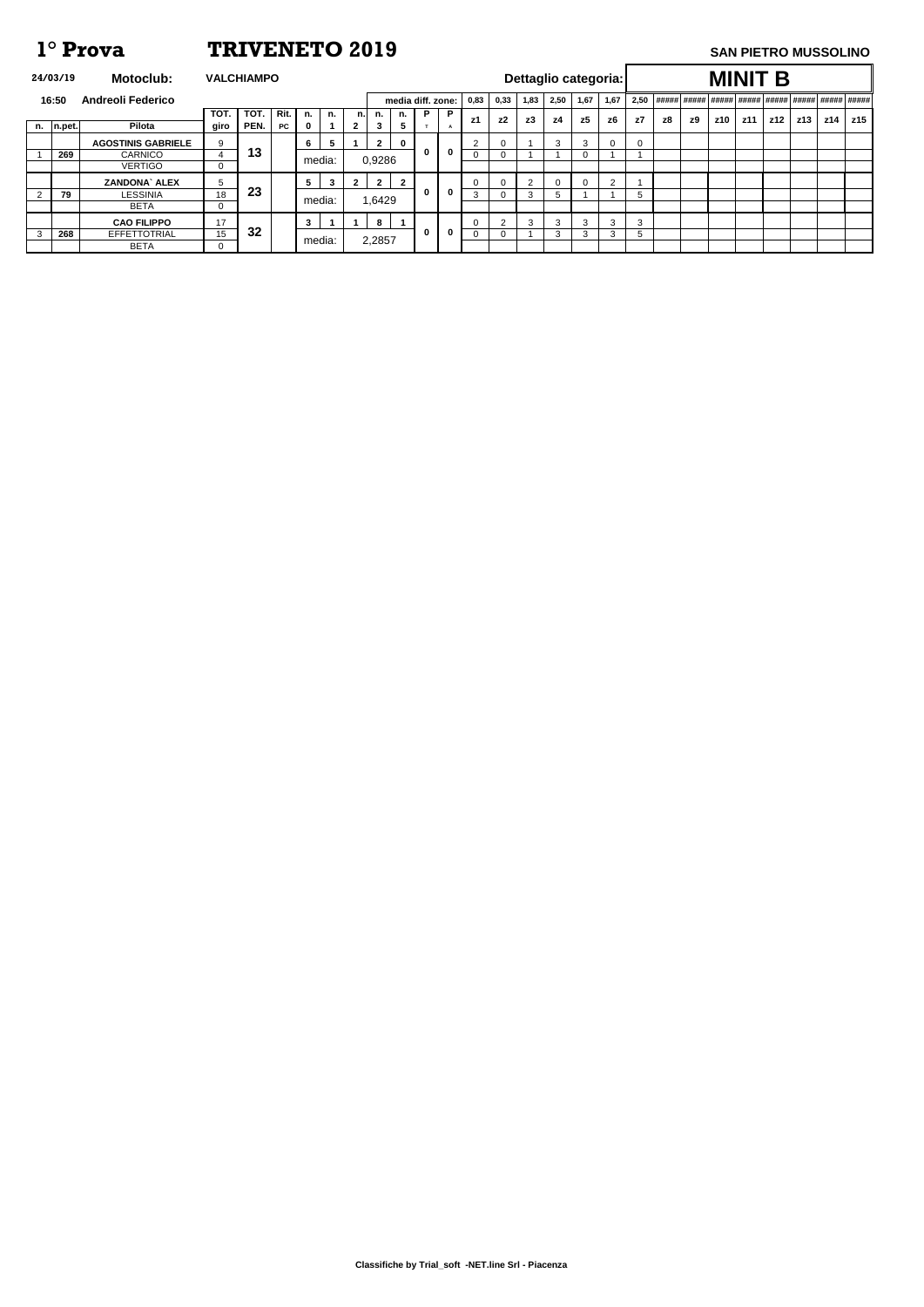|                | 24/03/19 | <b>Motoclub:</b>                                                           |                                 | <b>VALCHIAMPO</b> |            |                                            |                    |                                             |   |              |                            |                                |                     |                            |                     | Dettaglio categoria:        |                                |                      |                            | <b>TR3 OPEN</b>                  |                               |                                  |            |             |     |
|----------------|----------|----------------------------------------------------------------------------|---------------------------------|-------------------|------------|--------------------------------------------|--------------------|---------------------------------------------|---|--------------|----------------------------|--------------------------------|---------------------|----------------------------|---------------------|-----------------------------|--------------------------------|----------------------|----------------------------|----------------------------------|-------------------------------|----------------------------------|------------|-------------|-----|
|                | 16:50    | <b>Andreoli Federico</b>                                                   |                                 |                   |            |                                            |                    | media diff. zone:                           |   |              | 0,12                       | 0,44                           | 2,71                | 1,62                       | 2,91                | 0,41                        | 0,56                           | 0,82                 | 1,41                       | 2,06                             | 0,62                          |                                  | 1,76 ##### | ##### ##### |     |
| n.             | In.pet.  | Pilota                                                                     | <b>TOT</b><br>giro              | TOT.<br>PEN.      | Rit.<br>PC | n.<br>n.<br>$\mathbf 0$<br>$\mathbf 1$     | n.<br>$\mathbf{2}$ | n.<br>n.<br>3<br>5                          | Р | P<br>A       | z1                         | z2                             | z3                  | z4                         | z5                  | z6                          | z7                             | z8                   | z9                         | <b>z10</b>                       | z11                           | z12                              | z13        | z14         | z15 |
| $\overline{1}$ | 217      | <b>FELTRINELLI VALTER</b><br>MC DEL GARDA EZI<br><b>MONTESA</b>            | 3<br>$\overline{4}$<br>$\Omega$ | 7                 |            | $5\phantom{.0}$<br>18<br>media:            | 1                  | $\mathbf{0}$<br>$\mathbf 0$<br>0,2917       | 0 | $\bf{0}$     | 0<br>$\overline{0}$        | $\mathbf{0}$<br>$\mathbf 0$    | 0                   | $\overline{0}$             | $\mathbf 1$         | $\Omega$<br>$\Omega$        | $\overline{0}$<br>$\mathbf 0$  | $\Omega$<br>$\Omega$ | $\Omega$<br>$\Omega$       | $\overline{2}$                   | $\mathbf 0$<br>0              | $\mathbf 0$<br>$\mathbf 0$       |            |             |     |
| 2              | 197      | <b>RIGHETTO DIEGO</b><br><b>TRIAL SCALIGERO</b><br><b>MONTESA</b>          | 5<br>10<br>$\Omega$             | 15                |            | 16<br>4<br>media:                          | $\mathbf 1$        | $\mathbf{3}$<br>$\mathbf 0$<br>0,6250       | 0 | $\mathbf 0$  | 0<br>$\overline{0}$        | $\mathbf 0$<br>$\mathbf 0$     | 0<br>3              | $\mathbf 0$<br>$\mathbf 0$ | 3<br>3              | 0<br>$\Omega$               | $\mathbf 0$<br>2               | $\mathbf{0}$         | 0<br>$\Omega$              | $\Omega$                         | 0                             | $\mathbf{0}$                     |            |             |     |
| 3              | 204      | <b>BOSETTI MARCO</b><br><b>VALLE DEI LAGHI</b><br><b>GASGAS</b>            | 11<br>10<br>$\Omega$            | 21                |            | 12<br>6<br>media:                          | $\mathbf{3}$       | $\mathbf{3}$<br>$\mathbf 0$<br>0,8750       | 0 | $\bf{0}$     | $\overline{0}$             | 3<br>$\mathbf 0$               | $\overline{2}$<br>3 | $\mathbf 0$<br>$\mathbf 0$ | $\overline{2}$<br>3 | 0<br>$\Omega$               | $\overline{0}$<br>$\mathbf 0$  |                      | $\Omega$                   | 0<br>$\overline{2}$              | 0<br>0                        | -1                               |            |             |     |
|                | 203      | <b>PALLISCO RAUL</b><br><b>LESSINIA</b><br><b>BETA</b>                     | 11<br>15<br>$\Omega$            | 26                |            | 14<br>4<br>media:                          | $\mathbf 0$        | $\overline{2}$<br>4<br>1,0833               | 0 | $\bf{0}$     | 0<br>$\overline{0}$        | 0<br>$\mathbf 0$               | 5<br>3              |                            | 3<br>3              | $\mathbf{0}$<br>$\Omega$    | $\mathbf 0$<br>$\mathbf 0$     | 0<br>$\Omega$        | -1<br>$\Omega$             | 0<br>5                           | -1<br>$\Omega$                | $\mathbf 0$<br>3                 |            |             |     |
| 5              | 192      | <b>TAMBURLIN PIERO</b><br>EFFETTOTRIAL<br><b>BETA</b>                      | 15<br>11<br>$\Omega$            | 26                |            | 12<br>$\overline{\mathbf{4}}$<br>media:    | $\overline{2}$     | 6<br>$\mathbf 0$<br>1,0833                  | 0 | $\bf{0}$     | $\Omega$<br>$\overline{0}$ | $\mathbf{0}$<br>$\overline{0}$ | 3<br>3              | 3<br>$\Omega$              | 3<br>3              | 0<br>$\mathbf 0$            | $\mathbf 0$<br>$\Omega$        | $\Omega$<br>$\Omega$ | 0<br>-1                    | $\overline{2}$<br>$\overline{2}$ | $\overline{1}$                | 3                                |            |             |     |
| 6              | 185      | <b>BERGER GUENTHER</b><br><b>TRIAL TEAM SUEDT</b><br><b>TRRS</b>           | 15<br>11<br>$\Omega$            | 26                |            | 11<br>$\overline{7}$<br>media:             | $\mathbf 1$        | 4<br>-1<br>1,0833                           | 0 | $\bf{0}$     | 0<br>$\mathbf 0$           | 0<br>$\mathbf 0$               | 3                   | 3<br>$\Omega$              | 3<br>5              | 0<br>$\Omega$               | $\mathbf 0$<br>$\mathbf 0$     | $\Omega$             | -1                         | $\overline{2}$                   | $\mathbf 0$                   | 3                                |            |             |     |
| $\overline{7}$ | 181      | <b>VERDARI EDOARDO</b><br><b>TRIAL SCALIGERO</b><br><b>FUTURE E-MOTION</b> | 14<br>14<br>0                   | 28                |            | 10<br>6<br>media:                          | 4                  | $\mathbf{3}$<br>1,1667                      | 0 | $\bf{0}$     | 0<br>$\overline{0}$        | 0<br>-1                        | $\overline{2}$      | $\overline{2}$             | 3<br>3              | 0<br>$\Omega$               | $\overline{0}$<br>$\Omega$     | 0                    | -1                         | 2<br>3                           | 0<br>$\Omega$                 | 5<br>2                           |            |             |     |
| 8              | 182      | <b>NORI PIETRO</b><br>TRIAL VALCHIAMPO<br><b>BETA</b>                      | 15<br>16<br>$\Omega$            | 31                |            | 10<br>6<br>media:                          | $\mathbf 1$        | 6<br>$\mathbf 1$<br>1,2917                  | 0 | $\mathbf 0$  | 0<br>$\Omega$              | -1                             | 5<br>3              | $\mathbf 0$<br>$\Omega$    | 3<br>3              | 1<br>$\Omega$               | $\mathbf 0$<br>$\mathbf 0$     | $\overline{2}$       | -1<br>3                    | 3<br>3                           | $\mathbf 0$<br>$\Omega$       | $\mathbf 0$<br>-1                |            |             |     |
| 9              | 220      | <b>TRAVAGLIA ALESSIO</b><br>MC DEL GARDA EZI<br><b>GASGAS</b>              | 17<br>15<br>$\mathbf 0$         | 32                |            | 10<br>$6\phantom{1}$<br>media:             | $\mathbf{2}$       | $\mathbf{2}$<br>4<br>1,3333                 | 0 | 0            | 0<br>$\overline{0}$        | 0<br>$\mathbf 0$               | 0<br>3              | 2                          | 3<br>3              | $\mathbf 1$                 | 5<br>$\Omega$                  | 5                    | 0<br>$\overline{2}$        | 3                                | $\mathbf 0$<br>$\Omega$       | 0                                |            |             |     |
| 10             | 210      | <b>DAMOLI NICOLO'</b><br><b>LESSINIA</b><br><b>BETA</b>                    | 20<br>13<br>$\Omega$            | 33                |            | 11<br>$5\phantom{.0}$<br>media:            | $\mathbf 0$        | $6\phantom{1}$<br>$\mathbf{2}$<br>1,3750    | 0 | $\mathbf 0$  | 0<br>$\mathbf 0$           | $\mathbf 0$<br>$\Omega$        | 3<br>1              | $\mathbf 0$                | 3<br>3              | $\mathbf{0}$<br>0           | $\mathbf{0}$<br>$\overline{0}$ | $\Omega$             | 5<br>-1                    | 3<br>3                           | 3<br>$\mathbf{0}$             | $\sqrt{5}$                       |            |             |     |
| 11             | 212      | NIEDERSTÄTTER MANUEL<br><b>TRIAL TEAM SUEDT</b><br><b>GASGAS</b>           | 14<br>20<br>$\mathbf 0$         | 34                |            | 8<br>$\overline{7}$<br>media:              | $\mathbf{2}$       | 6<br>1,4167                                 | 0 | $\bf{0}$     | $\Omega$                   | $\mathbf{0}$<br>3              | 3<br>5              | 3<br>3                     | 3<br>3              | 0<br>$\mathbf 0$            | $\overline{0}$<br>$\mathbf 0$  |                      | -1                         | 2<br>$\overline{2}$              | $\mathbf 0$<br>$\overline{1}$ | $\mathbf 0$                      |            |             |     |
| 12             | 188      | <b>SQUARANTI CARLO</b><br><b>TRIAL SCALIGERO</b><br><b>GASGAS</b>          | 20<br>16<br>$\Omega$            | 36                |            | $\overline{7}$<br>$\mathbf{7}$<br>media:   | $\mathbf{1}$       | 9<br>$\mathbf 0$<br>1,5000                  | 0 | $\mathbf 0$  | 0<br>$\mathbf 0$           | $\mathbf{0}$<br>$\mathbf 0$    | 3<br>3              | $\mathbf{3}$<br>3          | 3<br>3              | 1<br>$\mathbf 1$            | $\overline{0}$<br>$\Omega$     | $\Omega$             | $\overline{2}$<br>3        | 3                                | -1<br>$\overline{1}$          | 3<br>-1                          |            |             |     |
| 13             | 214      | <b>FÄCKL MANUEL</b><br><b>TRIAL TEAM SUEDT</b><br><b>BETA</b>              | 16<br>24<br>$\mathbf 0$         | 40                |            | 9<br>$\mathbf{3}$<br>media:                | $\mathbf{3}$       | $\overline{7}$<br>$\overline{2}$<br>1,6667  | 0 | $\mathbf 0$  | 0<br>$\mathbf 0$           | 0<br>$\mathbf 0$               | 3<br>5              | $\mathbf{3}$<br>3          | 3<br>3              | 5                           | $\mathbf 0$<br>2               | $\mathbf 0$          | $\overline{2}$<br>$\Omega$ | 3<br>3                           | $\mathbf 0$<br>$\mathbf 0$    | $\overline{2}$                   |            |             |     |
| 14             | 194      | <b>VALENTINI NICOLA</b><br>RENDENA TRIAL CLUB A.S<br>GASGAS                | 26<br>14<br>$\mathbf{0}$        | 40                |            | $\overline{7}$<br>$6\phantom{1}$<br>media: | 3 <sup>1</sup>     | $6\phantom{.}6$<br>$\mathbf{2}$<br>1,6667   | 0 | $\mathbf 0$  | 0<br>$\mathbf 0$           | $\overline{2}$<br>-1           | 3<br>$\overline{2}$ | $5\phantom{.0}$            | 3<br>3              | $\mathbf{0}$<br>$\mathbf 0$ | $\overline{0}$                 | $\Omega$             | 3<br>3                     |                                  | 2<br>$\mathbf 0$              | 5<br>3                           |            |             |     |
| 15             | 186      | <b>TAFERNER SIMON</b><br>TRIAL TEAM SUEDT<br><b>GASGAS</b>                 | 22<br>18<br>0                   | 40                |            | 5 <sup>5</sup><br>9<br>media:              | 3 <sup>1</sup>     | $5\phantom{.0}$<br>$\overline{2}$<br>1,6667 | 0 | $\mathbf 0$  | $\mathbf 0$                | $\mathbf{0}$<br>$\mathbf{0}$   | 3<br>5              | 3<br>2                     | 3<br>3              | 1<br>$\mathbf 1$            |                                | $\overline{2}$       | -1                         | 2                                | $\mathbf 0$<br>0              | 5<br>3                           |            |             |     |
| 16             | 218      | <b>TACCONI FILIPPO</b><br><b>TRIAL SCALIGERO</b><br><b>MONTESA</b>         | 27<br>18<br>$\mathbf 0$         | 45                |            | 6<br>4<br>media:                           | $\mathbf{3}$       | 10<br>$\mathbf 1$<br>1,8750                 | 0 | $\mathbf{0}$ | 0<br>$\Omega$              | 3<br>$\Omega$                  | 3<br>3              | 3<br>3                     | 3<br>3              | $\mathbf{0}$<br>0           | 2                              | $\Omega$             | 3<br>-1                    | 3<br>3                           | $5\overline{)}$<br>-1         | $\overline{2}$<br>$\overline{2}$ |            |             |     |
| 17             | 201      | <b>SCHENK ELIAS</b><br><b>TRIAL TEAM SUEDT</b><br>GASGAS                   | 24<br>21<br>$\mathbf 0$         | 45                |            | 6<br>$\overline{\mathbf{4}}$<br>media:     | $\mathbf{3}$       | 10<br>$\mathbf 1$<br>1,8750                 | 0 | $\mathbf 0$  | 0                          | $\mathbf{0}$<br>$\Omega$       | 3<br>3              | 3<br>$\overline{1}$        | 3<br>3              | 1<br>0                      | 3                              | $\overline{2}$<br>2  | 5<br>3                     | 3<br>3                           | $\mathbf{0}$<br>2             | 3<br>$\mathbf 0$                 |            |             |     |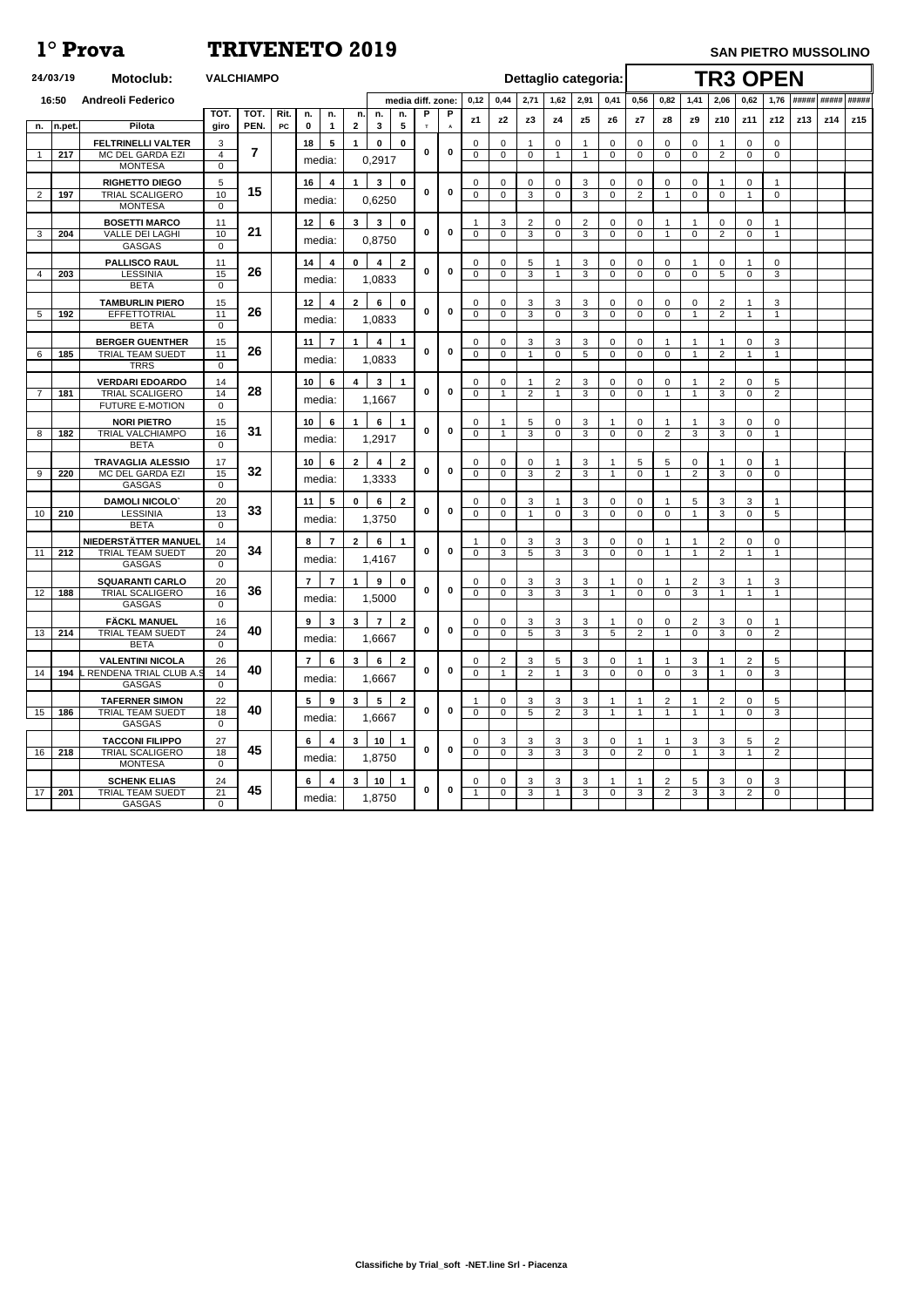|                | 24/03/19   | <b>Motoclub:</b>             |                 | <b>VALCHIAMPO</b> |           |                  |                         |                      |              |                         |                   |                |                         |                | Dettaglio categoria: |                |                |             |                         |                |                | <b>TR5 OV40</b> |              |                |     |     |                   |
|----------------|------------|------------------------------|-----------------|-------------------|-----------|------------------|-------------------------|----------------------|--------------|-------------------------|-------------------|----------------|-------------------------|----------------|----------------------|----------------|----------------|-------------|-------------------------|----------------|----------------|-----------------|--------------|----------------|-----|-----|-------------------|
|                | 16:50      | <b>Andreoli Federico</b>     |                 |                   |           |                  |                         |                      |              |                         | media diff. zone: |                | 1,25                    | 0,25           | 1,20                 | 0,75           | 0,35           | 0.00        | 0,30                    | 0,35           | 0,00           | 0,45            | 0,25         | 0,30           |     |     | ##### ##### ##### |
|                |            |                              | <b>TOT</b>      | TOT.              | Rit.      | n.               | n.                      | n.                   | n.           | n.                      | P                 | P              |                         | z2             | z3                   | z <sub>4</sub> | z5             | z6          | z7                      | z8             | z <sub>9</sub> | z10             | z11          | z12            | z13 | z14 | z15               |
| n.             | $ n$ .pet. | Pilota                       | qiro            | PEN.              | <b>PC</b> | $\mathbf 0$      | $\mathbf 1$             | $\mathbf{2}$         | $\mathbf{3}$ | $\overline{\mathbf{5}}$ | $\mathbf{r}$      | $\overline{A}$ | z1                      |                |                      |                |                |             |                         |                |                |                 |              |                |     |     |                   |
|                |            | <b>MURARO CLAUDIO</b>        | $\overline{2}$  |                   |           | 22               | $\overline{2}$          | $\mathbf 0$          | $\bf{0}$     | $\mathbf 0$             |                   |                |                         | 0              |                      | $\mathbf 0$    | $\mathbf 0$    | $\Omega$    | $\mathbf 0$             | $\Omega$       | $\Omega$       | $\Omega$        | $\Omega$     | 0              |     |     |                   |
|                | 175        | <b>EGNA NEUMARKT</b>         | $\mathbf 0$     | $\boldsymbol{2}$  |           |                  |                         |                      |              |                         | 0                 | $\mathbf 0$    | $\Omega$                | $\Omega$       | 0                    | $\overline{0}$ | $\mathbf 0$    | $\Omega$    | $\Omega$                | $\mathbf 0$    | $\Omega$       | $\mathbf 0$     | $\mathbf 0$  | $\mathbf 0$    |     |     |                   |
|                |            | <b>GASGAS</b>                | $\mathbf{0}$    |                   |           | media:           |                         |                      | 0,0833       |                         |                   |                |                         |                |                      |                |                |             |                         |                |                |                 |              |                |     |     |                   |
|                |            | <b>OBERBURGER ROBERTO</b>    | $\mathbf 1$     |                   |           | 21               | $\mathbf{2}$            | $\blacktriangleleft$ | $\mathbf 0$  | $\mathbf 0$             |                   |                |                         | $\mathbf 0$    | $\Omega$             | $\Omega$       | $\mathbf 0$    | 0           | $\mathbf 0$             | $\Omega$       | $\Omega$       | $\Omega$        | $\Omega$     | $\mathbf 0$    |     |     |                   |
| $\overline{2}$ | 139        | <b>VALLE DEI LAGHI</b>       | 3               | 4                 |           |                  |                         |                      |              |                         | $\mathbf 0$       | $\mathbf 0$    | $\Omega$                | $\mathbf 0$    | $\Omega$             | $\overline{2}$ | $\overline{1}$ | $\Omega$    | $\mathbf{0}$            | $\mathbf 0$    | $\Omega$       | $\mathbf{0}$    | $\Omega$     | $\overline{0}$ |     |     |                   |
|                |            | <b>BETA</b>                  | $\mathbf 0$     |                   |           | media:           |                         |                      | 0.1667       |                         |                   |                |                         |                |                      |                |                |             |                         |                |                |                 |              |                |     |     |                   |
|                |            | <b>IPAVEZ ROBERTO</b>        | $\overline{2}$  |                   |           | 21               | $\overline{2}$          | $\mathbf{0}$         |              | $\mathbf 0$             |                   |                | $\Omega$                |                | $\Omega$             | 0              | $\mathbf 0$    | $\Omega$    |                         | $\Omega$       | $\Omega$       | 0               | ∩            | 0              |     |     |                   |
| 3              | 154        | <b>MORENA - UDINE</b>        | $\overline{3}$  | 5                 |           |                  |                         |                      |              |                         | $\Omega$          | $\mathbf 0$    | 3                       | $\Omega$       | $\Omega$             | $\Omega$       | $\mathbf 0$    | $\Omega$    | $\mathbf{0}$            | $\mathbf 0$    | $\Omega$       | $\mathbf 0$     | $\Omega$     | $\Omega$       |     |     |                   |
|                |            | <b>BETA</b>                  | $\mathbf{0}$    |                   |           |                  | media:                  |                      | 0,2083       |                         |                   |                |                         |                |                      |                |                |             |                         |                |                |                 |              |                |     |     |                   |
|                |            | <b>GIRELLI TIZIANO</b>       | 6               |                   |           | 22               | $\blacktriangleleft$    | $\mathbf 0$          | $\mathbf 0$  | $\blacktriangleleft$    |                   |                | $\Omega$                | $\Omega$       | $\Omega$             |                | $\mathbf 0$    | $\Omega$    | $\mathbf 0$             | 5              | $\overline{0}$ | $\Omega$        | $\Omega$     | $\mathbf 0$    |     |     |                   |
| 4              | 132        | <b>TRIAL SCALIGERO</b>       | $\mathbf 0$     | 6                 |           |                  |                         |                      |              |                         | 0                 | $\mathbf 0$    | $\mathbf 0$             | $\mathbf 0$    | $\mathbf 0$          | $\overline{0}$ | $\mathbf 0$    | $\Omega$    | $\mathbf{0}$            | $\mathbf 0$    | $\overline{0}$ | $\overline{0}$  | $\Omega$     | $\mathbf{0}$   |     |     |                   |
|                |            | <b>VERTIGO</b>               | $\mathbf{0}$    |                   |           | media:           |                         |                      | 0,2500       |                         |                   |                |                         |                |                      |                |                |             |                         |                |                |                 |              |                |     |     |                   |
|                |            | <b>ESPEN PAOLO</b>           | $\overline{4}$  |                   |           | 19               | $\mathbf{3}$            | $\mathbf{2}$         | $\mathbf 0$  | $\mathbf 0$             |                   |                | $\overline{2}$          | $\mathbf 0$    | $\mathbf 0$          | $\overline{0}$ | $\mathbf 0$    | $\mathbf 0$ |                         | $\mathbf 0$    | $\overline{0}$ |                 | $\Omega$     | $\mathbf 0$    |     |     |                   |
| 5              | 178        | <b>TRIAL SCALIGERO</b>       | $\overline{3}$  | $\overline{7}$    |           |                  | media:                  |                      | 0,2917       |                         | 0                 | $\mathbf 0$    | 2                       | $\mathbf 0$    | $\Omega$             |                | $\mathbf 0$    | $\Omega$    | $\Omega$                | $\mathbf{0}$   | $\overline{0}$ | $\Omega$        | $\Omega$     | $\Omega$       |     |     |                   |
|                |            | <b>MONTESA</b>               | $\mathbf{0}$    |                   |           |                  |                         |                      |              |                         |                   |                |                         |                |                      |                |                |             |                         |                |                |                 |              |                |     |     |                   |
|                |            | <b>VIGNOLA VINCENZO</b>      | 3               |                   |           | 18               | $\overline{\mathbf{4}}$ | $\mathbf 1$          | $\mathbf 0$  | $\mathbf{1}$            |                   |                | $\Omega$                | 0              | $\overline{2}$       |                | $\mathbf 0$    | $\Omega$    | $\mathbf 0$             | $\Omega$       | $\mathbf 0$    | $\Omega$        | $\Omega$     | $\mathbf 0$    |     |     |                   |
| 6              | 133        | <b>TRIAL SCALIGERO</b>       | 8               | 11                |           |                  | media:                  |                      | 0,4583       |                         | 0                 | $\mathbf 0$    | $\overline{\mathbf{A}}$ | $\mathbf 0$    | 5                    |                | $\mathbf{0}$   | $\Omega$    | $\mathbf{0}$            | $\mathbf{0}$   | $\overline{0}$ |                 | $\mathbf{0}$ | $\mathbf{0}$   |     |     |                   |
|                |            | <b>MONTESA</b>               | $\overline{0}$  |                   |           |                  |                         |                      |              |                         |                   |                |                         |                |                      |                |                |             |                         |                |                |                 |              |                |     |     |                   |
|                |            | <b>MODENA GIULIANO</b>       | 3               |                   |           | 18               | 4                       |                      | $\mathbf{0}$ | $\mathbf{1}$            |                   |                |                         |                |                      | $\mathbf 0$    | $\mathbf 0$    | $\Omega$    | $\mathbf 0$             | 0              | $\overline{0}$ | 0               | $\Omega$     | 0              |     |     |                   |
| $\overline{7}$ | 238        | <b>VALLE DEI LAGHI</b>       | 8               | 11                |           | media:           |                         |                      | 0,4583       |                         | O                 | $\bf{0}$       | $\Omega$                | $\Omega$       | $\overline{1}$       | 5              | 2              | $\Omega$    | $\mathbf{0}$            | $\Omega$       | $\Omega$       | $\Omega$        | $\Omega$     | $\Omega$       |     |     |                   |
|                |            | <b>GASGAS</b>                | $\overline{0}$  |                   |           |                  |                         |                      |              |                         |                   |                |                         |                |                      |                |                |             |                         |                |                |                 |              |                |     |     |                   |
|                |            | <b>DALLA VECCHIA GIORGIO</b> | 5               |                   |           | 17 <sup>17</sup> | 4                       | $\mathbf 1$          | $\mathbf 1$  | $\mathbf 1$             |                   |                |                         | $\mathbf 0$    | $\overline{c}$       |                | 0              | 0           |                         | $\mathbf 0$    | 0              | $\mathbf 0$     | 0            | $\mathbf 0$    |     |     |                   |
| 8              | 112        | <b>EGNA NEUMARKT</b>         | 9               | 14                |           | media:           |                         |                      | 0,5833       |                         | 0                 | $\mathbf 0$    | 3                       | $\overline{0}$ | 5                    | $\overline{0}$ | $\mathbf 0$    | $\Omega$    | $\mathbf{0}$            | $\mathbf 0$    | $\overline{0}$ | $\overline{0}$  |              | $\mathbf{0}$   |     |     |                   |
|                |            | <b>TRRS</b>                  | $\Omega$        |                   |           |                  |                         |                      |              |                         |                   |                |                         |                |                      |                |                |             |                         |                |                |                 |              |                |     |     |                   |
|                |            | <b>FORADORI GIULIO</b>       | $\overline{7}$  |                   |           | 13               | $\overline{7}$          | $\mathbf 1$          | $\mathbf{3}$ | $\mathbf 0$             |                   |                |                         | $\Omega$       | $\Omega$             | $\mathbf 0$    | $\mathbf 0$    | $\Omega$    |                         | -1             | $\Omega$       | 3               |              | $\mathbf 0$    |     |     |                   |
| 9              | 118        | <b>LAGORAI</b>               | $\overline{11}$ | 18                |           | media:           |                         |                      | 0,7500       |                         | 0                 | $\mathbf 0$    | 3                       | $\mathbf 0$    | $\overline{1}$       | 3              | $\mathbf{1}$   | $\Omega$    | $\overline{\mathbf{1}}$ | $\overline{0}$ | $\overline{0}$ | 2               | $\mathbf{0}$ | $\mathbf{0}$   |     |     |                   |
|                |            | <b>MONTESA</b>               | $\mathbf{0}$    |                   |           |                  |                         |                      |              |                         |                   |                |                         |                |                      |                |                |             |                         |                |                |                 |              |                |     |     |                   |
|                |            | <b>GEISER FRANZ</b>          | 21              |                   |           | 10 <sup>1</sup>  | $6\phantom{1}$          | $\blacktriangleleft$ | 6            | $\mathbf{1}$            |                   |                | 3                       | 3              | 5                    | $\mathbf{0}$   | 3              | $\Omega$    |                         |                | $\Omega$       |                 |              | 3              |     |     |                   |
| 10             | 104        | <b>TRIAL TEAM SUEDT</b>      | 10              | 31                |           |                  | media:                  |                      | 1,2917       |                         | 0                 | $\mathbf 0$    | 3                       | $\mathbf 0$    | -1                   | $\mathbf 0$    | $\mathbf 0$    | $\Omega$    | $\Omega$                | $\mathbf 0$    | $\overline{0}$ |                 | 2            | 3              |     |     |                   |
|                |            | <b>SHERCO</b>                | $\overline{0}$  |                   |           |                  |                         |                      |              |                         |                   |                |                         |                |                      |                |                |             |                         |                |                |                 |              |                |     |     |                   |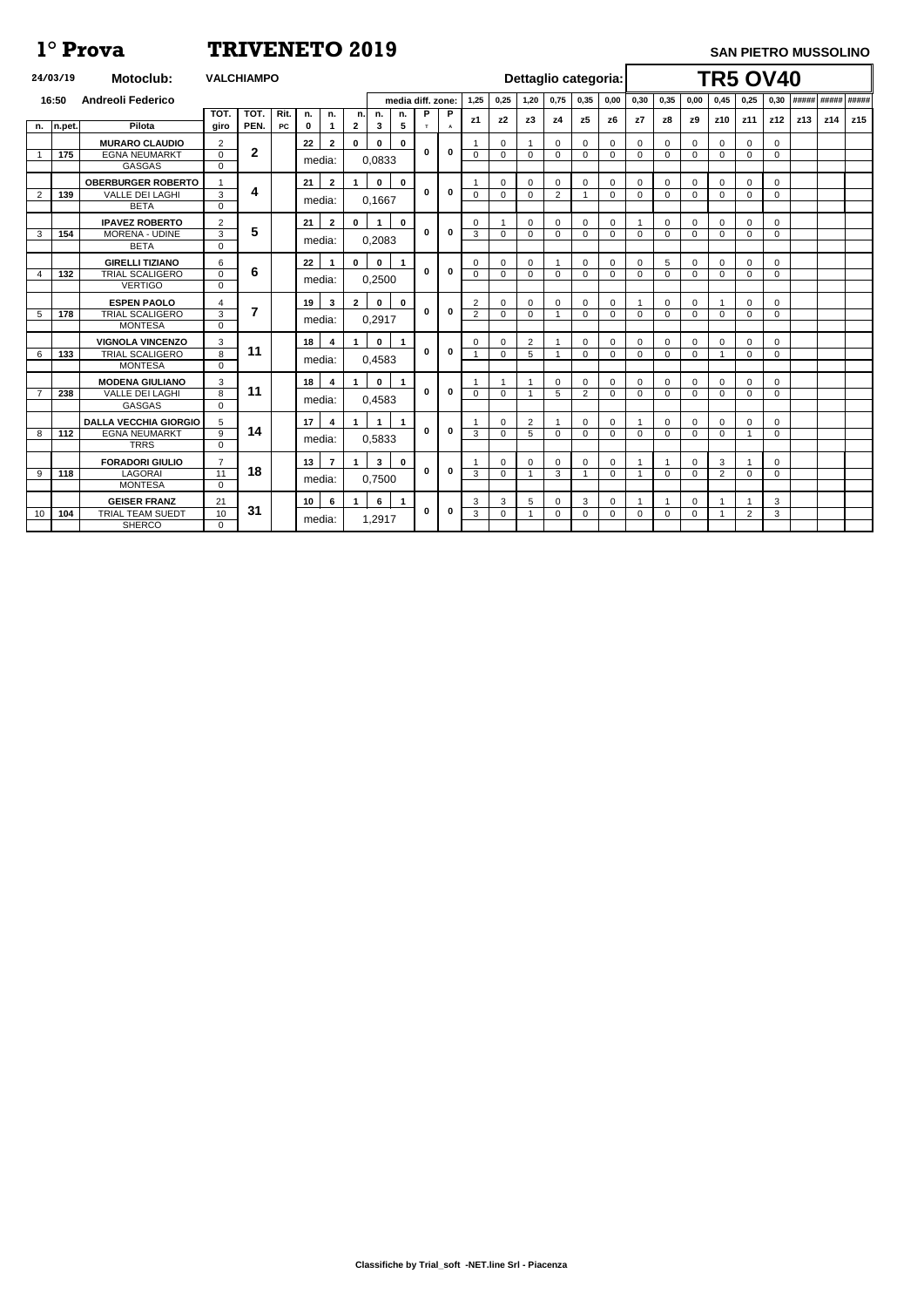**Classifiche by Trial\_soft -NET.line Srl - Piacenza**

| 24/03/19   | <b>Motoclub:</b>         | <b>VALCHIAMPO</b> |      |      |                 |                 |              |              |                         |                   |              |          |                |             | Dettaglio categoria: |          |      |             |          |          |                | TR5      |             |       |     |             |
|------------|--------------------------|-------------------|------|------|-----------------|-----------------|--------------|--------------|-------------------------|-------------------|--------------|----------|----------------|-------------|----------------------|----------|------|-------------|----------|----------|----------------|----------|-------------|-------|-----|-------------|
| 16:50      | <b>Andreoli Federico</b> |                   |      |      |                 |                 |              |              |                         | media diff. zone: |              | 1,13     | 0,00           | 1,88        | 0,13                 | 0,13     | 0,00 | 0,25        | 0,38     | 0,63     | 0,63           | 0,38     | 0,88        | ##### |     | ##### ##### |
|            |                          | TOT.              | TOT. | Rit. | n.              | n.              | n.           | n.           | n.                      | P                 | $\mathsf{P}$ |          | z <sub>2</sub> | z3          | z4                   | z5       |      | z7          |          |          |                |          |             |       |     | z15         |
| n.  n.pet. | Pilota                   | giro              | PEN. | PC   |                 |                 | $\mathbf{2}$ | 3            | $\overline{\mathbf{5}}$ | $\mathbf{r}$      | A            | z1       |                |             |                      |          | z6   |             | z8       | z9       | z10            | z11      | z12         | z13   | z14 |             |
|            | <b>ZENI FRANCESCO</b>    | $\Omega$          |      |      | 21              | $\mathbf{3}$    | $\mathbf 0$  | $\mathbf{0}$ | $\mathbf 0$             |                   |              | 0        | 0              | $\mathbf 0$ | $\Omega$             | 0        |      | $\mathbf 0$ | 0        | 0        | $\mathbf 0$    |          | 0           |       |     |             |
| 174        | VALPOLICELLA             | 3                 | 3    |      |                 |                 |              |              |                         | $\bf{0}$          | $\mathbf 0$  |          | $\Omega$       | 0           |                      | $\Omega$ |      | 0           | 0        | 0        |                |          | 0           |       |     |             |
|            | <b>BETA</b>              | $\Omega$          |      |      | media:          |                 |              | 0,1250       |                         |                   |              |          |                |             |                      |          |      |             |          |          |                |          |             |       |     |             |
|            | <b>MATTIVI CRISTIAN</b>  | 3                 |      |      | 19 <sup>1</sup> | 4               | $\mathbf 0$  | $\bf{0}$     |                         |                   |              | $\Omega$ | 0              |             | $\Omega$             | $\Omega$ |      | $\mathbf 0$ |          | 0        | $\mathbf 0$    | $\Omega$ |             |       |     |             |
| 236        | TRIAL TEAM SUEDT         | 6                 | 9    |      |                 |                 |              |              |                         | $\bf{0}$          | $\mathbf 0$  |          | $\Omega$       | 5           | $\Omega$             | 0        |      | $\mathbf 0$ | $\Omega$ | $\Omega$ | $\mathbf 0$    | $\Omega$ | $\mathbf 0$ |       |     |             |
|            | <b>GASGAS</b>            | $\overline{0}$    |      |      |                 | media:          |              | 0,3750       |                         |                   |              |          |                |             |                      |          |      |             |          |          |                |          |             |       |     |             |
|            | <b>CAILE MIRCO</b>       | 9                 |      |      | 16              | $5\overline{)}$ |              | $\mathbf{0}$ | $\overline{2}$          |                   |              |          | $\Omega$       |             | $\Omega$             | $\Omega$ |      |             | $\Omega$ | 5        |                |          | $\Omega$    |       |     |             |
| 239        | TRIAL VALCHIAMPO         | 8                 | 17   |      |                 |                 |              |              |                         | $\bf{0}$          | $\bf{0}$     |          | $\Omega$       | 5           | 0                    | $\Omega$ |      | $\mathbf 0$ | 0        |          | $\overline{2}$ |          | 0           |       |     |             |
|            | <b>GASGAS</b>            | $\Omega$          |      |      |                 | media:          |              | 0,7083       |                         |                   |              |          |                |             |                      |          |      |             |          |          |                |          |             |       |     |             |
|            | <b>RONCHER ROBERTO</b>   | 11                |      |      | 11              | $\overline{7}$  | $3^{\circ}$  | $\mathbf{3}$ | $\mathbf{0}$            |                   |              | 3        | $\Omega$       |             | $\Omega$             |          |      |             |          | 0        | 0              |          | 3           |       |     |             |
| 287        | <b>VALLE DEI LAGHI</b>   | 11                | 22   |      |                 |                 |              |              |                         | $\bf{0}$          | $\bf{0}$     | റ        | $\Omega$       | 2           |                      | $\Omega$ |      | 0           |          | 0        | 2              |          | 3           |       |     |             |
|            | <b>SHERCO</b>            | $\Omega$          |      |      |                 | media:          |              | 0,9167       |                         |                   |              |          |                |             |                      |          |      |             |          |          |                |          |             |       |     |             |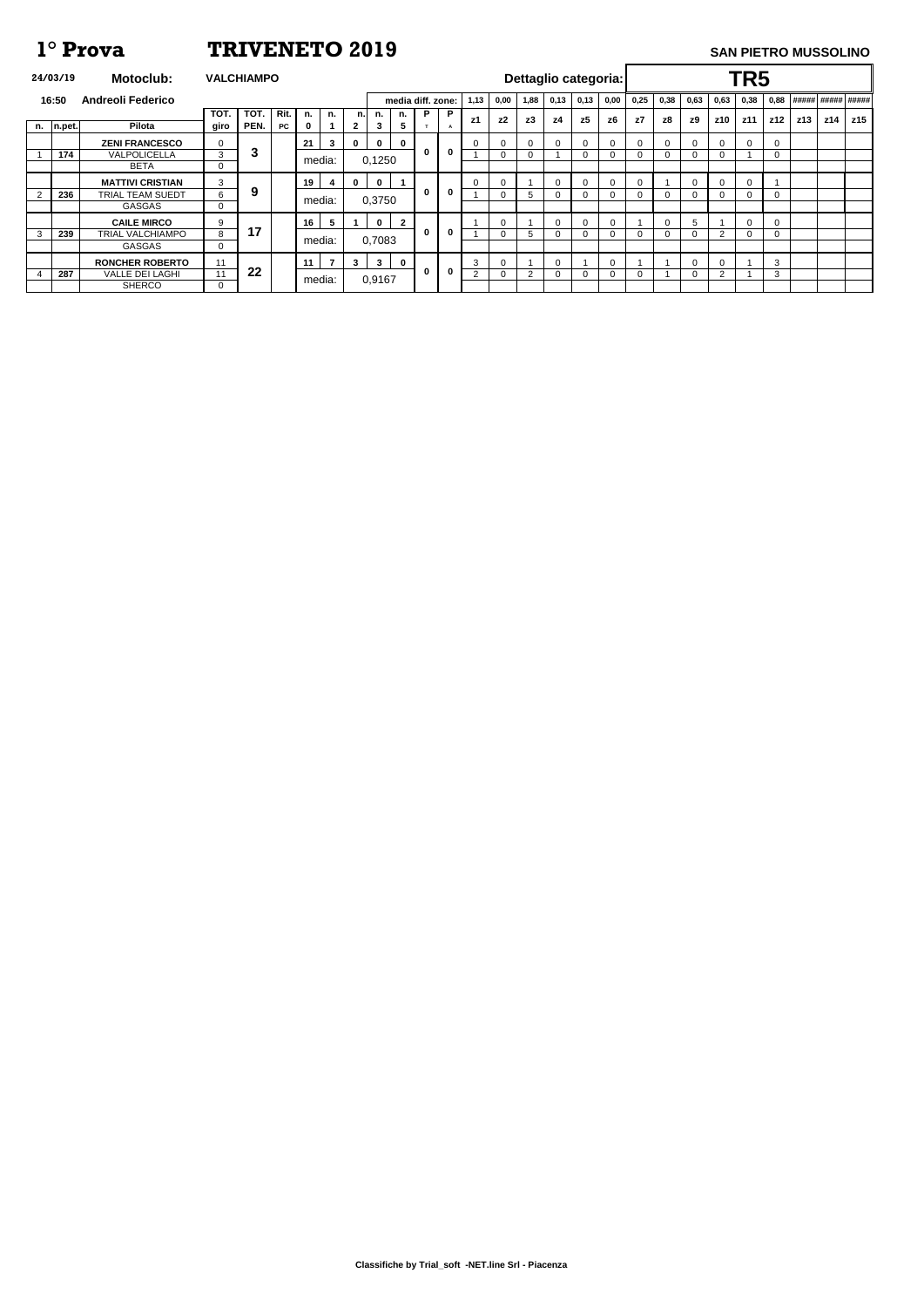|             | 24/03/19 | <b>Motoclub:</b>                                |                          | <b>VALCHIAMPO</b>  |            |                   |                         |                                              |                               |             |              |                            |                         |                             |                |                                | Dettaglio categoria: |                          |                               |                            | <b>TR4 OV40</b>               |                      |                                |     |                   |     |
|-------------|----------|-------------------------------------------------|--------------------------|--------------------|------------|-------------------|-------------------------|----------------------------------------------|-------------------------------|-------------|--------------|----------------------------|-------------------------|-----------------------------|----------------|--------------------------------|----------------------|--------------------------|-------------------------------|----------------------------|-------------------------------|----------------------|--------------------------------|-----|-------------------|-----|
|             | 16:50    | <b>Andreoli Federico</b>                        |                          |                    |            |                   |                         |                                              | media diff. zone:             |             |              | 0,03                       | 0,10                    | 1,38                        | 2,00           | 1,45                           | 0,35                 | 0,83                     | 0,25                          | 0,15                       | 1,23                          | 1,50                 | 1,23                           |     | ##### ##### ##### |     |
|             |          | Pilota                                          | <b>TOT</b>               | <b>TOT</b><br>PEN. | Rit.<br>PC | n.                | n.                      | n.<br>n.<br>$\mathbf{3}$                     | n.<br>$\overline{\mathbf{5}}$ | P<br>T      | $\mathsf{P}$ | z1                         | z2                      | z3                          | z4             | z5                             | z6                   | z7                       | z8                            | z9                         | z10                           | z11                  | z12                            | z13 | z14               | z15 |
| n.          | n.pet.   | <b>FERRARI ALBERTO MARCO DI</b>                 | giro                     |                    |            | $\mathbf 0$<br>21 | $\mathbf 1$<br>3        | $\mathbf{2}$<br>$\mathbf{0}$<br>$\mathbf{0}$ | $\mathbf{0}$                  |             | A            | 0                          | $\Omega$                | $\mathbf 0$                 | $\Omega$       | $\mathbf 0$                    | 0                    | $\Omega$                 | 0                             | $\Omega$                   | $\mathsf{O}$                  |                      | 0                              |     |                   |     |
| $\mathbf 1$ | 262      | VALPOLICELLA                                    | $\overline{2}$           | $\mathbf{3}$       |            |                   | media:                  | 0,1250                                       |                               | 0           | $\bf{0}$     | $\Omega$                   | $\Omega$                | $\mathbf 0$                 | $\mathbf 0$    | $\overline{1}$                 | $\mathbf 0$          | $\Omega$                 | 0                             | 0                          | $\mathbf 0$                   | $\mathbf 0$          | -1                             |     |                   |     |
|             |          | <b>GASGAS</b>                                   | $\mathbf 0$              |                    |            |                   |                         |                                              |                               |             |              |                            |                         |                             |                |                                |                      |                          |                               |                            |                               |                      |                                |     |                   |     |
| 2           | 78       | <b>VIERO MARCO</b><br>TRIAL VALCHIAMPO          | 3                        | 4                  |            | 21                | $\mathbf{2}$            | $\mathbf 0$<br>1                             | $\mathbf 0$                   | 0           | $\bf{0}$     | $\Omega$<br>$\Omega$       | 0<br>$\mathbf 0$        | $\mathbf{0}$<br>$\mathbf 0$ | $\overline{2}$ | $\mathbf 0$<br>$\mathbf 0$     | $\Omega$<br>$\Omega$ | 0<br>$\Omega$            | $\mathbf{0}$<br>$\mathbf 0$   | 0<br>$\Omega$              | 0<br>-1                       | $\Omega$<br>$\Omega$ | 0<br>$\Omega$                  |     |                   |     |
|             |          | <b>VERTIGO</b>                                  | $\Omega$                 |                    |            |                   | media:                  | 0,1667                                       |                               |             |              |                            |                         |                             |                |                                |                      |                          |                               |                            |                               |                      |                                |     |                   |     |
|             |          | <b>GELAI GIAMPIETRO</b>                         | 6                        | $\overline{7}$     |            | 19                | 4                       | $\mathbf{0}$<br>$\mathbf 1$                  | $\mathbf 0$                   | $\bf{0}$    | $\bf{0}$     | 0                          | $\Omega$                |                             |                | 0                              | $\Omega$             |                          | $\mathbf 0$                   | $\overline{0}$             | $\mathbf 0$                   | 3                    | 0                              |     |                   |     |
| 3           | 65       | TRIAL VALCHIAMPO<br><b>BETA</b>                 | $\mathbf{1}$<br>$\Omega$ |                    |            |                   | media:                  | 0,2917                                       |                               |             |              | $\Omega$                   | $\Omega$                | $\mathbf 0$                 | $\mathbf{0}$   | $\mathbf 0$                    | $\mathbf 0$          | 0                        | $\mathbf 0$                   | $\Omega$                   | $\mathbf 0$                   | $\Omega$             | -1                             |     |                   |     |
|             |          | <b>CANDUSSI DANIELE</b>                         | 3                        |                    |            | 19                | $\mathbf{2}$            | $\mathbf{2}$<br>$\blacktriangleleft$         | $\mathbf 0$                   |             |              | $\Omega$                   | 0                       | $\mathbf 0$                 |                | 0                              | 0                    | $\Omega$                 | $\mathbf{0}$                  | $\mathbf 0$                | 0                             | 0                    | $\overline{2}$                 |     |                   |     |
|             | 229      | CARNICO<br><b>GASGAS</b>                        | 6<br>$\mathbf 0$         | 9                  |            |                   | media:                  | 0,3750                                       |                               | 0           | $\bf{0}$     | $\mathbf 0$                | $\mathbf 0$             | $\mathbf 0$                 | 3              | 2                              | $\mathbf 0$          | $\Omega$                 | $\mathbf 0$                   | $\mathbf 0$                |                               | $\overline{0}$       | $\mathbf 0$                    |     |                   |     |
|             |          | <b>CONOTTER MIRKO</b>                           | 3                        |                    |            | 17                | $5\phantom{.0}$         | 1<br>1                                       | $\mathbf{0}$                  |             |              | 0                          | $\Omega$                |                             |                | 0                              | $\Omega$             |                          | 0                             | $\Omega$                   | 0                             | 0                    | 0                              |     |                   |     |
| 5           | 76       | <b>VALLE DEI LAGHI</b>                          | $\overline{7}$           | 10                 |            |                   | media:                  | 0,4167                                       |                               | 0           | $\bf{0}$     | $\overline{0}$             | $\Omega$                | 2                           | 3              |                                | $\Omega$             | $\Omega$                 | 0                             | $\Omega$                   |                               | $\mathbf 0$          | 0                              |     |                   |     |
|             |          | <b>MONTESA</b>                                  | 0                        |                    |            |                   |                         |                                              |                               |             |              |                            |                         |                             |                |                                |                      |                          |                               |                            |                               |                      |                                |     |                   |     |
| 6           | 55       | <b>DOSSI SIMONE</b><br>VALPOLICELLA             | 4<br>6                   | 10                 |            | 16                | $\overline{7}$          | $\mathbf 0$<br>$\blacktriangleleft$          | $\mathbf 0$                   | 0           | $\bf{0}$     | 0<br>$\overline{0}$        | 0<br>$\overline{0}$     | -1<br>-1                    | 3              | 0<br>$\mathbf 0$               | $\Omega$<br>$\Omega$ | 0                        | $\overline{0}$<br>$\mathbf 0$ | $\mathbf 0$<br>$\Omega$    | $\mathbf 0$<br>$\overline{0}$ | -1<br>$\mathbf 0$    | -1                             |     |                   |     |
|             |          | <b>TRRS</b>                                     | $\overline{0}$           |                    |            |                   | media:                  | 0,4167                                       |                               |             |              |                            |                         |                             |                |                                |                      |                          |                               |                            |                               |                      |                                |     |                   |     |
|             |          | <b>NADALINI ALBERTO</b>                         | 8<br>8                   | 16                 |            | 13                | 6                       | $5^{\circ}$<br>$\mathbf{0}$                  | $\mathbf 0$                   | $\bf{0}$    | $\bf{0}$     | $\Omega$<br>$\Omega$       | $\Omega$                |                             | $\Omega$       | $\mathbf 0$                    | 0                    | $\overline{2}$           | $\mathbf 0$                   | $\Omega$                   | 2<br>1                        | 2<br>-1              |                                |     |                   |     |
|             | 56       | <b>EGNA NEUMARKT</b><br><b>BETA</b>             | $\overline{0}$           |                    |            |                   | media:                  | 0,6667                                       |                               |             |              |                            | $\mathbf 0$             | 2                           |                | $\mathbf 0$                    | $\Omega$             |                          | $\mathbf 0$                   | $\overline{0}$             |                               |                      | $\overline{2}$                 |     |                   |     |
|             |          | <b>FERRARI ALESSANDRO</b>                       | 8                        |                    |            | 14                | 6                       | $\mathbf{2}$<br>$\mathbf 1$                  | $\blacktriangleleft$          |             |              | $\Omega$                   | 0                       | -1                          | $\overline{0}$ | $5\phantom{.0}$                | $\mathbf 0$          | 0                        | -1                            | $\mathbf{0}$               |                               | 0                    | 0                              |     |                   |     |
| 8           | 91       | VALPOLICELLA<br><b>TRRS</b>                     | 10<br>$\Omega$           | 18                 |            |                   | media:                  | 0,7500                                       |                               | $\bf{0}$    | $\bf{0}$     | $\mathbf 0$                | $\mathbf 0$             | 3                           | $\overline{2}$ |                                | $\mathbf 0$          | $\overline{2}$           | $\overline{1}$                | $\overline{0}$             |                               | $\mathbf 0$          | $\mathbf 0$                    |     |                   |     |
|             |          | <b>RONCONI FRANCO</b>                           | 10                       |                    |            | 11                | 8                       | $5\phantom{.0}$<br>$\mathbf 0$               | $\mathbf 0$                   |             |              | 0                          | 0                       |                             |                | $\mathbf 0$                    |                      |                          | $\mathbf 0$                   |                            |                               | 2                    | $\overline{c}$                 |     |                   |     |
| 9           | 80       | VALPOLICELLA                                    | 8                        | 18                 |            |                   | media:                  | 0,7500                                       |                               | 0           | $\mathbf 0$  | $\mathbf 0$                | $\Omega$                | $\overline{1}$              | -1             | $\Omega$                       | 2                    | $\Omega$                 | $\overline{0}$                | $\Omega$                   | $\overline{2}$                | $\overline{2}$       | $\overline{0}$                 |     |                   |     |
|             |          | <b>FANTIC</b>                                   | $\Omega$                 |                    |            |                   |                         |                                              |                               |             |              |                            |                         |                             |                |                                |                      |                          |                               |                            |                               |                      |                                |     |                   |     |
| 10          | 62       | <b>PASQUALI FABIO</b><br><b>TRIAL SCALIGERO</b> | 11<br>10                 | 21                 |            | 11                | $\overline{7}$          | $\overline{2}$<br>4                          | $\mathbf 0$                   | $\bf{0}$    | $\bf{0}$     | $\Omega$<br>$\Omega$       | 0<br>$\mathbf 0$        | $\overline{2}$              | 3<br>3         | 2<br>$\overline{0}$            | $\Omega$<br>$\Omega$ | $\Omega$                 | $\mathbf{0}$<br>$\mathbf 0$   |                            |                               | $\overline{2}$       | $\mathbf{0}$<br>$\overline{2}$ |     |                   |     |
|             |          | <b>VERTIGO</b>                                  | $\overline{0}$           |                    |            |                   | media:                  | 0,8750                                       |                               |             |              |                            |                         |                             |                |                                |                      |                          |                               |                            |                               |                      |                                |     |                   |     |
| 11          | 230      | <b>DALLA TORRE MIRKO</b><br>TRIAL TEAM SUEDT    | 13<br>8                  | 21                 |            | $9^{\circ}$       | 11                      | $\overline{2}$<br>$\mathbf{2}$               | $\mathbf 0$                   | $\bf{0}$    | $\bf{0}$     | $\Omega$<br>$\Omega$       | $\Omega$<br>$\Omega$    | 3                           | 3              | $\Omega$                       | -1                   | $\overline{2}$<br>-1     | $\Omega$                      | $\Omega$                   | $\Omega$<br>$\mathbf 0$       | 2<br>$\overline{1}$  | -1                             |     |                   |     |
|             |          | <b>GASGAS</b>                                   | $\Omega$                 |                    |            |                   | media:                  | 0,8750                                       |                               |             |              |                            |                         |                             |                |                                |                      |                          |                               |                            |                               |                      |                                |     |                   |     |
|             |          | <b>ZAMPIERI MARIO</b>                           | 10                       |                    |            | 11                | 6                       | $\mathbf{3}$<br>$\mathbf{3}$                 | $\overline{1}$                |             |              |                            | $\Omega$                | -1                          | $\overline{2}$ | $\mathbf{3}$                   |                      | $\Omega$                 |                               | $\Omega$                   | $\mathbf 0$                   | $\Omega$             |                                |     |                   |     |
| 12          | 260      | <b>TRIAL SCALIGERO</b><br><b>TRRS</b>           | 16<br>$\Omega$           | 26                 |            |                   | media:                  | 1,0833                                       |                               | $\bf{0}$    | $\bf{0}$     | $\Omega$                   | $\mathbf 0$             | 2                           | 3              | 3                              | -1                   | $\overline{2}$           | $\mathbf 0$                   | $\Omega$                   | $\mathbf 0$                   | 5                    | $\mathbf 0$                    |     |                   |     |
|             |          | <b>METTI NICOLA</b>                             | 16                       |                    |            | 10                | 4                       | $\mathbf{3}$<br>$\overline{7}$               | $\mathbf{0}$                  |             |              | $\Omega$                   | $\overline{2}$          | 2                           | 3              | 3                              | 0                    | $\overline{2}$           | $\mathbf 0$                   | $\Omega$                   | $\overline{2}$                | $\Omega$             | $\overline{2}$                 |     |                   |     |
| 13          | 256      | <b>ARDITI DEL PIAVE</b>                         | 11                       | 27                 |            |                   | media:                  | 1,1250                                       |                               | 0           | 0            | $\Omega$                   | $\mathbf 0$             |                             | 3              |                                | $\mathbf 0$          |                          | $\mathbf 0$                   | $\mathbf 0$                | 2                             | $\overline{2}$       |                                |     |                   |     |
|             |          | <b>MONTESA</b>                                  | $\mathbf 0$              |                    |            |                   |                         |                                              |                               |             |              |                            |                         |                             |                |                                |                      |                          |                               |                            |                               |                      |                                |     |                   |     |
| 14          | 257      | <b>SIMONI PAOLO</b><br><b>ARDITI DEL PIAVE</b>  | 15<br>$\overline{12}$    | 27                 |            | 9                 | 8                       | $5\phantom{.0}$<br>$\mathbf{2}$              | $\mathbf 0$                   | $\bf{0}$    | $\bf{0}$     | 0<br>$\Omega$              | 0<br>$\mathbf 0$        | 3                           | $\overline{2}$ | 2<br>3                         | $\Omega$             | $\mathbf 0$              | $\mathbf{0}$<br>-1            | 0<br>$\Omega$              | 3                             | 3<br>3               |                                |     |                   |     |
|             |          | <b>GASGAS</b>                                   | $\overline{0}$           |                    |            |                   | media:                  | 1,1250                                       |                               |             |              |                            |                         |                             |                |                                |                      |                          |                               |                            |                               |                      |                                |     |                   |     |
| 15          | 63       | <b>MENEGOLLI CESARE</b><br>TRIAL SCALIGERO      | 15<br>13                 | 28                 |            | 11                | $5\overline{)}$         | $\mathbf{3}$<br>4                            | $\mathbf 1$                   | $\bf{0}$    | $\mathbf 0$  | $\Omega$<br>$\overline{0}$ | $\Omega$<br>$\Omega$    |                             | 3<br>3         | $5\phantom{.0}$<br>$\mathbf 0$ | $\Omega$<br>-1       | $\Omega$<br>$\mathbf{3}$ | $\Omega$<br>$\mathbf 0$       | $\Omega$<br>$\overline{0}$ | $\overline{2}$<br>2           |                      | 3<br>$\overline{2}$            |     |                   |     |
|             |          | <b>GASGAS</b>                                   | $\Omega$                 |                    |            |                   | media:                  | 1,1667                                       |                               |             |              |                            |                         |                             |                |                                |                      |                          |                               |                            |                               |                      |                                |     |                   |     |
|             |          | <b>GANTIOLER MICHAEL</b>                        | 16                       |                    |            | 10                | $\overline{\mathbf{4}}$ | $\overline{7}$<br>$\mathbf{3}$               | $\mathbf 0$                   |             |              | $\Omega$                   |                         | 3                           | 3              | $\overline{2}$                 | 0                    | $\Omega$                 | $\mathbf 0$                   | $\Omega$                   |                               | 3                    | 3                              |     |                   |     |
| 16          | 255      | TRIAL TEAM SUEDT<br><b>MONTESA</b>              | 15<br>$\Omega$           | 31                 |            |                   | media:                  | 1,2917                                       |                               | 0           | 0            | $\mathbf 0$                | $\Omega$                | 2                           | 3              | -1                             | $\mathbf 0$          | $\mathbf 0$              | $\mathbf 0$                   | -1                         | 3                             | $\overline{2}$       | $\mathbf{3}$                   |     |                   |     |
|             |          | <b>FRANCESCONI VITTORIO</b>                     | 20                       |                    |            | 9                 | $\overline{7}$          | $5\phantom{.0}$<br>$\overline{2}$            | $\overline{\mathbf{1}}$       |             |              | $\Omega$                   | $\Omega$                | 3                           | 3              | 5                              |                      | $\overline{2}$           | $\mathbf 0$                   | $\Omega$                   | 3                             | $\overline{2}$       |                                |     |                   |     |
| 17          | 69       | <b>ARDITI DEL PIAVE</b>                         | 11                       | 31                 |            |                   | media:                  | 1,2917                                       |                               | $\bf{0}$    | 0            | $\Omega$                   | $\Omega$                | -1                          |                | -1                             | $\Omega$             | 3                        |                               | $\Omega$                   | $\mathbf 0$                   | 3                    |                                |     |                   |     |
|             |          | <b>BETA</b><br><b>ZANELLA ALESSIO</b>           | $\Omega$<br>17           |                    |            | 11                | $\mathbf{3}$            | $5\phantom{.0}$<br>$\mathbf{3}$              | $\overline{2}$                |             |              | 0                          | 0                       |                             | 3              | 3                              | $\overline{2}$       | 0                        | $\mathbf{0}$                  | $\Omega$                   | 3                             | $\overline{2}$       | 3                              |     |                   |     |
| 18          | 228      | <b>CLES VAL NOCE</b>                            | 17                       | 34                 |            |                   | media:                  | 1,4167                                       |                               | 0           | $\bf{0}$     | $\Omega$                   | $\overline{0}$          |                             | 5              | $\overline{2}$                 | $\Omega$             | $\Omega$                 | $\Omega$                      | $\Omega$                   | 5                             | 3                    | $\overline{1}$                 |     |                   |     |
|             |          | <b>TRRS</b>                                     | $\overline{0}$           |                    |            |                   |                         |                                              |                               |             |              |                            |                         |                             |                |                                |                      |                          |                               |                            |                               |                      |                                |     |                   |     |
| 19          | 61       | <b>CORRADI MARCO</b><br><b>TRIAL SCALIGERO</b>  | 20<br>18                 | 38                 |            | 8                 | $\mathbf{3}$            | 9<br>4                                       | $\mathbf 0$                   | $\bf{0}$    | $\bf{0}$     | $\Omega$<br>$\Omega$       | 0<br>$\Omega$           | 3                           | 3<br>2         | 2<br>3                         | $\Omega$             | 3<br>$\overline{2}$      | $\mathbf 0$<br>-1             | $\Omega$<br>$\Omega$       | 3<br>3                        | 3<br>3               | $\overline{2}$<br>3            |     |                   |     |
|             |          | <b>VERTIGO</b>                                  | $\Omega$                 |                    |            |                   | media:                  | 1,5833                                       |                               |             |              |                            |                         |                             |                |                                |                      |                          |                               |                            |                               |                      |                                |     |                   |     |
|             |          | <b>SCHWEIGKOFLER ERICH</b>                      | 20                       |                    |            | $6\overline{6}$   | 6                       | 10<br>$\overline{2}$                         | $\mathbf 0$                   |             |              | $\mathbf{0}$               | 0                       | $\mathbf{3}$                | 3              | $\mathbf{3}$                   | $\mathbf 0$          |                          | $\overline{2}$                |                            | $\overline{1}$                | 3                    | $\mathbf{3}$                   |     |                   |     |
| 20          | 261      | TRIAL TEAM SUEDT<br><b>GASGAS</b>               | 20<br>$\mathbf 0$        | 40                 |            |                   | media:                  | 1,6667                                       |                               | $\mathbf 0$ | $\mathbf 0$  | $\mathbf 0$                | $\overline{\mathbf{1}}$ | $\mathbf{3}$                | 3              | 3                              | $\overline{1}$       | $\overline{0}$           | $\overline{1}$                | $\mathbf 0$                | 2                             | $\mathbf{3}$         | $\mathbf{3}$                   |     |                   |     |
|             |          | <b>DE TONI GUIDO</b>                            | 0                        |                    | Rit.       |                   |                         |                                              |                               |             |              |                            |                         |                             |                |                                |                      |                          |                               |                            |                               |                      |                                |     |                   |     |
| 21          | 71       | TRIAL VALCHIAMPO                                | $\overline{0}$           | $\boldsymbol{0}$   |            |                   | media:                  | #DIV/0!                                      |                               | 0           | $\mathbf 0$  |                            |                         |                             |                |                                |                      |                          |                               |                            |                               |                      |                                |     |                   |     |
|             |          | GASGAS                                          | $\mathbf{0}$             |                    |            |                   |                         |                                              |                               |             |              |                            |                         |                             |                |                                |                      |                          |                               |                            |                               |                      |                                |     |                   |     |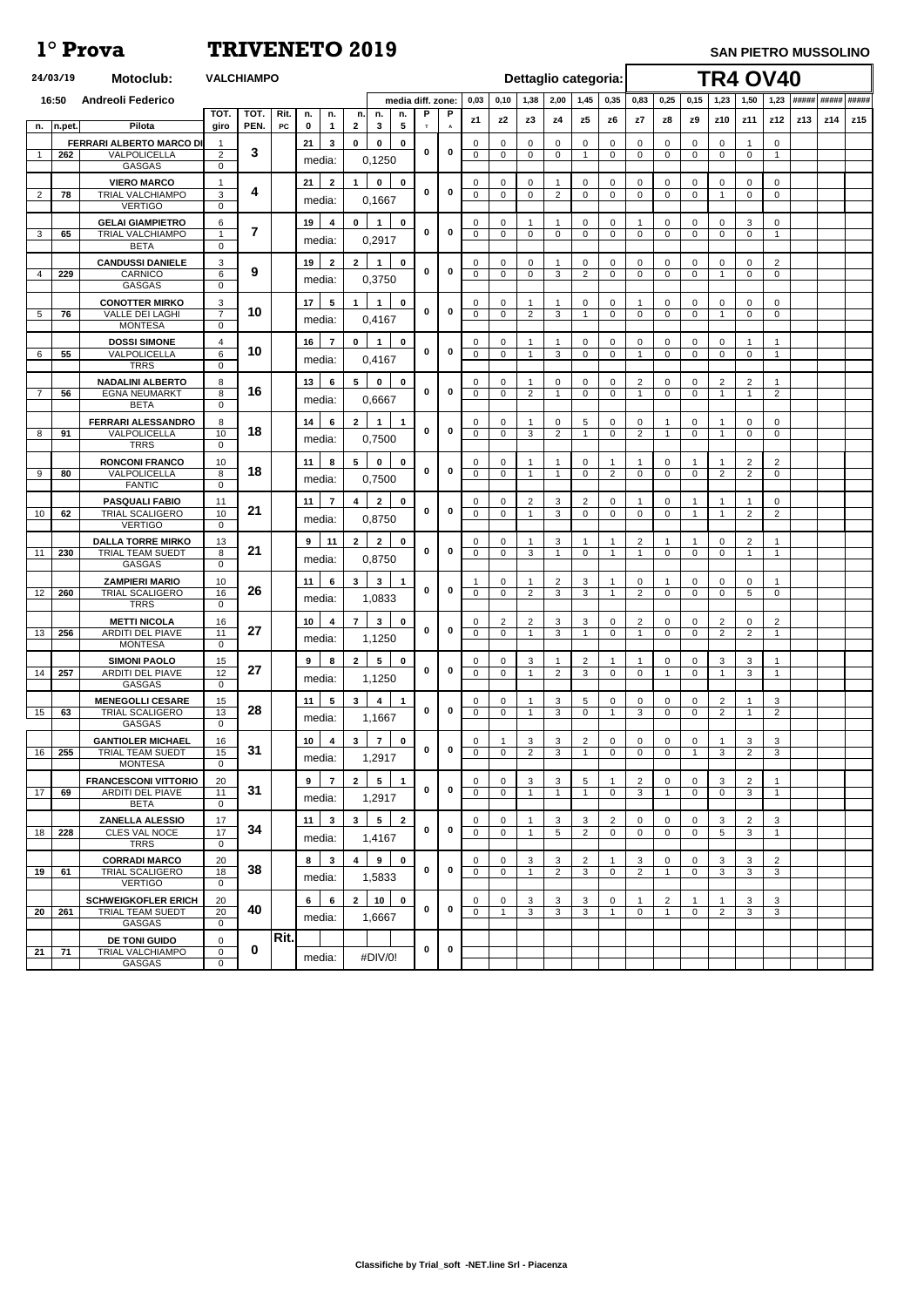|                | 24/03/19 | <b>Motoclub:</b>                                  | <b>VALCHIAMPO</b>           |                  |            |                   |                   |                    |                    |                               |             |                   |               |                                  | Dettaglio categoria: |                       |                   |                      |                                  |                            |                         |                   | TR4                           |                               |     |     |                   |
|----------------|----------|---------------------------------------------------|-----------------------------|------------------|------------|-------------------|-------------------|--------------------|--------------------|-------------------------------|-------------|-------------------|---------------|----------------------------------|----------------------|-----------------------|-------------------|----------------------|----------------------------------|----------------------------|-------------------------|-------------------|-------------------------------|-------------------------------|-----|-----|-------------------|
|                | 16:50    | <b>Andreoli Federico</b>                          |                             |                  |            |                   |                   |                    |                    | media diff. zone:             |             |                   | 0,25          | 0,50                             | 1,65                 | 1,70                  | 1,15              | 0,35                 | 1,05                             | 0,35                       | 0,35                    | 1,20              | 1,10                          | 1,10                          |     |     | ##### ##### ##### |
|                | n.pet.   | Pilota                                            | <b>TOT</b><br>giro          | TOT.<br>PEN.     | Rit.<br>PC | n.<br>$\mathbf 0$ | n.<br>$\mathbf 1$ | n.<br>$\mathbf{2}$ | n.<br>$\mathbf{3}$ | n.<br>$\overline{\mathbf{5}}$ | P<br>T      | P<br>$\mathsf{A}$ | z1            | z2                               | z3                   | z4                    | z5                | z6                   | z7                               | z8                         | z9                      | z10               | z11                           | z12                           | z13 | z14 | z15               |
| n.             |          | <b>ANTOLINI ALBERTO</b>                           |                             |                  |            | 22                | $\mathbf{2}$      | $\mathbf 0$        | $\mathbf 0$        | $\mathbf 0$                   |             |                   | 0             | $\mathbf{0}$                     |                      | $\Omega$              | $\mathbf 0$       | $\Omega$             | $\mathbf 0$                      | $\mathbf{0}$               | $\mathbf{0}$            | $\Omega$          | $\Omega$                      | $\mathbf 0$                   |     |     |                   |
|                | 93       | <b>LESSINIA</b>                                   | $\overline{1}$              | $\boldsymbol{2}$ |            | media:            |                   |                    | 0,0833             |                               | 0           | $\mathbf 0$       | $\Omega$      | $\mathbf 0$                      |                      | $\mathbf 0$           | $\overline{0}$    | $\Omega$             | $\Omega$                         | $\mathbf 0$                | $\mathbf 0$             | $\mathbf{0}$      | $\mathbf 0$                   | $\mathbf 0$                   |     |     |                   |
|                |          | <b>BETA</b>                                       | $\mathbf 0$                 |                  |            |                   |                   |                    |                    |                               |             |                   |               |                                  |                      |                       |                   |                      |                                  |                            |                         |                   |                               |                               |     |     |                   |
| 2              | 258      | <b>DE NARDI LUCA</b><br><b>ARDITI DEL PIAVE</b>   | 6<br>$\overline{2}$         | 8                |            | 16                | 8                 | $\mathbf 0$        | $\bf{0}$           | $\mathbf 0$                   | 0           | $\mathbf 0$       | 0<br>0        | $\mathbf 0$<br>$\mathbf 0$       |                      |                       | $\mathbf 0$       | $\Omega$<br>$\Omega$ | $\mathbf 0$<br>$\Omega$          | $\mathbf 0$<br>$\mathbf 0$ | $\Omega$<br>$\mathbf 0$ | $\Omega$          | $\Omega$                      | -1<br>$\mathbf 0$             |     |     |                   |
|                |          | <b>GASGAS</b>                                     | $\mathbf 0$                 |                  |            | media:            |                   |                    | 0,3333             |                               |             |                   |               |                                  |                      |                       |                   |                      |                                  |                            |                         |                   |                               |                               |     |     |                   |
|                |          | <b>BEVILACQUA LEONARDO</b>                        | 8                           |                  |            | 16                | $5\phantom{.0}$   | $\mathbf{2}$       | $\mathbf 1$        | $\mathbf 0$                   |             |                   | 0             | 0                                |                      | 0                     | -1                | 0                    | $\mathbf 0$                      | $\mathbf 0$                | $\mathbf 0$             | $\overline{2}$    |                               | 3                             |     |     |                   |
| 3              | 81       | IL GRIFO<br><b>BETA</b>                           | $\overline{4}$<br>$\Omega$  | 12               |            | media:            |                   |                    | 0,5000             |                               | 0           | $\bf{0}$          | $\Omega$      | $\mathbf 0$                      |                      | 2                     | $\mathbf 0$       | $\Omega$             | $\mathbf{0}$                     | 0                          | 0                       | - 1               | $\mathbf{0}$                  | 0                             |     |     |                   |
|                |          | <b>CIRESA KÖHL PATRICK</b>                        | 9                           |                  |            | 10 <sub>1</sub>   | 11                | $\mathbf{2}$       | $\mathbf 1$        | $\mathbf 0$                   |             |                   | 0             | -1                               |                      |                       | 2                 |                      | $\mathbf 0$                      | $\mathbf 0$                |                         | $\Omega$          |                               | -1                            |     |     |                   |
| $\overline{4}$ | 85       | <b>TRIAL TEAM SUEDT</b>                           | 9                           | 18               |            | media:            |                   |                    | 0,7500             |                               | $\mathbf 0$ | $\mathbf 0$       | 0             | $\mathbf 0$                      |                      | 3                     | -1                | $\Omega$             | $\mathbf{0}$                     | $\mathbf 0$                | $\Omega$                | 2                 |                               | $\overline{1}$                |     |     |                   |
|                |          | <b>SHERCO</b>                                     | $\mathbf 0$                 |                  |            |                   |                   |                    |                    |                               |             |                   |               |                                  |                      |                       |                   |                      |                                  |                            |                         |                   |                               |                               |     |     |                   |
| 5              | 34       | <b>PARIS DANIELE</b><br><b>LAGORAI</b>            | 13<br>$\overline{7}$        | 20               |            | 12 <sub>2</sub>   | $6\phantom{1}$    | 4                  | $\mathbf{2}$       | $\mathbf 0$                   | 0           | $\bf{0}$          | 0<br>$\Omega$ | $\mathbf 0$<br>$\overline{1}$    | 3                    | $\overline{2}$<br>- 1 | $\mathbf 0$<br>-1 | $\Omega$             | $\overline{2}$<br>$\overline{0}$ | $\mathbf{0}$<br>-1         | 0<br>$\Omega$           | 3<br>$\mathbf{0}$ | $\overline{2}$<br>$\mathbf 0$ | $\overline{2}$<br>$\mathbf 0$ |     |     |                   |
|                |          | <b>MONTESA</b>                                    | $\overline{0}$              |                  |            | media:            |                   |                    | 0,8333             |                               |             |                   |               |                                  |                      |                       |                   |                      |                                  |                            |                         |                   |                               |                               |     |     |                   |
|                |          | <b>VILLANI RICCARDO</b>                           | 12                          | 20               |            | 11                | $\overline{7}$    | $5\phantom{.0}$    |                    | $\mathbf 0$                   | $\bf{0}$    | $\bf{0}$          | 0             | -1                               |                      | $\overline{2}$        | 2                 |                      | $\mathbf 0$                      |                            | 0                       | $\overline{2}$    |                               | 1                             |     |     |                   |
| 6              | 263      | <b>TRIAL VALCHIAMPO</b><br><b>BETA</b>            | 8<br>$\mathbf 0$            |                  |            | media:            |                   |                    | 0,8333             |                               |             |                   | $\Omega$      | $\mathbf 0$                      | $\overline{2}$       |                       | 3                 | $\mathbf 0$          | 0                                | $\mathbf 0$                | $\mathbf 0$             | 0                 | $\mathbf{0}$                  | $\overline{2}$                |     |     |                   |
|                |          | <b>ABERHAM FLORIAN</b>                            | 16                          |                  |            | 10                | 7                 | $\mathbf{2}$       | $5\overline{)}$    | $\mathbf 0$                   |             |                   | 0             |                                  | 3                    | 3                     | 0                 | $\overline{2}$       | 3                                | 0                          | $\mathbf 0$             |                   | 3                             | 0                             |     |     |                   |
| $\overline{7}$ | 86       | <b>TRIAL TEAM SUEDT</b>                           | 10                          | 26               |            | media:            |                   |                    | 1,0833             |                               | 0           | $\mathbf 0$       | $\Omega$      | $\overline{1}$                   | 3                    | $\overline{2}$        | -1                | $\Omega$             | -1                               | 0                          | $\Omega$                | $\mathbf{0}$      |                               | 1                             |     |     |                   |
|                |          | <b>SHERCO</b>                                     | $\Omega$                    |                  |            |                   |                   |                    |                    |                               |             |                   |               |                                  |                      |                       |                   |                      |                                  |                            |                         |                   |                               |                               |     |     |                   |
| 8              | 53       | <b>PFATTNER FABIAN</b><br><b>TRIAL TEAM SUEDT</b> | 23<br>9                     | 32               |            | $\overline{7}$    | $\overline{7}$    | $\overline{7}$     | $\mathbf{2}$       | $\mathbf{1}$                  | $\mathbf 0$ | $\mathbf 0$       | 0<br>0        | $\overline{2}$<br>$\overline{0}$ | $\overline{2}$       | 3<br>$\overline{2}$   | 2<br>-1           | $\Omega$             | 5<br>-1                          | 3<br>-1                    | $\mathbf 0$<br>$\Omega$ | $\overline{2}$    | $\overline{2}$                | 2<br>$\Omega$                 |     |     |                   |
|                |          | <b>SHERCO</b>                                     | $\Omega$                    |                  |            | media:            |                   |                    | 1,3333             |                               |             |                   |               |                                  |                      |                       |                   |                      |                                  |                            |                         |                   |                               |                               |     |     |                   |
|                |          | <b>ALESCI PAOLO</b>                               | 20<br>$\overline{13}$       | 33               |            | $9^{\circ}$       | $\mathbf{3}$      | 8                  | $\mathbf{3}$       | $\mathbf 1$                   | $\mathbf 0$ | $\bf{0}$          | 0             | 0                                | 3                    | $\overline{c}$        |                   |                      | 5                                | 0                          |                         | 3                 | $\overline{2}$                | $\overline{2}$                |     |     |                   |
| 9              | 259      | <b>TRIAL SCALIGERO</b><br><b>VERTIGO</b>          | $\mathbf 0$                 |                  |            | media:            |                   |                    | 1,3750             |                               |             |                   | 0             | $\overline{0}$                   | 2                    | 3                     | $\overline{2}$    | $\mathbf 0$          | $\overline{2}$                   | $\mathbf 0$                | 0                       | 2                 | 0                             | $2^{\circ}$                   |     |     |                   |
|                |          | <b>HERBST ALEX</b>                                | 25                          |                  |            | $\overline{7}$    | $5\overline{)}$   | $3\phantom{a}$     | $6\phantom{a}$     | $\mathbf{3}$                  |             |                   | 0             | $\overline{2}$                   | 3                    | 3                     | $5\phantom{.0}$   | $\mathbf 0$          | $\overline{0}$                   | $\mathbf{0}$               | 5                       |                   | 3                             | 3                             |     |     |                   |
| 10             | 223      | <b>TRIAL TEAM SUEDT</b><br><b>GASGAS</b>          | 19<br>$\mathbf{0}$          | 44               |            | media:            |                   |                    | 1,8333             |                               | 0           | $\mathbf 0$       | 5             | $\mathbf 1$                      | -1                   | $\overline{2}$        | $\mathbf{0}$      | $\mathbf{0}$         | $\overline{2}$                   |                            | $\mathbf{0}$            | 3                 | 3                             | $\mathbf 1$                   |     |     |                   |
|                |          | <b>LUNGER CHRISTIAN</b>                           | $\mathbf{0}$                |                  | Rit.       |                   |                   |                    |                    |                               |             |                   |               |                                  |                      |                       |                   |                      |                                  |                            |                         |                   |                               |                               |     |     |                   |
| 11             | 96       | <b>TRIAL TEAM SUEDT</b>                           | $\mathbf 0$                 | $\boldsymbol{0}$ |            | media:            |                   |                    | #DIV/0!            |                               | $\mathbf 0$ | $\mathbf{0}$      |               |                                  |                      |                       |                   |                      |                                  |                            |                         |                   |                               |                               |     |     |                   |
|                |          | <b>GASGAS</b>                                     | $\overline{0}$              |                  |            |                   |                   |                    |                    |                               |             |                   |               |                                  |                      |                       |                   |                      |                                  |                            |                         |                   |                               |                               |     |     |                   |
| 12             | 225      | <b>STUPPNER SIMON</b><br><b>TRIAL TEAM SUEDT</b>  | $\mathbf{0}$<br>$\mathbf 0$ | $\boldsymbol{0}$ | Rit.       |                   |                   |                    |                    |                               | $\mathbf 0$ | $\mathbf 0$       |               |                                  |                      |                       |                   |                      |                                  |                            |                         |                   |                               |                               |     |     |                   |
|                |          | <b>TRRS</b>                                       | $\mathbf 0$                 |                  |            | media:            |                   |                    | #DIV/0!            |                               |             |                   |               |                                  |                      |                       |                   |                      |                                  |                            |                         |                   |                               |                               |     |     |                   |